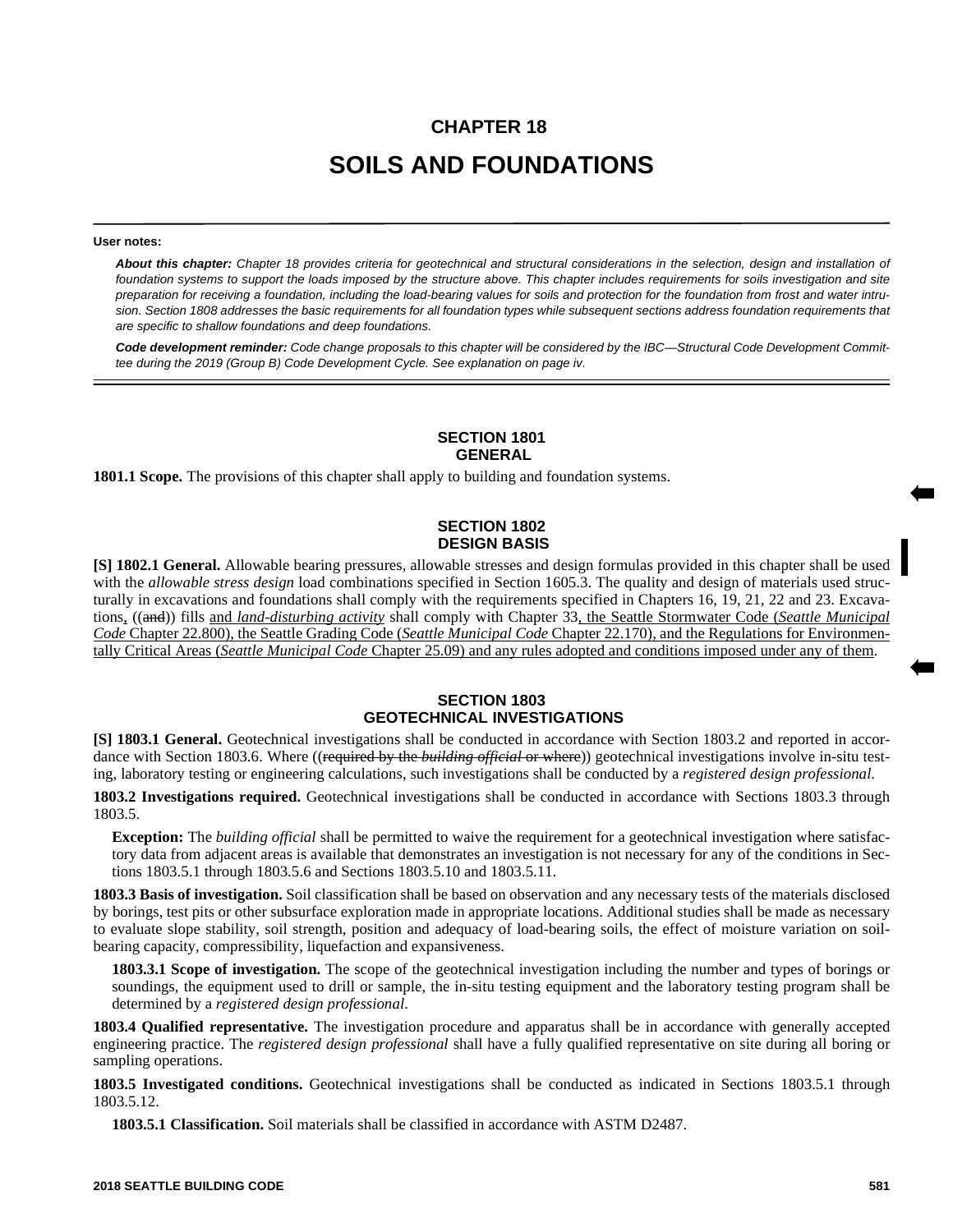**1803.5.2 Questionable soil.** Where the classification, strength or compressibility of the soil is in doubt or where a load-bearing value superior to that specified in this code is claimed, the *building official* shall be permitted to require that a geotechnical investigation be conducted.

**1803.5.3 Expansive soil.** In areas likely to have expansive soil, the *building official* shall require soil tests to determine where such soils do exist.

Soils meeting all four of the following provisions shall be considered to be expansive, except that tests to show compliance with Items 1, 2 and 3 shall not be required if the test prescribed in Item 4 is conducted:

- 1. Plasticity index (PI) of 15 or greater, determined in accordance with ASTM D4318.
- 2. More than 10 percent of the soil particles pass a No. 200 sieve (75 μm), determined in accordance with ASTM D422.
- 3. More than 10 percent of the soil particles are less than 5 micrometers in size, determined in accordance with ASTM D<sub>422</sub>.
- 4. Expansion index greater than 20, determined in accordance with ASTM D4829.

**[S] 1803.5.4 Ground water table.** A subsurface soil investigation shall be performed to determine whether the existing static ground water table is above or within 5 feet (1524 mm) below the elevation of the lowest floor level where such floor is located below the finished ground level adjacent to the foundation.

**Exception:** A subsurface soil investigation to determine the location of the ground water table shall not be required where waterproofing is provided in accordance with Section 1805.

**1803.5.5 Deep foundations.** Where deep foundations will be used, a geotechnical investigation shall be conducted and shall include all of the following, unless sufficient data on which to base the design and installation is otherwise available:

- 1. Recommended deep foundation types and installed capacities.
- 2. Recommended center-to-center spacing of deep foundation elements.
- 3. Driving criteria.
- 4. Installation procedures.
- 5. Field inspection and reporting procedures (to include procedures for verification of the installed bearing capacity where required).
- 6. Load test requirements.
- 7. Suitability of deep foundation materials for the intended environment.
- 8. Designation of bearing stratum or strata.
- 9. Reductions for group action, where necessary.

**[S] 1803.5.6 Rock strata.** Where subsurface explorations at the project site indicate variations in the structure of rock on which foundations are to be constructed, the *building official* is permitted to require a sufficient number of borings ((shall)) to be drilled to sufficient depths to assess the competency of the rock and its load-bearing capacity.

**1803.5.7 Excavation near foundations.** Where excavation will reduce support from any foundation, a *registered design professional* shall prepare an assessment of the structure as determined from examination of the structure, the review of available design documents and, if necessary, excavation of test pits. The *registered design professional* shall determine the requirements for underpinning and protection and prepare site-specific plans, details and sequence of work for submission. Such support shall be provided by underpinning, sheeting and bracing, or by other means acceptable to the *building official*.

**1803.5.8 Compacted fill material.** Where shallow foundations will bear on compacted fill material more than 12 inches (305 mm) in depth, a geotechnical investigation shall be conducted and shall include all of the following:

- 1. Specifications for the preparation of the site prior to placement of compacted fill material.
- 2. Specifications for material to be used as compacted fill.
- 3. Test methods to be used to determine the maximum dry density and optimum moisture content of the material to be used as compacted fill.
- 4. Maximum allowable thickness of each lift of compacted fill material.
- 5. Field test method for determining the in-place dry density of the compacted fill.
- 6. Minimum acceptable in-place dry density expressed as a percentage of the maximum dry density determined in accordance with Item 3.
- 7. Number and frequency of field tests required to determine compliance with Item 6.

**1803.5.9 Controlled low-strength material (CLSM).** Where shallow foundations will bear on controlled low-strength material (CLSM), a geotechnical investigation shall be conducted and shall include all of the following: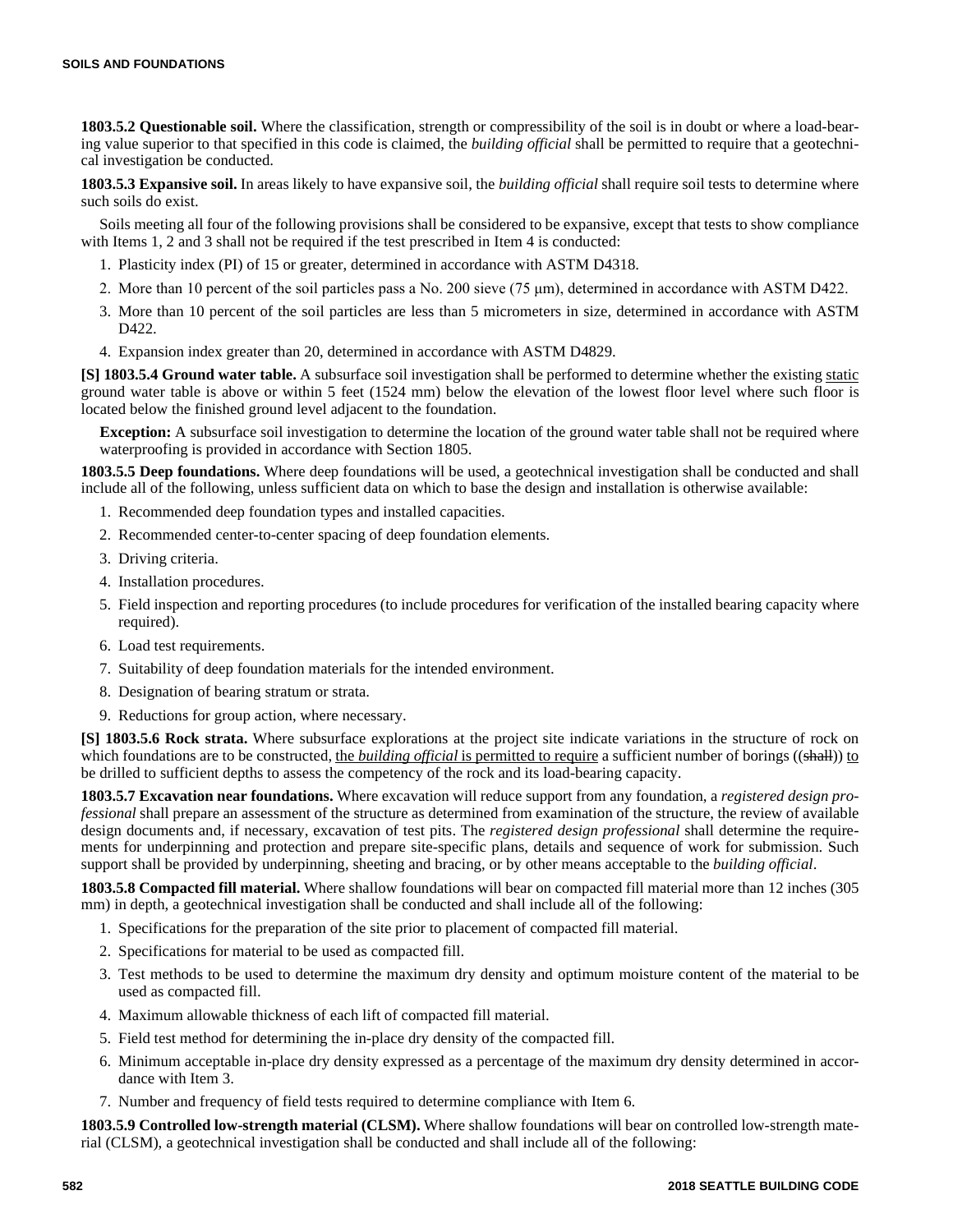- 1. Specifications for the preparation of the site prior to placement of the CLSM.
- 2. Specifications for the CLSM.
- 3. Laboratory or field test method(s) to be used to determine the compressive strength or bearing capacity of the CLSM.
- 4. Test methods for determining the acceptance of the CLSM in the field.
- 5. Number and frequency of field tests required to determine compliance with Item 4.

**[S] ((1803.5.10 Alternate setback and clearance.** Where setbacks or clearances other than those required in Section 1808.7 are desired, the *building official* shall be permitted to require a geotechnical investigation by a *registered design professional* to demonstrate that the intent of Section 1808.7 would be satisfied. Such an investigation shall include consideration of material, height of slope, slope gradient, load intensity and erosion characteristics of slope material.))

**[S] 1803.5.11 Seismic Design Categories C through F.** For structures assigned to *Seismic Design Category* C, D, E or F, and where the structure is located in an area known to be a geologic hazard area as defined in the Regulations for Environmentally Critical Areas (*Seattle Municipal Code* Chapter 25.09), a geotechnical investigation shall be conducted, and shall include an evaluation of all of the following potential geologic and seismic hazards:

- 1. Slope instability.
- 2. Liquefaction.
- 3. Total and differential settlement.
- 4. Surface displacement due to faulting or seismically induced lateral spreading or lateral flow.

**Exception:** The *building official* is permitted to waive this evaluation upon receipt of the written opinion of a geotechnical engineer that the building's foundation design adequately addresses liquefaction.

**1803.5.11.1 Slope instability.** The potential for slope instability shall be evaluated for the design earthquake ground motion specified in Chapter 16 and Section 11.4.5 of ASCE 7. Peak ground acceleration is also permitted to be determined based on a site-specific study taking into account soil amplification effects. If a pseudostatic stability analysis is performed, the seismic coefficient shall correspond to some fraction of the anticipated peak ground acceleration.

**[S] 1803.5.12 Seismic Design Categories D through F.** For structures assigned to *Seismic Design Category* D, E or F, and where the structure is located in an area known to be a geologic hazard area as defined in the Regulations for Environmentally Critical Areas (*Seattle Municipal Code* Chapter 25.09), or where basement or retaining walls in geologic hazard areas exceed 12 feet (3658 mm) in height, the geotechnical investigation required by Section 1803.5.11 shall include all of the following as applicable:

- 1. The determination of dynamic seismic lateral earth pressures on foundation walls and retaining walls supporting more than 6 feet (1.83 m) of backfill height due to design earthquake ground motions.
- 2. The potential for liquefaction and soil strength loss evaluated for site peak ground acceleration, earthquake magnitude and source characteristics consistent with the maximum considered earthquake ground motions. Peak ground acceleration shall be determined based on one of the following:
	- 2.1. A site-specific study in accordance with Chapter 21 of ASCE 7.
	- 2.2. In accordance with Section 11.8.3 of ASCE 7.
- 3. An assessment of potential consequences of liquefaction and soil strength loss including, but not limited to, the following:
	- 3.1. Estimation of total and differential settlement.
	- 3.2. Lateral soil movement.
	- 3.3. Lateral soil loads on foundations.
	- 3.4. Reduction in foundation soil-bearing capacity and lateral soil reaction.
	- 3.5. Soil downdrag and reduction in axial and lateral soil reaction for pile foundations.
	- 3.6. Increases in soil lateral pressures on retaining walls.
	- 3.7. Flotation of buried structures.
- 4. Discussion of mitigation measures such as, but not limited to, the following:
	- 4.1. Selection of appropriate foundation type and depths.
	- 4.2. Selection of appropriate structural systems to accommodate anticipated displacements and forces.
	- 4.3. Ground stabilization.
	- 4.4. Any combination of these measures and how they shall be considered in the design of the structure.

Г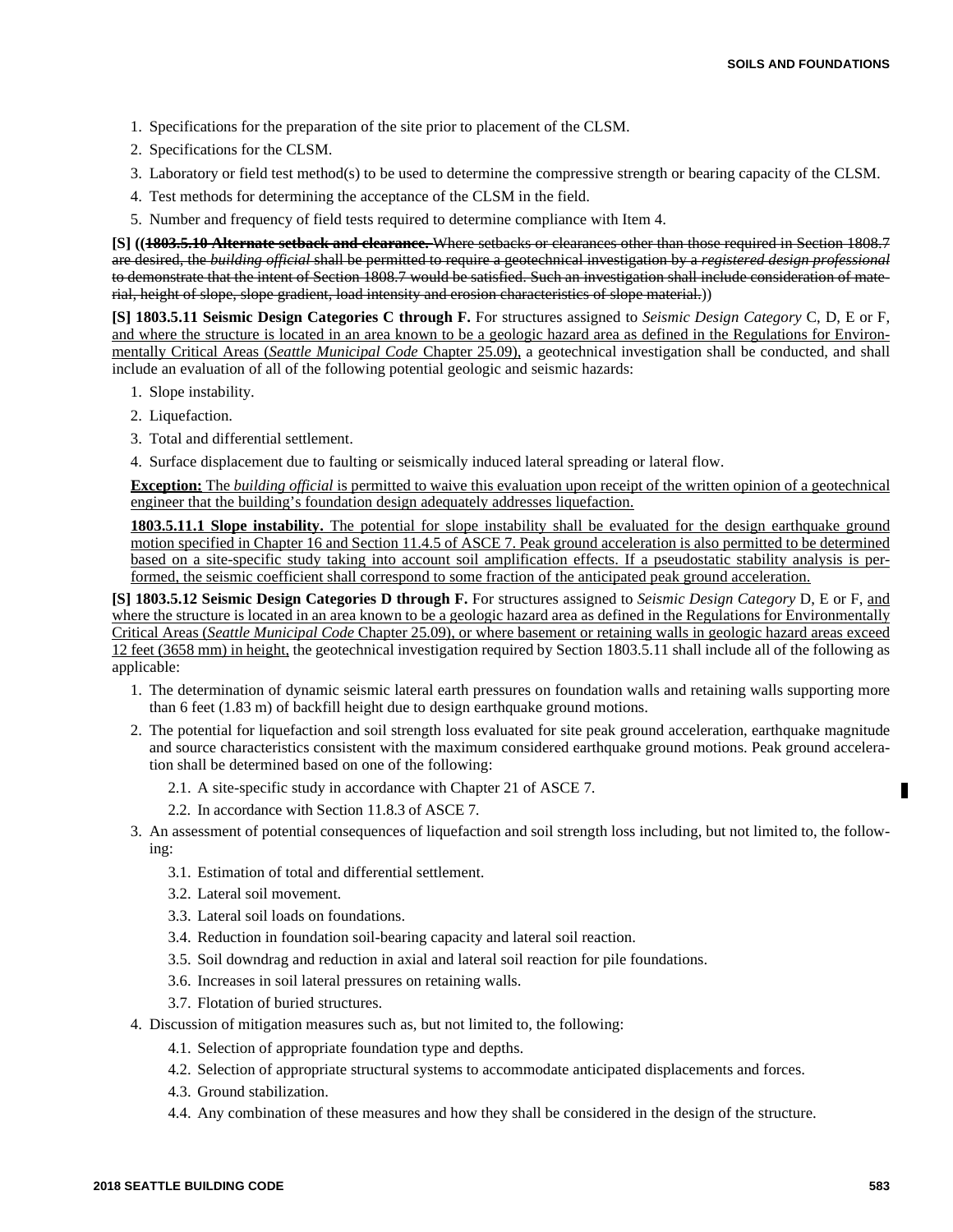**[S] 1803.6 Reporting.** Where geotechnical investigations are required, a written report of the investigations shall be submitted to the *building official* by the permit applicant at the time of permit application. This geotechnical report shall include, but need not be limited to, the following information:

- 1. A plot showing the location of the soil investigations.
- 2. A complete record of the soil boring and penetration test logs and soil samples.
- 3. A record of the soil profile.
- 4. Elevation of the water table, if encountered.
- 5. Recommendations for foundation type and design criteria, including but not limited to: bearing capacity of natural or compacted soil; provisions to mitigate the effects of expansive soils; mitigation of the effects of liquefaction, differential settlement and varying soil strength; mitigation of the effects of slope instability; and the effects of adjacent loads.
- 6. Expected total and differential settlement.
- 7. Deep foundation information in accordance with Section 1803.5.5.
- 8. Special design and construction provisions for foundations of structures founded on expansive soils, as necessary.
- 9. Compacted fill material properties and testing in accordance with Section 1803.5.8.
- 10. Controlled low-strength material properties and testing in accordance with Section 1803.5.9.

# **SECTION 1804 EXCAVATION, GRADING AND FILL**

**1804.1 Excavation near foundations.** Excavation for any purpose shall not reduce vertical or lateral support for any foundation or adjacent foundation without first underpinning or protecting the foundation against detrimental lateral or vertical movement, or both.

**1804.2 Underpinning.** Where underpinning is chosen to provide the protection or support of adjacent structures, the underpinning system shall be designed and installed in accordance with provisions of this chapter and Chapter 33.

**1804.2.1 Underpinning sequencing.** Underpinning shall be installed in a sequential manner that protects the neighboring structure and the working construction site. The sequence of installation shall be identified in the *approved construction documents*.

**1804.3 Placement of backfill.** The excavation outside the foundation shall be backfilled with soil that is free of organic material, construction debris, cobbles and boulders or with a controlled low-strength material (CLSM). The backfill shall be placed in lifts and compacted in a manner that does not damage the foundation or the waterproofing or dampproofing material.

**Exception:** CLSM need not be compacted.

**1804.4 Site grading.** The ground immediately adjacent to the foundation shall be sloped away from the building at a slope of not less than one unit vertical in 20 units horizontal (5-percent slope) for a minimum distance of 10 feet (3048 mm) measured perpendicular to the face of the wall. If physical obstructions or lot lines prohibit 10 feet (3048 mm) of horizontal distance, a 5-percent slope shall be provided to an *approved* alternative method of diverting water away from the foundation. Swales used for this purpose shall be sloped not less than 2 percent where located within 10 feet (3048 mm) of the building foundation. Impervious surfaces within 10 feet (3048 mm) of the building foundation shall be sloped not less than 2 percent away from the building.

## **Exceptions:**

- 1. Where climatic or soil conditions warrant, the slope of the ground away from the building foundation shall be permitted to be reduced to not less than one unit vertical in 48 units horizontal (2-percent slope).
- 2. Impervious surfaces shall be permitted to be sloped less than 2 percent where the surface is a door landing or ramp that is required to comply with Section 1010.1.5, 1012.3 or 1012.6.1.

The procedure used to establish the final ground level adjacent to the foundation shall account for additional settlement of the backfill.

**1804.5 Grading and fill in flood hazard areas.** In *flood hazard areas* established in Section 1612.3, grading, fill, or both, shall not be *approved*:

- 1. Unless such fill is placed, compacted and sloped to minimize shifting, slumping and erosion during the rise and fall of floodwater and, as applicable, wave action.
- 2. In floodways, unless it has been demonstrated through hydrologic and hydraulic analyses performed by a *registered design professional* in accordance with standard engineering practice that the proposed grading or fill, or both, will not result in any increase in flood levels during the occurrence of the *design flood*.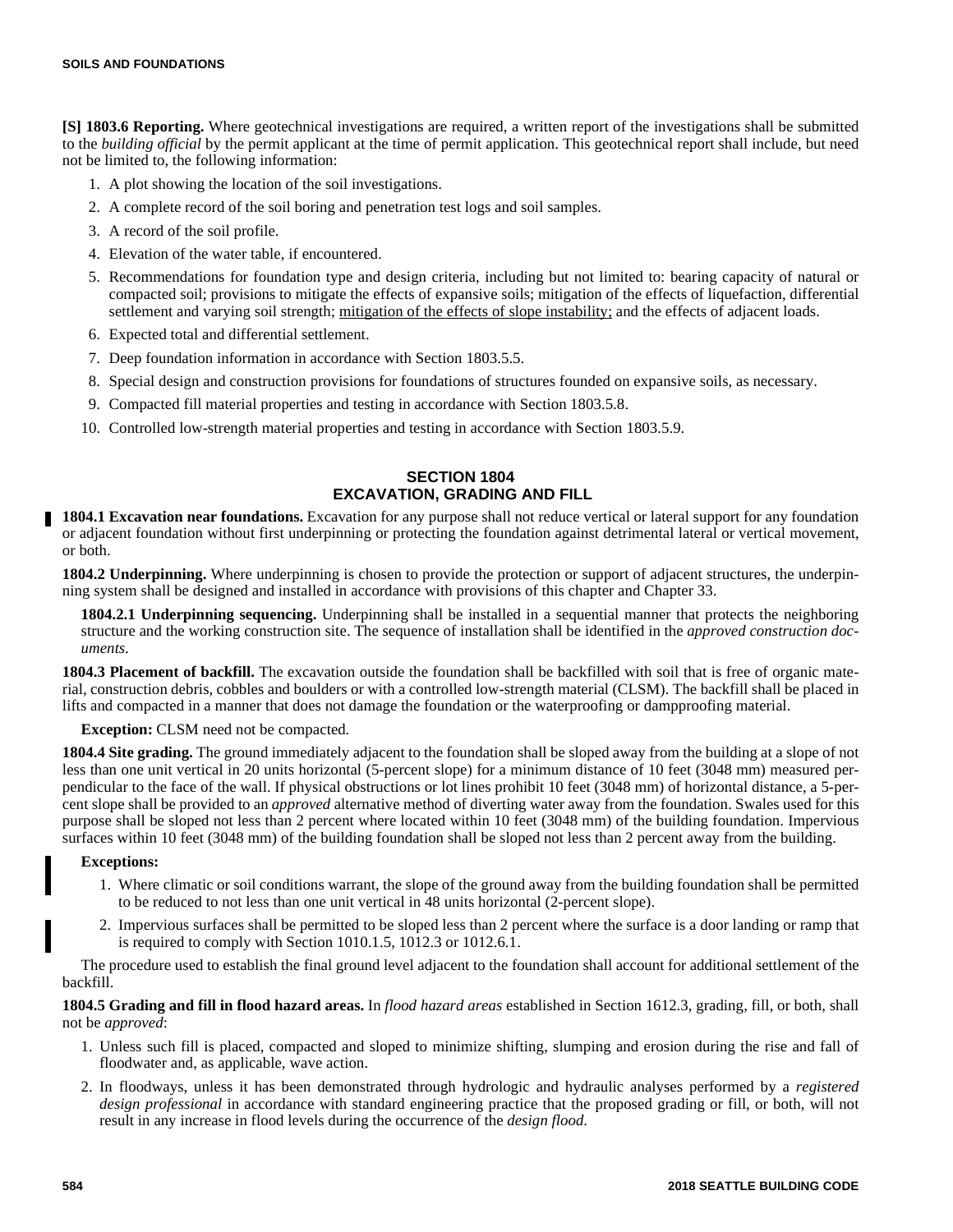- 3. In *coastal high hazard areas*, unless such fill is conducted or placed to avoid diversion of water and waves toward any building or structure.
- 4. Where design flood elevations are specified but floodways have not been designated, unless it has been demonstrated that the cumulative effect of the proposed *flood hazard area* encroachment, when combined with all other existing and anticipated *flood hazard area* encroachment, will not increase the design flood elevation more than 1 foot (305 mm) at any point.

**1804.6 Compacted fill material.** Where shallow foundations will bear on compacted fill material, the compacted fill shall comply with the provisions of an *approved* geotechnical report, as set forth in Section 1803.

**Exception:** Compacted fill material 12 inches (305 mm) in depth or less need not comply with an *approved* report, provided that the in-place dry density is not less than 90 percent of the maximum dry density at optimum moisture content determined in accordance with ASTM D1557. The compaction shall be verified by *special inspection* in accordance with Section 1705.6.

**1804.7 Controlled low-strength material (CLSM).** Where shallow foundations will bear on controlled low-strength material (CLSM), the CLSM shall comply with the provisions of an *approved* geotechnical report, as set forth in Section 1803.

# **SECTION 1805 DAMPPROOFING AND WATERPROOFING**

**1805.1 General.** Walls or portions thereof that retain earth and enclose interior spaces and floors below grade shall be waterproofed and dampproofed in accordance with this section, with the exception of those spaces containing groups other than residential and institutional where such omission is not detrimental to the building or occupancy.

Ventilation for crawl spaces shall comply with Section 1203.4.

**1805.1.1 Story above grade plane.** Where a basement is considered a *story above grade plane* and the finished ground level adjacent to the basement wall is below the basement floor elevation for 25 percent or more of the perimeter, the floor and walls shall be dampproofed in accordance with Section 1805.2 and a foundation drain shall be installed in accordance with Section 1805.4.2. The foundation drain shall be installed around the portion of the perimeter where the basement floor is below ground level. The provisions of Sections 1803.5.4, 1805.3 and 1805.4.1 shall not apply in this case.

**1805.1.2 Under-floor space.** The finished ground level of an under-floor space such as a crawl space shall not be located below the bottom of the footings. Where there is evidence that the ground water table rises to within 6 inches (152 mm) of the ground level at the outside building perimeter, or that the surface water does not readily drain from the building site, the ground level of the under-floor space shall be as high as the outside finished ground level, unless an *approved* drainage system is provided. The provisions of Sections 1803.5.4, 1805.2, 1805.3 and 1805.4 shall not apply in this case.

**1805.1.2.1 Flood hazard areas.** For buildings and structures in *flood hazard areas* as established in Section 1612.3, the finished ground level of an under-floor space such as a crawl space shall be equal to or higher than the outside finished ground level on one side or more.

**Exception:** Under-floor spaces of Group R-3 buildings that meet the requirements of FEMA TB 11.

**1805.1.3 Ground water control.** Where the ground water table is lowered and maintained at an elevation not less than 6 inches (152 mm) below the bottom of the lowest floor, the floor and walls shall be dampproofed in accordance with Section 1805.2. The design of the system to lower the ground water table shall be based on accepted principles of engineering that shall consider, but not necessarily be limited to, permeability of the soil, rate at which water enters the drainage system, rated capacity of pumps, head against which pumps are to operate and the rated capacity of the disposal area of the system.

**1805.2 Dampproofing.** Where hydrostatic pressure will not occur as determined by Section 1803.5.4, floors and walls for other than wood foundation systems shall be dampproofed in accordance with this section. Wood foundation systems shall be constructed in accordance with AWC PWF.

**1805.2.1 Floors.** Dampproofing materials for floors shall be installed between the floor and the base course required by Section 1805.4.1, except where a separate floor is provided above a concrete slab.

Where installed beneath the slab, dampproofing shall consist of not less than 6-mil (0.006 inch; 0.152 mm) polyethylene with joints lapped not less than 6 inches (152 mm), or other *approved* methods or materials. Where permitted to be installed on top of the slab, dampproofing shall consist of mopped-on bitumen, not less than 4-mil (0.004 inch; 0.102 mm) polyethylene, or other *approved* methods or materials. Joints in the membrane shall be lapped and sealed in accordance with the manufacturer's installation instructions.

**1805.2.2 Walls.** Dampproofing materials for walls shall be installed on the exterior surface of the wall, and shall extend from the top of the footing to above ground level.

Dampproofing shall consist of a bituminous material, 3 pounds per square *yard* (16 N/m<sup>2</sup>) of acrylic modified cement, 1/8 inch (3.2 mm) coat of surface-bonding mortar complying with ASTM C887, any of the materials permitted for waterproofing by Section 1805.3.2 or other *approved* methods or materials.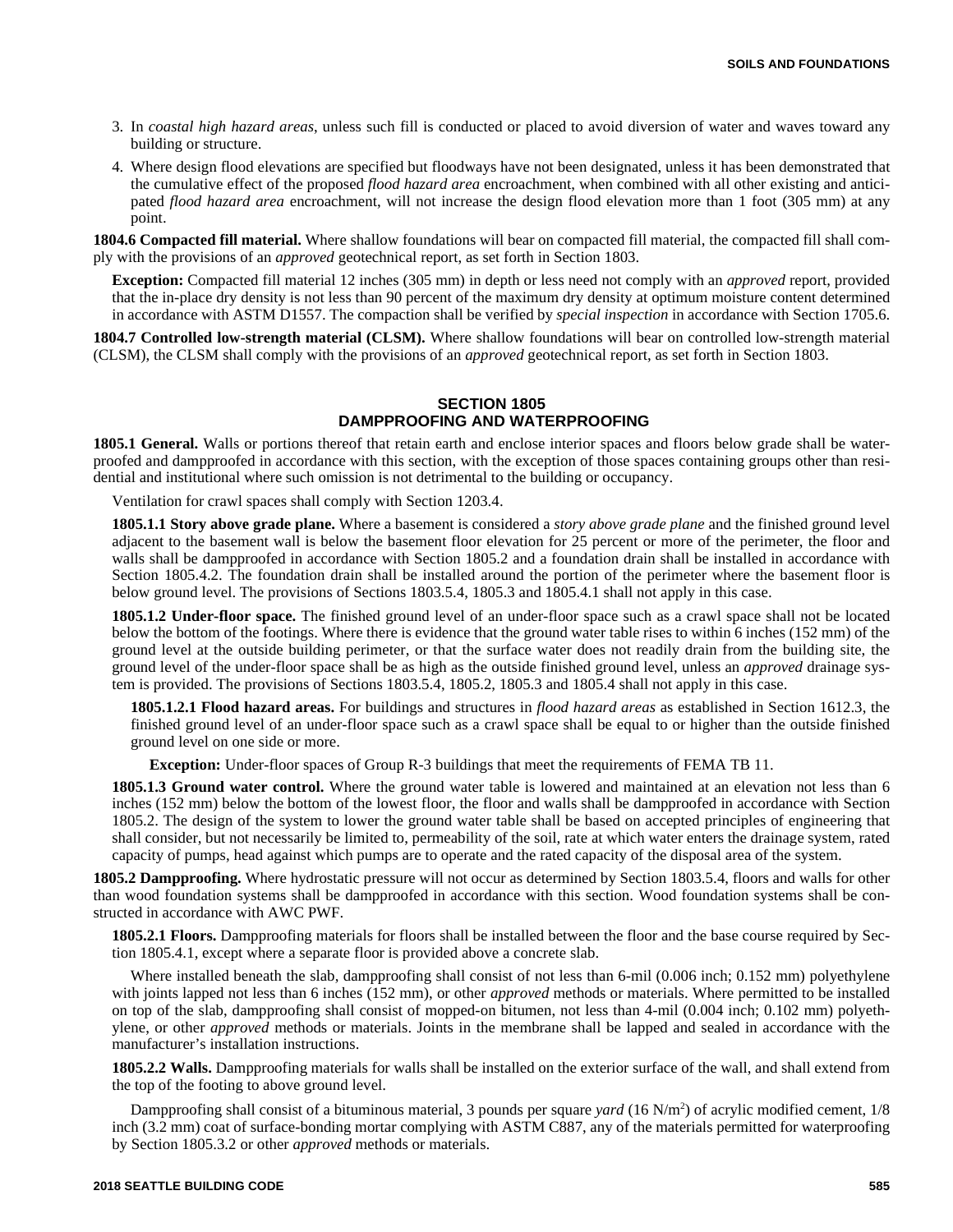**1805.2.2.1 Surface preparation of walls.** Prior to application of dampproofing materials on concrete walls, holes and recesses resulting from the removal of form ties shall be sealed with a bituminous material or other *approved* methods or materials. Unit masonry walls shall be parged on the exterior surface below ground level with not less than 3/8 inch (9.5 mm) of Portland cement mortar. The parging shall be coved at the footing.

**Exception:** Parging of unit masonry walls is not required where a material is *approved* for direct application to the masonry.

**1805.3 Waterproofing.** Where the ground water investigation required by Section 1803.5.4 indicates that a hydrostatic pressure condition exists, and the design does not include a ground water control system as described in Section 1805.1.3, walls and floors shall be waterproofed in accordance with this section.

**1805.3.1 Floors.** Floors required to be waterproofed shall be of concrete and designed and constructed to withstand the hydrostatic pressures to which the floors will be subjected.

Waterproofing shall be accomplished by placing a membrane of rubberized asphalt, butyl rubber, fully adhered/fully bonded HDPE or polyolefin composite membrane or not less than 6-mil [0.006 inch (0.152 mm)] polyvinyl chloride with joints lapped not less than 6 inches (152 mm) or other *approved* materials under the slab. Joints in the membrane shall be lapped and sealed in accordance with the manufacturer's installation instructions.

**1805.3.2 Walls.** Walls required to be waterproofed shall be of concrete or masonry and shall be designed and constructed to withstand the hydrostatic pressures and other lateral loads to which the walls will be subjected.

Waterproofing shall be applied from the bottom of the wall to not less than 12 inches (305 mm) above the maximum elevation of the ground water table. The remainder of the wall shall be dampproofed in accordance with Section 1805.2.2. Waterproofing shall consist of two-ply hot-mopped felts, not less than 6-mil (0.006 inch; 0.152 mm) polyvinyl chloride, 40 mil (0.040 inch; 1.02 mm) polymer-modified asphalt, 6-mil (0.006 inch; 0.152 mm) polyethylene or other *approved* methods or materials capable of bridging nonstructural cracks. Joints in the membrane shall be lapped and sealed in accordance with the manufacturer's installation instructions.

**1805.3.2.1 Surface preparation of walls.** Prior to the application of waterproofing materials on concrete or masonry walls, the walls shall be prepared in accordance with Section 1805.2.2.1.

**1805.3.3 Joints and penetrations.** Joints in walls and floors, joints between the wall and floor and penetrations of the wall and floor shall be made watertight utilizing *approved* methods and materials.

**1805.4 Subsoil drainage system.** Where a hydrostatic pressure condition does not exist, dampproofing shall be provided and a base shall be installed under the floor and a drain installed around the foundation perimeter. A subsoil drainage system designed and constructed in accordance with Section 1805.1.3 shall be deemed adequate for lowering the ground-water table.

**1805.4.1 Floor base course.** Floors of basements, except as provided for in Section 1805.1.1, shall be placed over a floor base course not less than 4 inches (102 mm) in thickness that consists of gravel or crushed stone containing not more than 10 percent of material that passes through a No. 4 (4.75 mm) sieve.

**Exception:** Where a site is located in well-drained gravel or sand/gravel mixture soils, a floor base course is not required.

**1805.4.2 Foundation drain.** A drain shall be placed around the perimeter of a foundation that consists of gravel or crushed stone containing not more than 10-percent material that passes through a No. 4 (4.75 mm) sieve. The drain shall extend not less than 12 inches (305 mm) beyond the outside edge of the footing. The thickness shall be such that the bottom of the drain is not higher than the bottom of the base under the floor, and that the top of the drain is not less than 6 inches (152 mm) above the top of the footing. The top of the drain shall be covered with an *approved* filter membrane material. Where a drain tile or perforated pipe is used, the invert of the pipe or tile shall not be higher than the floor elevation. The top of joints or the top of perforations shall be protected with an *approved* filter membrane material. The pipe or tile shall be placed on not less than 2 inches (51 mm) of gravel or crushed stone complying with Section 1805.4.1, and shall be covered with not less than 6 inches (152 mm) of the same material.

**[S] 1805.4.3 Drainage discharge.** The floor base and foundation perimeter drain shall discharge by gravity or mechanical means into an *approved* drainage system that complies with the *International Plumbing Code*.

**((Exception:** Where a site is located in well-drained gravel or sand/gravel mixture soils, a dedicated drainage system is not required.))

# **SECTION 1806 PRESUMPTIVE LOAD-BEARING VALUES OF SOILS**

**1806.1 Load combinations.** The presumptive load-bearing values provided in Table 1806.2 shall be used with the *allowable stress design* load combinations specified in Section 1605.3. The values of vertical foundation pressure and lateral bearing pressure given in Table 1806.2 shall be permitted to be increased by one-third where used with the alternative basic load combinations of Section 1605.3.2 that include wind or earthquake loads.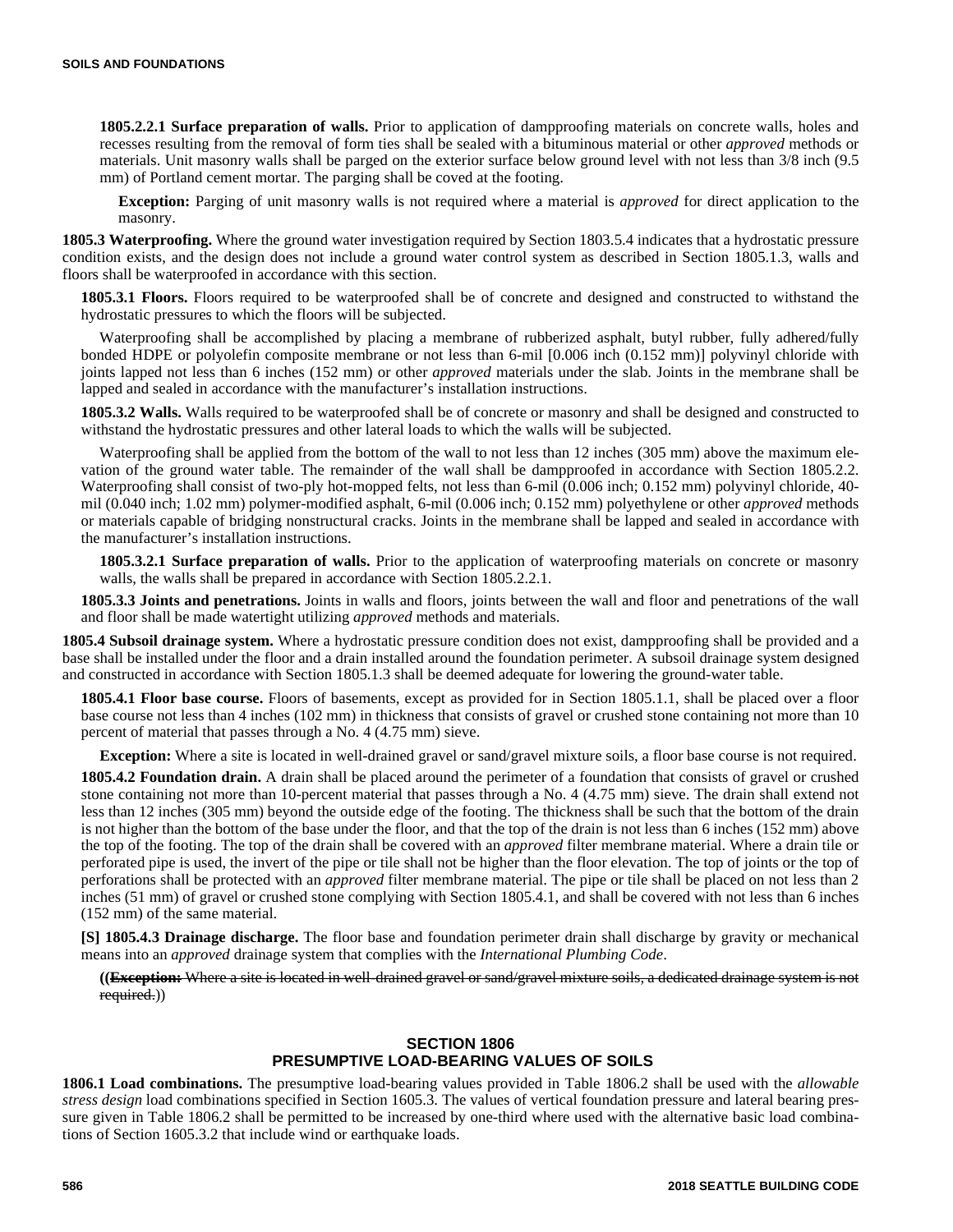**1806.2 Presumptive load-bearing values.** The load-bearing values used in design for supporting soils near the surface shall not exceed the values specified in Table 1806.2 unless data to substantiate the use of higher values are submitted and *approved*. Where the *building official* has reason to doubt the classification, strength or compressibility of the soil, the requirements of Section 1803.5.2 shall be satisfied.

Presumptive load-bearing values shall apply to materials with similar physical characteristics and dispositions. Mud, organic silt, organic clays, peat or unprepared fill shall not be assumed to have a presumptive load-bearing capacity unless data to substantiate the use of such a value are submitted.

**Exception:** A presumptive load-bearing capacity shall be permitted to be used where the *building official* deems the loadbearing capacity of mud, organic silt or unprepared fill is adequate for the support of lightweight or temporary structures.

|                                                                                                    | <b>VERTICAL FOUNDATION</b> | <b>LATERAL BEARING</b>                          | <b>LATERAL SLIDING RESISTANCE</b>    |                             |
|----------------------------------------------------------------------------------------------------|----------------------------|-------------------------------------------------|--------------------------------------|-----------------------------|
| <b>CLASS OF MATERIALS</b>                                                                          | <b>PRESSURE (psf)</b>      | <b>PRESSURE</b><br>(psf/ft below natural grade) | Coefficient of friction <sup>a</sup> | Cohesion (psf) <sup>b</sup> |
| 1. Crystalline bedrock                                                                             | 12,000                     | 1.200                                           | 0.70                                 |                             |
| 2. Sedimentary and foliated rock                                                                   | 4.000                      | 400                                             | 0.35                                 |                             |
| 3. Sandy gravel and gravel (GW and GP)                                                             | 3.000                      | 200                                             | 0.35                                 |                             |
| 4. Sand, silty sand, clayey sand, silty gravel<br>and clayey gravel (SW, SP, SM, SC, GM<br>and GC) | 2.000                      | 150                                             | 0.25                                 |                             |
| 5. Clay, sandy clay, silty clay, clayey silt, silt<br>and sandy silt (CL, ML, MH and CH)           | 1.500                      | 100                                             |                                      | 130                         |

**TABLE 1806.2 PRESUMPTIVE LOAD-BEARING VALUES**

For SI: 1 pound per square foot =  $0.0479kPa$ , 1 pound per square foot per foot =  $0.157 kPa/m$ .

a. Coefficient to be multiplied by the dead load.

b. Cohesion value to be multiplied by the contact area, as limited by Section 1806.3.2.

**1806.3 Lateral load resistance.** Where the presumptive values of Table 1806.2 are used to determine resistance to lateral loads, the calculations shall be in accordance with Sections 1806.3.1 through 1806.3.4.

**1806.3.1 Combined resistance.** The total resistance to lateral loads shall be permitted to be determined by combining the values derived from the lateral bearing pressure and the lateral sliding resistance specified in Table 1806.2.

**1806.3.2 Lateral sliding resistance limit.** For clay, sandy clay, silty clay, clayey silt, silt and sandy silt, the lateral sliding resistance shall not exceed one-half the dead load.

**1806.3.3 Increase for depth.** The lateral bearing pressures specified in Table 1806.2 shall be permitted to be increased by the tabular value for each additional foot (305 mm) of depth to a value that is not greater than 15 times the tabular value.

**1806.3.4 Increase for poles.** Isolated poles for uses such as flagpoles or signs and poles used to support buildings that are not adversely affected by a 1/2-inch (12.7 mm) motion at the ground surface due to short-term lateral loads shall be permitted to be designed using lateral bearing pressures equal to two times the tabular values.

# **SECTION 1807**

# **FOUNDATION WALLS, RETAINING WALLS AND EMBEDDED POSTS AND POLES**

**1807.1 Foundation walls.** Foundation walls shall be designed and constructed in accordance with Sections 1807.1.1 through 1807.1.6. Foundation walls shall be supported by foundations designed in accordance with Section 1808.

**1807.1.1 Design lateral soil loads.** Foundation walls shall be designed for the lateral soil loads set forth in Section 1610.

**1807.1.2 Unbalanced backfill height.** Unbalanced backfill height is the difference in height between the exterior finish ground level and the lower of the top of the concrete footing that supports the foundation wall or the interior finish ground level. Where an interior concrete slab on grade is provided and is in contact with the interior surface of the foundation wall, the unbalanced backfill height shall be permitted to be measured from the exterior finish ground level to the top of the interior concrete slab.

**1807.1.3 Rubble stone foundation walls.** Foundation walls of rough or random rubble stone shall be not less than 16 inches (406 mm) thick. Rubble stone shall not be used for foundation walls of structures assigned to *Seismic Design Category* C, D, E or F.

**1807.1.4 Permanent wood foundation systems.** Permanent wood foundation systems shall be designed and installed in accordance with AWC PWF. Lumber and plywood shall be preservative treated in accordance with AWPA U1 (Commodity Specification A, Special Requirement 4.2) and shall be identified in accordance with Section 2303.1.9.1.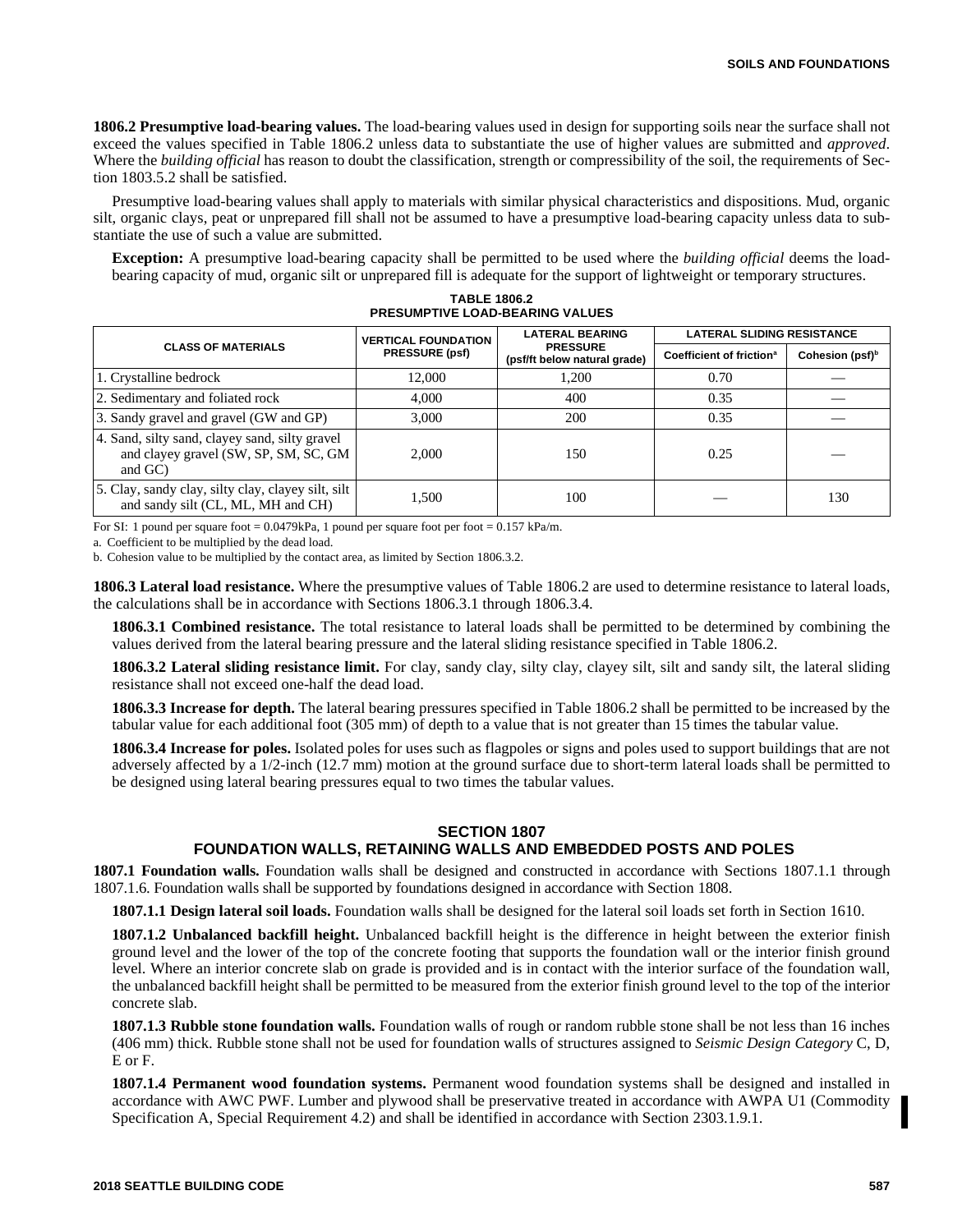**1807.1.5 Concrete and masonry foundation walls.** Concrete and masonry foundation walls shall be designed in accordance with Chapter 19 or 21, as applicable.

**Exception:** Concrete and masonry foundation walls shall be permitted to be designed and constructed in accordance with Section 1807.1.6.

**1807.1.6 Prescriptive design of concrete and masonry foundation walls.** Concrete and masonry foundation walls that are laterally supported at the top and bottom shall be permitted to be designed and constructed in accordance with this section.

**1807.1.6.1 Foundation wall thickness.** The thickness of prescriptively designed foundation walls shall be not less than the thickness of the wall supported, except that foundation walls of not less than 8-inch (203 mm) nominal width shall be permitted to support brick-veneered frame walls and 10-inch-wide (254 mm) cavity walls provided that the requirements of Section 1807.1.6.2 or 1807.1.6.3 are met.

**1807.1.6.2 Concrete foundation walls.** Concrete foundation walls shall comply with the following:

- 1. The thickness shall comply with the requirements of Table 1807.1.6.2.
- 2. The size and spacing of vertical reinforcement shown in Table 1807.1.6.2 are based on the use of reinforcement with a minimum yield strength of 60,000 pounds per square inch (psi) (414 MPa). Vertical reinforcement with a minimum yield strength of 40,000 psi (276 MPa) or 50,000 psi (345 MPa) shall be permitted, provided that the same size bar is used and the spacing shown in the table is reduced by multiplying the spacing by 0.67 or 0.83, respectively.
- 3. Vertical reinforcement, where required, shall be placed nearest the inside face of the wall a distance, *d*, from the outside face (soil face) of the wall. The distance, *d*, is equal to the wall thickness, *t*, minus 1.25 inches (32 mm) plus one-half the bar diameter,  $d_b$ ,  $[d = t - (1.25 + d_b / 2)]$ . The reinforcement shall be placed within a tolerance of  $\pm 3/8$ inch (9.5 mm) where *d* is less than or equal to 8 inches (203 mm) or  $\pm$  1/2 inch (12.7 mm) where *d* is greater than 8 inches (203 mm).
- 4. In lieu of the reinforcement shown in Table 1807.1.6.2, smaller reinforcing bar sizes with closer spacings that provide an equivalent cross-sectional area of reinforcement per unit length shall be permitted.
- 5. Concrete cover for reinforcement measured from the inside face of the wall shall be not less than 3/4 inch (19.1 mm). Concrete cover for reinforcement measured from the outside face of the wall shall be not less than 1-1/2 inches (38 mm) for No. 5 bars and smaller, and not less than 2 inches (51 mm) for larger bars.
- 6. Concrete shall have a specified compressive strength, *f ' c* , of not less than 2,500 psi (17.2 MPa).
- 7. The unfactored axial load per linear foot of wall shall not exceed 1.2 *t f ' c* where *t* is the specified wall thickness in inches.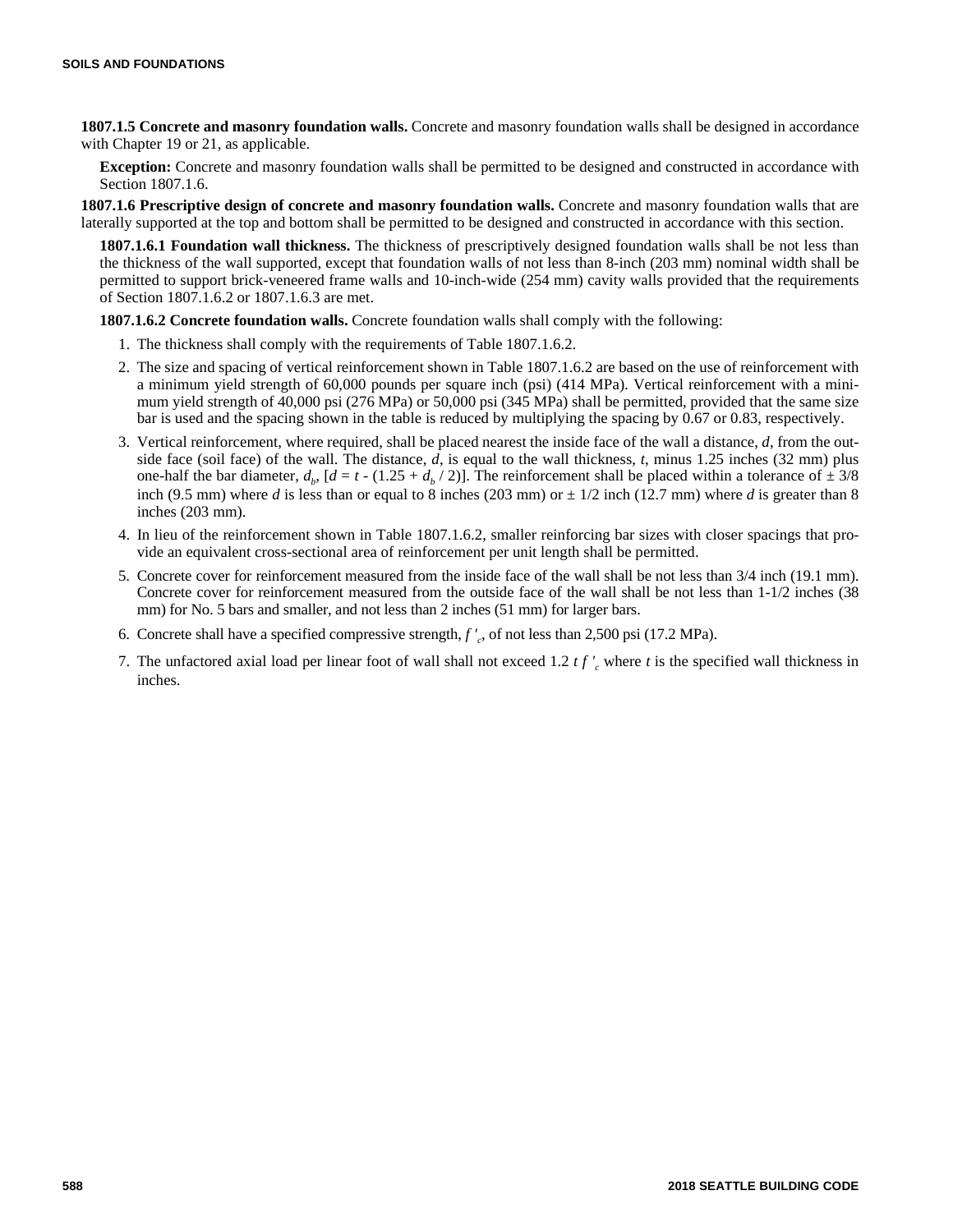|                              |                                      |                 | MINIMUM VERTICAL REINFORCEMENT-BAR SIZE AND SPACING (inches) |                                                               |                  |                                 |                  |                  |                  |                  |  |
|------------------------------|--------------------------------------|-----------------|--------------------------------------------------------------|---------------------------------------------------------------|------------------|---------------------------------|------------------|------------------|------------------|------------------|--|
| <b>MAXIMUM</b>               | <b>MAXIMUM</b>                       |                 |                                                              | Design lateral soil load <sup>a</sup> (psf per foot of depth) |                  |                                 |                  |                  |                  |                  |  |
| <b>WALL</b><br><b>HEIGHT</b> | <b>UNBALANCED</b><br><b>BACKFILL</b> | 30 <sup>d</sup> |                                                              |                                                               |                  | 45 <sup>d</sup>                 |                  |                  | 60               |                  |  |
| (feet)                       | HEIGHT <sup>e</sup> (feet)           |                 |                                                              |                                                               |                  | Minimum wall thickness (inches) |                  |                  |                  |                  |  |
|                              |                                      | 7.5             | 9.5                                                          | 11.5                                                          | 7.5              | 9.5                             | 11.5             | 7.5              | 9.5              | 11.5             |  |
| 5                            | $\overline{4}$                       | PC              | PC                                                           | PC                                                            | PC               | PC                              | PC               | PC               | <b>PC</b>        | PC               |  |
|                              | 5                                    | PC              | PC                                                           | PC                                                            | PC               | PC                              | PC               | PC               | PC               | PC               |  |
|                              | $\overline{4}$                       | PC              | PC                                                           | PC                                                            | <b>PC</b>        | PC                              | PC               | PC               | <b>PC</b>        | ${\rm P}{\bf C}$ |  |
| 6                            | 5                                    | PC              | PC                                                           | ${\rm P}{\bf C}$                                              | ${\rm P}{\bf C}$ | PC                              | PC               | ${\rm P}{\bf C}$ | PC               | ${\rm P}{\bf C}$ |  |
|                              | 6                                    | PC              | PC                                                           | PC                                                            | PC               | PC                              | PC               | PC               | PC               | ${\rm P}{\bf C}$ |  |
|                              | $\overline{4}$                       | PC              | ${\rm P}{\bf C}$                                             | ${\rm P}{\bf C}$                                              | PC               | ${\rm P}{\bf C}$                | ${\rm P}{\bf C}$ | ${\rm P}{\bf C}$ | PC               | ${\rm P}{\bf C}$ |  |
| 7                            | 5                                    | PC              | ${\rm P}{\bf C}$                                             | PC                                                            | ${\rm P}{\bf C}$ | ${\rm P}{\bf C}$                | ${\rm P}{\bf C}$ | PC               | ${\rm P}{\bf C}$ | ${\rm P}{\bf C}$ |  |
|                              | 6                                    | PC              | PC                                                           | ${\rm P}{\bf C}$                                              | ${\rm P}{\bf C}$ | PC                              | PC               | #5 at 48         | ${\rm P}{\bf C}$ | ${\rm P}{\bf C}$ |  |
|                              | $\overline{7}$                       | PC              | PC                                                           | PC                                                            | #5 at 46         | PC                              | PC               | #6 at 48         | PC               | ${\rm P}{\bf C}$ |  |
|                              | $\overline{4}$                       | PC              | ${\rm P}{\bf C}$                                             | ${\rm P}{\bf C}$                                              | ${\rm P}{\bf C}$ | ${\rm P}{\bf C}$                | ${\rm P}{\bf C}$ | ${\rm P}{\bf C}$ | ${\rm P}{\bf C}$ | ${\rm P}{\bf C}$ |  |
|                              | 5                                    | PC              | PC                                                           | PC                                                            | ${\rm P}{\bf C}$ | ${\rm P}{\bf C}$                | ${\rm P}{\bf C}$ | PC               | ${\rm P}{\bf C}$ | ${\rm P}{\bf C}$ |  |
| 8                            | 6                                    | PC              | PC                                                           | ${\rm P}{\bf C}$                                              | ${\rm P}{\bf C}$ | ${\rm P}{\bf C}$                | ${\rm P}{\bf C}$ | #5 at 43         | ${\rm P}{\bf C}$ | ${\rm P}{\bf C}$ |  |
|                              | $\overline{7}$                       | PC              | PC                                                           | PC                                                            | #5 at 41         | PC                              | PC               | #6 at 43         | PC               | ${\rm P}{\bf C}$ |  |
|                              | 8                                    | #5 at 47        | PC                                                           | <b>PC</b>                                                     | #6 at 43         | PC                              | PC               | #6 at 32         | #6 at 44         | ${\rm P}{\bf C}$ |  |
|                              | $\overline{4}$                       | PC              | PC                                                           | PC                                                            | <b>PC</b>        | <b>PC</b>                       | PC               | PC               | PC               | PC               |  |
|                              | 5                                    | PC              | PC                                                           | PC                                                            | ${\rm P}{\bf C}$ | PC                              | PC               | ${\rm P}{\bf C}$ | PC               | ${\rm P}{\bf C}$ |  |
| 9                            | 6                                    | PC              | PC                                                           | PC                                                            | PC               | PC                              | ${\rm P}{\bf C}$ | #5 at 39         | PC               | ${\rm P}{\bf C}$ |  |
|                              | 7                                    | PC              | ${\rm P}{\bf C}$                                             | PC                                                            | #5 at 37         | PC                              | PC               | #6 at 38         | #5 at 37         | PC               |  |
|                              | 8                                    | #5 at 41        | PC                                                           | ${\rm P}{\bf C}$                                              | #6 at 38         | #5 at 37                        | PC               | #7 at 39         | #6 at 39         | #4 at 48         |  |
|                              | Q <sup>d</sup>                       | #6 at 46        | PC                                                           | PC                                                            | #7 at 41         | #6 at 41                        | PC               | #7 at 31         | #7 at 41         | #6 at 39         |  |
|                              | $\overline{4}$                       | PC              | PC                                                           | PC                                                            | PC               | PC                              | PC               | PC               | PC               | ${\rm P}{\bf C}$ |  |
|                              | 5                                    | PC              | PC                                                           | PC                                                            | ${\rm P}{\bf C}$ | ${\rm P}{\bf C}$                | PC               | PC               | ${\rm P}{\bf C}$ | ${\rm P}{\bf C}$ |  |
|                              | 6                                    | PC              | PC                                                           | PC                                                            | PC               | PC                              | PC               | #5 at 37         | PC               | PC               |  |
| 10                           | $\overline{7}$                       | PC              | PC                                                           | PC                                                            | #6 at 48         | PC                              | PC               | #6 at 35         | #6 at 48         | PC               |  |
|                              | 8                                    | #5 at 38        | PC                                                           | PC                                                            | #7 at 47         | #6 at 47                        | PC               | #7 at 35         | #7 at 47         | #6 at 45         |  |
|                              | 9 <sup>d</sup>                       | #6 at 41        | #4 at 48                                                     | PC                                                            | #7 at 37         | #7 at 48                        | #4 at 48         | #6 at 22         | #7 at 37         | #7 at 47         |  |
|                              | $10^d$                               | #7 at 45        | #6 at 45                                                     | PC                                                            | #7 at 31         | #7 at 40                        | #6 at 38         | #6 at 22         | #7 at 30         | #7 at 38         |  |

#### **TABLE 1807.1.6.2 CONCRETE FOUNDATION WALLSb, c**

For SI: 1 inch = 25.4 mm, 1 foot = 304.8 mm, 1 pound per square foot per foot =  $0.157$  kPa/m.

a. For design lateral soil loads, see Section 1610.

b. Provisions for this table are based on design and construction requirements specified in Section 1807.1.6.2.

c. PC = Plain Concrete.

d. Where unbalanced backfill height exceeds 8 feet and design lateral soil loads from Table 1610.1 are used, the requirements for 30 and 45 psf per foot of depth are not applicable (see Section 1610).

e. For height of unbalanced backfill, see Section 1807.1.2.

**1807.1.6.2.1 Seismic requirements.** Based on the *seismic design category* assigned to the structure in accordance with Section 1613, concrete foundation walls designed using Table 1807.1.6.2 shall be subject to the following limitations:

- 1. *Seismic Design Categories* A and B. Not less than one No. 5 bar shall be provided around window, door and similar sized openings. The bar shall be anchored to develop  $f_y$  in tension at the corners of openings.
- 2. *Seismic Design Categories* C, D, E and F. Tables shall not be used except as allowed for plain concrete members in Section 1905.1.7.

#### **1807.1.6.3 Masonry foundation walls.** Masonry foundation walls shall comply with the following:

- 1. The thickness shall comply with the requirements of Table 1807.1.6.3(1) for plain masonry walls or Table 1807.1.6.3(2), 1807.1.6.3(3) or 1807.1.6.3(4) for masonry walls with reinforcement.
- 2. Vertical reinforcement shall have a minimum yield strength of 60,000 psi (414 MPa).
- 3. The specified location of the reinforcement shall equal or exceed the effective depth distance, *d*, noted in Tables 1807.1.6.3(2), 1807.1.6.3(3) and 1807.1.6.3(4) and shall be measured from the face of the exterior (soil) side of the wall to the center of the vertical reinforcement. The reinforcement shall be placed within the tolerances specified in TMS 602, Article 3.4.B.11, of the specified location.
- 4. Grout shall comply with Section 2103.3.
- 5. Concrete masonry units shall comply with ASTM C90.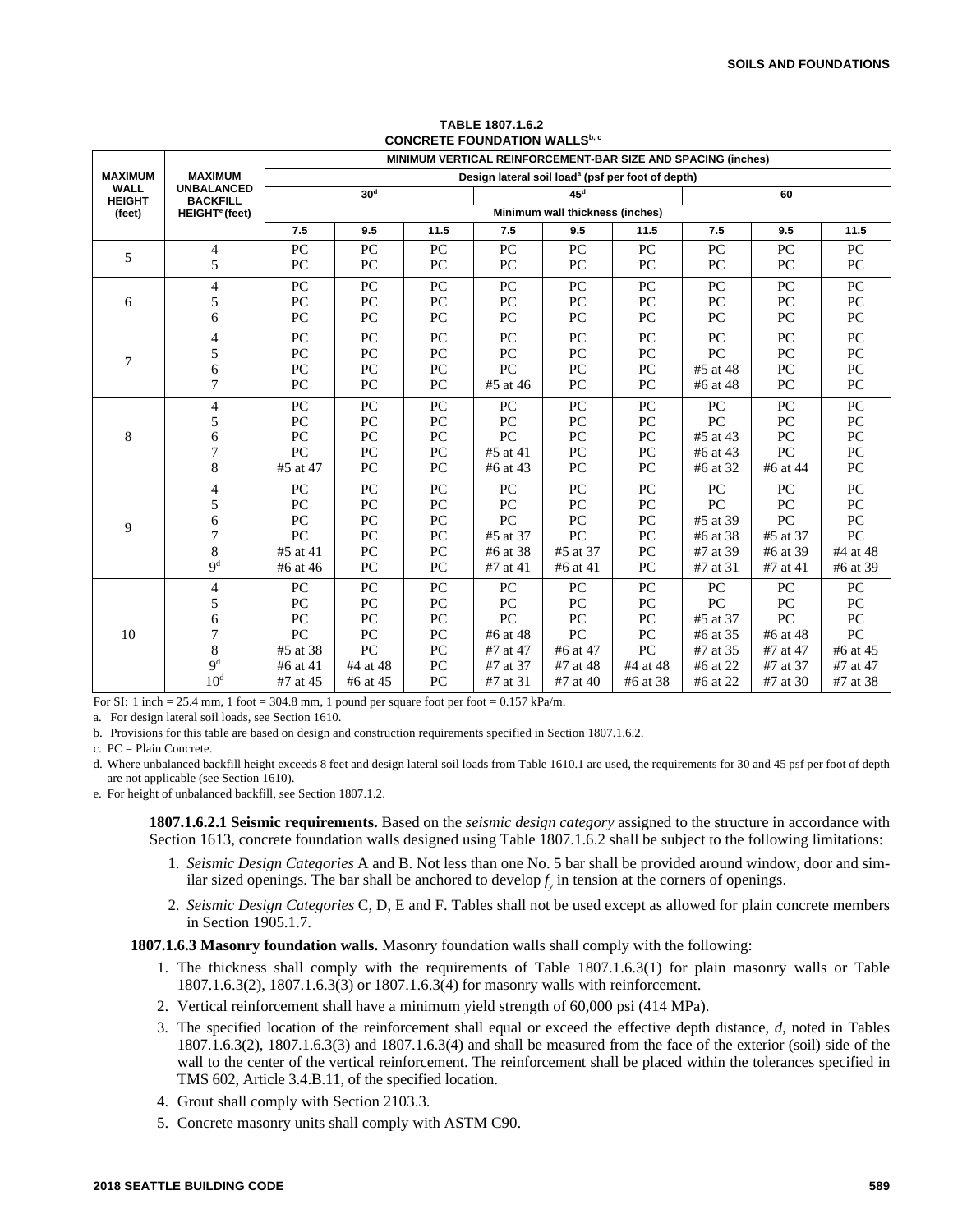- 6. Clay masonry units shall comply with ASTM C652 for hollow brick, except compliance with ASTM C62 or ASTM C216 shall be permitted where solid masonry units are installed in accordance with Table 1807.1.6.3(1) for plain masonry.
- 7. Masonry units shall be laid in running bond and installed with Type M or S mortar in accordance with Section 2103.2.1.
- 8. The unfactored axial load per linear foot of wall shall not exceed 1.2 *t f '<sup>m</sup>* where *t* is the specified wall thickness in inches and *f '<sup>m</sup>* is the specified compressive strength of masonry in pounds per square inch.
- 9. Not less than 4 inches (102 mm) of solid masonry shall be provided at girder supports at the top of hollow masonry unit foundation walls.
- 10. Corbeling of masonry shall be in accordance with Section 2104.1. Where an 8-inch (203 mm) wall is corbeled, the top corbel shall not extend higher than the bottom of the floor framing and shall be a full course of headers not less than 6 inches (152 mm) in length or the top course bed joint shall be tied to the vertical wall projection. The tie shall be W2.8 (4.8 mm) and spaced at a maximum horizontal distance of 36 inches (914 mm). The hollow space behind the corbelled masonry shall be filled with mortar or grout.

| <b>MAXIMUM WALL HEIGHT</b> | <b>MAXIMUM UNBALANCED</b>                 | MINIMUM NOMINAL WALL THICKNESS (inches)                       |                            |                            |  |
|----------------------------|-------------------------------------------|---------------------------------------------------------------|----------------------------|----------------------------|--|
| (feet)                     | <b>BACKFILL HEIGHT<sup>e</sup></b> (feet) | Design lateral soil load <sup>a</sup> (psf per foot of depth) |                            |                            |  |
|                            |                                           | 30 <sup>t</sup>                                               | 45'                        | 60                         |  |
|                            | 4 (or less)                               |                                                               | 8                          | 8                          |  |
|                            |                                           | ð                                                             | 10                         | 10                         |  |
|                            |                                           | 10                                                            | 12                         | $10$ (solid <sup>c</sup> ) |  |
|                            |                                           | 12                                                            | $10$ (solid <sup>c</sup> ) | $10$ (solid <sup>c</sup> ) |  |
|                            | 4 (or less)                               |                                                               | 8                          |                            |  |
|                            |                                           |                                                               | 10                         | 12                         |  |
| 8                          |                                           | 10                                                            | 12                         | $12$ (solid <sup>c</sup> ) |  |
|                            |                                           | 12                                                            | $12$ (solid <sup>c</sup> ) | Note d                     |  |
|                            |                                           | $10$ (solid <sup>c</sup> )                                    | $12$ (solid <sup>c</sup> ) | Note d                     |  |
|                            | 4 (or less)                               |                                                               | ο                          |                            |  |
|                            |                                           |                                                               | 10                         | 12                         |  |
| 9                          |                                           | 12                                                            | 12                         | $12$ (solid <sup>c</sup> ) |  |
|                            |                                           | $12$ (solid <sup>c</sup> )                                    | $12$ (solid <sup>c</sup> ) | Note d                     |  |
|                            |                                           | $12$ (solid <sup>c</sup> )                                    | Note d                     | Note d                     |  |
|                            | Q,                                        | Note d                                                        | Note d                     | Note d                     |  |

**TABLE 1807.1.6.3(1) PLAIN MASONRY FOUNDATION WALLSa, b, c**

For SI: 1 inch = 25.4 mm, 1 foot = 304.8 mm, 1 pound per square foot per foot =  $0.157$  kPa/m.

a. For design lateral soil loads, see Section 1610.

b. Provisions for this table are based on design and construction requirements specified in Section 1807.1.6.3.

c. Solid grouted hollow units or solid masonry units.

d. A design in compliance with Chapter 21 or reinforcement in accordance with Table 1807.1.6.3(2) is required.

e. For height of unbalanced backfill, see Section 1807.1.2.

f. Where unbalanced backfill height exceeds 8 feet and design lateral soil loads from Table 1610.1 are used, the requirements for 30 and 45 psf per foot of depth are not applicable (see Section 1610).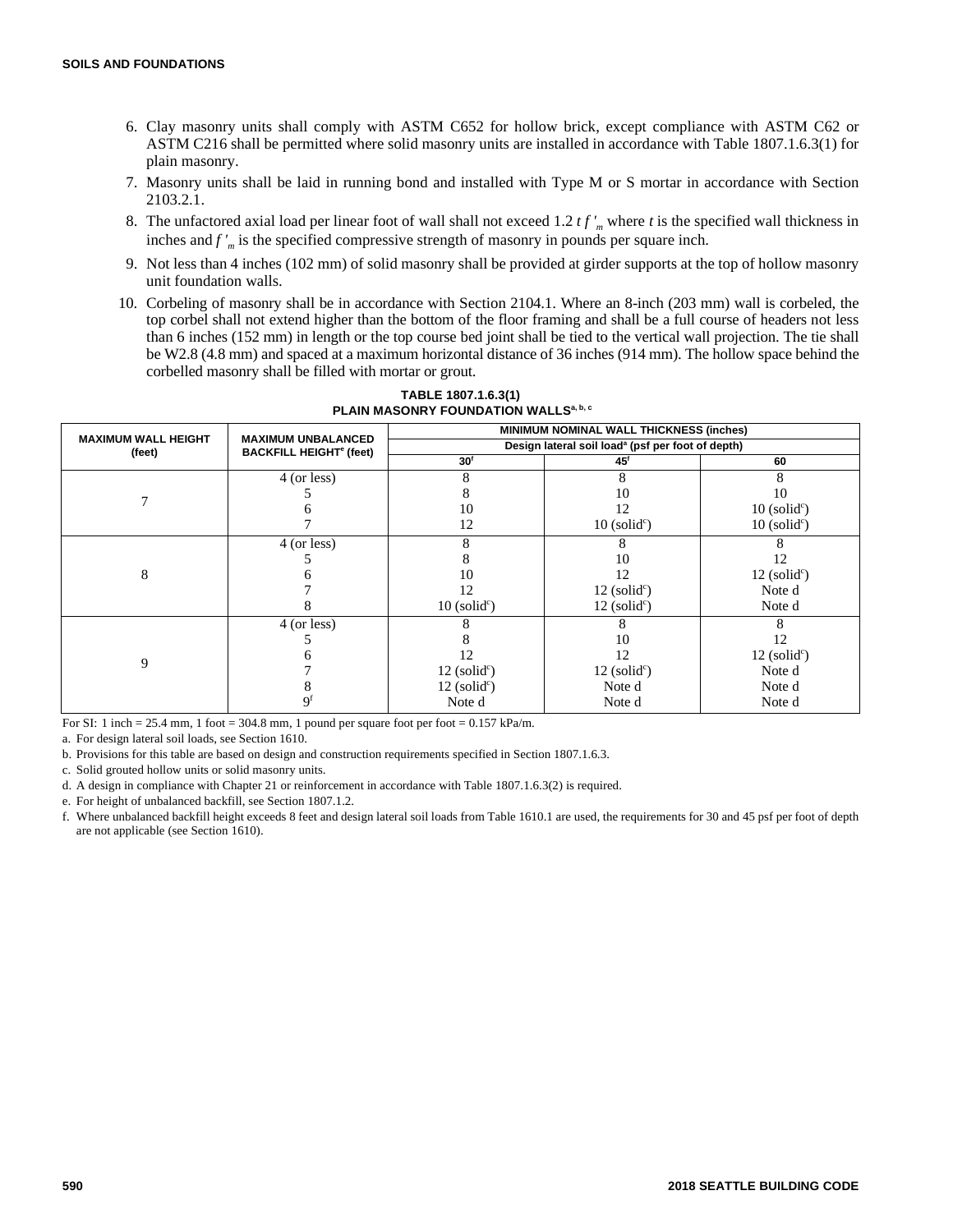|                                             | <b>MAXIMUM UNBALANCED</b>                           |                                                                  |              | MINIMUM VERTICAL REINFORCEMENT-BAR SIZE AND SPACING (inches) |  |
|---------------------------------------------|-----------------------------------------------------|------------------------------------------------------------------|--------------|--------------------------------------------------------------|--|
| <b>MAXIMUM WALL HEIGHT</b><br>(feet-inches) | <b>BACKFILL HEIGHT<sup>d</sup></b><br>(feet-inches) | Design lateral soil load <sup>a</sup><br>(psf per foot of depth) |              |                                                              |  |
|                                             |                                                     | 30 <sup>e</sup>                                                  | $45^{\circ}$ | 60                                                           |  |
|                                             | $4-0$ (or less)                                     | #4 at 48                                                         | #4 at 48     | #4 at 48                                                     |  |
| $7 - 4$                                     | $5-0$                                               | #4 at 48                                                         | #4 at 48     | #4 at 48                                                     |  |
|                                             | $6-0$                                               | #4 at 48                                                         | #5 at 48     | #5 at 48                                                     |  |
|                                             | $7 - 4$                                             | #5 at 48                                                         | #6 at 48     | #7 at 48                                                     |  |
|                                             | $4-0$ (or less)                                     | #4 at 48                                                         | #4 at 48     | #4 at $48$                                                   |  |
|                                             | $5-0$                                               | #4 at 48                                                         | #4 at 48     | #4 at 48                                                     |  |
| $8-0$                                       | $6-0$                                               | #4 at 48                                                         | #5 at 48     | #5 at 48                                                     |  |
|                                             | $7-0$                                               | #5 at 48                                                         | #6 at 48     | #7 at 48                                                     |  |
|                                             | $8-0$                                               | #5 at 48                                                         | #6 at 48     | #7 at 48                                                     |  |
|                                             | $4-0$ (or less)                                     | #4 at 48                                                         | #4 at 48     | #4 at 48                                                     |  |
|                                             | $5-0$                                               | #4 at 48                                                         | #4 at 48     | #5 at 48                                                     |  |
| $8 - 8$                                     | $6-0$                                               | #4 at 48                                                         | #5 at 48     | #6 at 48                                                     |  |
|                                             | $7-0$                                               | #5 at 48                                                         | #6 at 48     | #7 at 48                                                     |  |
|                                             | $8-8$ <sup>e</sup>                                  | #6 at 48                                                         | #7 at 48     | #8 at 48                                                     |  |
|                                             | $4-0$ (or less)                                     | #4 at 48                                                         | #4 at 48     | #4 at 48                                                     |  |
|                                             | $5-0$                                               | #4 at 48                                                         | #4 at 48     | #5 at 48                                                     |  |
| $9 - 4$                                     | $6-0$                                               | #4 at 48                                                         | #5 at 48     | #6 at 48                                                     |  |
|                                             | $7-0$                                               | #5 at 48                                                         | #6 at 48     | #7 at 48                                                     |  |
|                                             | $8-0$                                               | #6 at 48                                                         | #7 at 48     | #8 at 48                                                     |  |
|                                             | $9-4^\circ$                                         | #7 at 48                                                         | #8 at 48     | #9 at 48                                                     |  |
|                                             | $4-0$ (or less)                                     | #4 at 48                                                         | #4 at 48     | #4 at 48                                                     |  |
|                                             | $5-0$                                               | #4 at 48                                                         | #4 at 48     | #5 at 48                                                     |  |
|                                             | $6-0$                                               | #4 at 48                                                         | #5 at 48     | #6 at 48                                                     |  |
| $10-0$                                      | $7-0$                                               | #5 at 48                                                         | #6 at 48     | #7 at 48                                                     |  |
|                                             | $8-0$                                               | #6 at 48                                                         | #7 at 48     | #8 at 48                                                     |  |
|                                             | $9-0$ <sup>e</sup>                                  | #7 at 48                                                         | #8 at 48     | #9 at 48                                                     |  |
|                                             | $10-0$ <sup>e</sup>                                 | #7 at 48                                                         | #9 at 48     | #9 at 48                                                     |  |

# **TABLE 1807.1.6.3(2) 8-INCH MASONRY FOUNDATION WALLS WITH REINFORCEMENT WHERE d ≥ 5 INCHES a, b, c**

For SI: 1 inch = 25.4 mm, 1 foot = 304.8 mm, 1 pound per square foot per foot =  $0.157$  kPa/m.

a. For design lateral soil loads, see Section 1610.

b. Provisions for this table are based on design and construction requirements specified in Section 1807.1.6.3.

c. For alternative reinforcement, see Section 1807.1.6.3.1.

d. For height of unbalanced backfill, see Section 1807.1.2.

e. Where unbalanced backfill height exceeds 8 feet and design lateral soil loads from Table 1610.1 are used, the requirements for 30 and 45 psf per foot of depth are not applicable. See Section 1610.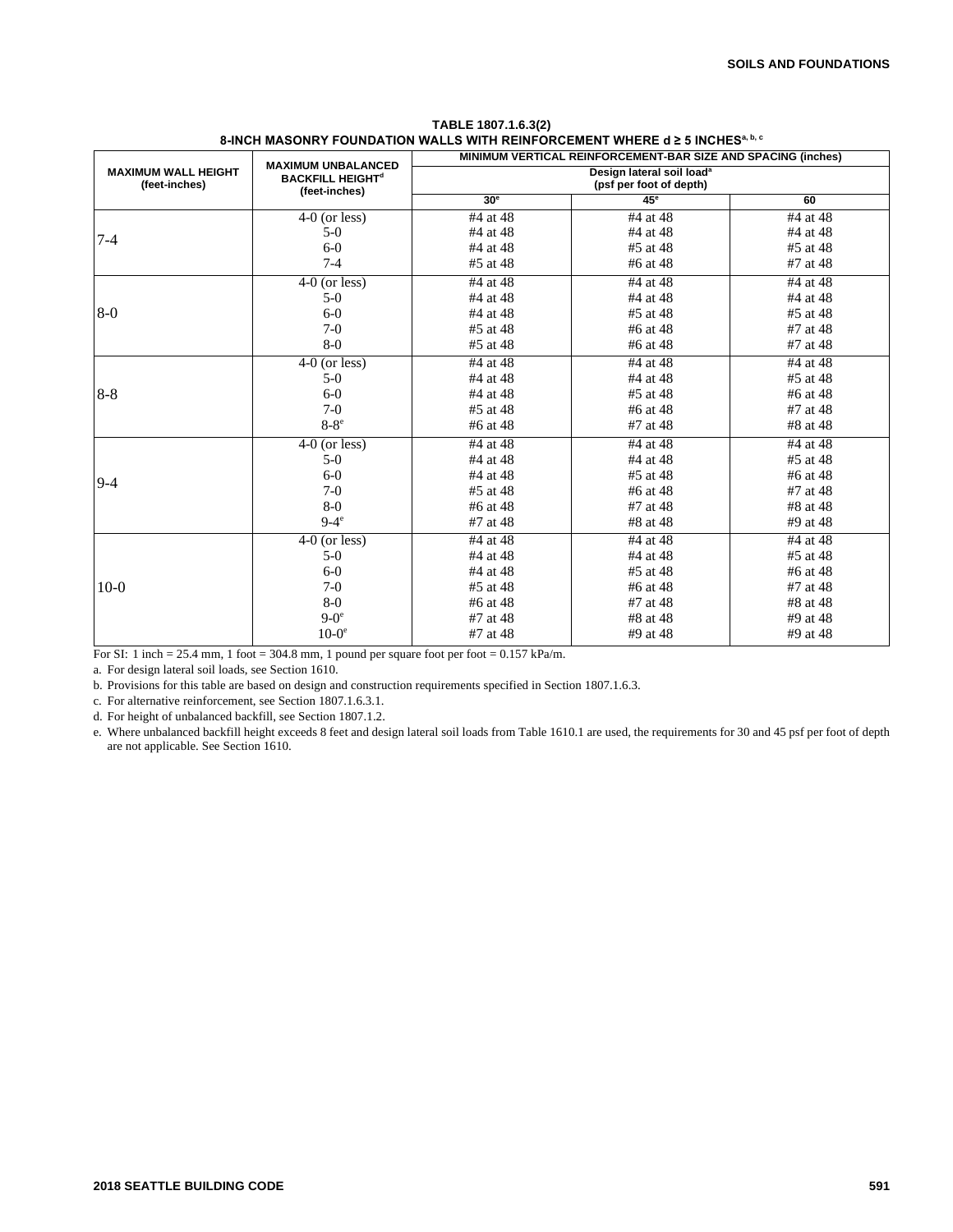|                                             | <b>MAXIMUM UNBALANCED</b>          | MINIMUM VERTICAL REINFORCEMENT-BAR SIZE AND SPACING (inches)  |              |          |  |
|---------------------------------------------|------------------------------------|---------------------------------------------------------------|--------------|----------|--|
| <b>MAXIMUM WALL HEIGHT</b><br>(feet-inches) | <b>BACKFILL HEIGHT<sup>d</sup></b> | Design lateral soil load <sup>a</sup> (psf per foot of depth) |              |          |  |
|                                             | (feet-inches)                      | 30 <sup>e</sup>                                               | $45^{\circ}$ | 60       |  |
|                                             | $4-0$ (or less)                    | #4 at 56                                                      | #4 at 56     | #4 at 56 |  |
| $7 - 4$                                     | $5-0$                              | #4 at 56                                                      | #4 at 56     | #4 at 56 |  |
|                                             | $6-0$                              | #4 at 56                                                      | #4 at 56     | #5 at 56 |  |
|                                             | $7-4$                              | #4 at 56                                                      | #5 at 56     | #6 at 56 |  |
|                                             | $4-0$ (or less)                    | #4 at 56                                                      | #4 at 56     | #4 at 56 |  |
|                                             | $5-0$                              | #4 at 56                                                      | #4 at 56     | #4 at 56 |  |
| $8-0$                                       | $6-0$                              | #4 at 56                                                      | #4 at 56     | #5 at 56 |  |
|                                             | $7-0$                              | #4 at 56                                                      | $#5$ at 56   | #6 at 56 |  |
|                                             | $8-0$                              | #5 at 56                                                      | #6 at 56     | #7 at 56 |  |
|                                             | $4-0$ (or less)                    | #4 at 56                                                      | #4 at 56     | #4 at 56 |  |
|                                             | $5-0$                              | #4 at 56                                                      | #4 at 56     | #4 at 56 |  |
| $8 - 8$                                     | $6-0$                              | #4 at 56                                                      | #4 at 56     | #5 at 56 |  |
|                                             | $7-0$                              | #4 at 56                                                      | $#5$ at 56   | #6 at 56 |  |
|                                             | $8-8^\circ$                        | #5 at 56                                                      | #7 at 56     | #8 at 56 |  |
|                                             | $4-0$ (or less)                    | #4 at 56                                                      | #4 at 56     | #4 at 56 |  |
|                                             | $5-0$                              | #4 at 56                                                      | #4 at 56     | #4 at 56 |  |
| $9 - 4$                                     | $6-0$                              | #4 at 56                                                      | $#5$ at 56   | #5 at 56 |  |
|                                             | $7-0$                              | #4 at 56                                                      | #5 at 56     | #6 at 56 |  |
|                                             | $8-0$                              | #5 at 56                                                      | #6 at 56     | #7 at 56 |  |
|                                             | $9-4^\circ$                        | #6 at 56                                                      | #7 at 56     | #7 at 56 |  |
|                                             | $4-0$ (or less)                    | #4 at 56                                                      | #4 at 56     | #4 at 56 |  |
|                                             | $5-0$                              | #4 at 56                                                      | #4 at 56     | #4 at 56 |  |
|                                             | $6-0$                              | #4 at 56                                                      | #5 at 56     | #5 at 56 |  |
| $10-0$                                      | $7-0$                              | #5 at 56                                                      | #6 at 56     | #7 at 56 |  |
|                                             | $8-0$                              | #5 at 56                                                      | #7 at 56     | #8 at 56 |  |
|                                             | $9-0^\circ$                        | #6 at 56                                                      | #7 at 56     | #9 at 56 |  |
|                                             | $10-0$ <sup>e</sup>                | #7 at 56                                                      | #8 at 56     | #9 at 56 |  |

# **TABLE 1807.1.6.3(3) 10-INCH MASONRY FOUNDATION WALLS WITH REINFORCEMENT WHERE d ≥ 6.75 INCHES a, b, c**

For SI: 1 inch = 25.4 mm, 1 foot = 304.8 mm, 1 pound per square foot per foot = 1.157 kPa/m.

a. For design lateral soil loads, see Section 1610.

b. Provisions for this table are based on design and construction requirements specified in Section 1807.1.6.3.

c. For alternative reinforcement, see Section 1807.1.6.3.1.

d. For height of unbalanced backfill, see Section 1807.1.2.

e. Where unbalanced backfill height exceeds 8 feet and design lateral soil loads from Table 1610.1 are used, the requirements for 30 and 45 psf per foot of depth are not applicable. See Section 1610.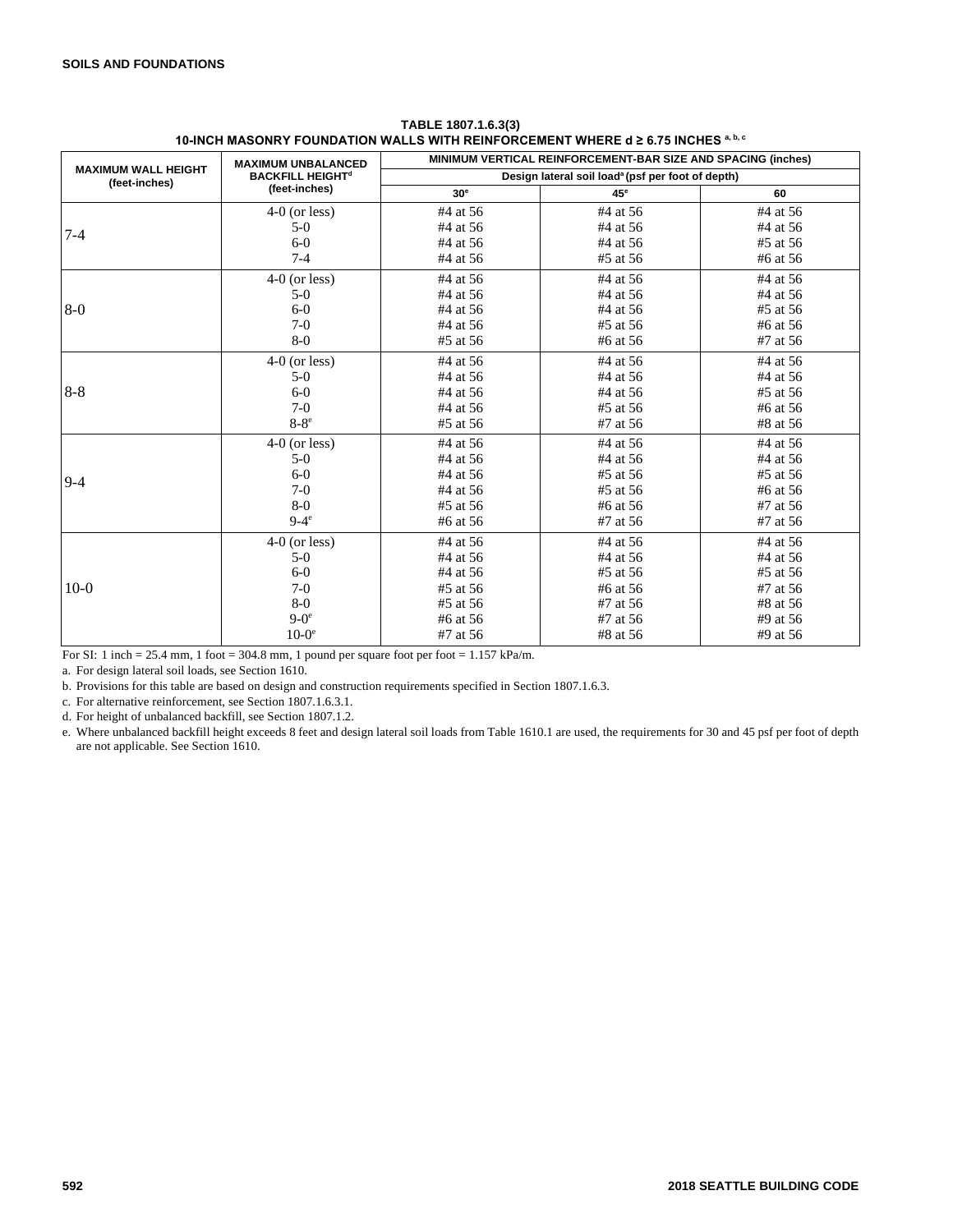|                                             | <b>MAXIMUM UNBALANCED</b>          | MINIMUM VERTICAL REINFORCEMENT-BAR SIZE AND SPACING (inches)  |                 |          |  |
|---------------------------------------------|------------------------------------|---------------------------------------------------------------|-----------------|----------|--|
| <b>MAXIMUM WALL HEIGHT</b><br>(feet-inches) | <b>BACKFILL HEIGHT<sup>d</sup></b> | Design lateral soil load <sup>a</sup> (psf per foot of depth) |                 |          |  |
|                                             | (feet-inches)                      | 30 <sup>e</sup>                                               | 45 <sup>e</sup> | 60       |  |
|                                             | 4 (or less)                        | #4 at 72                                                      | #4 at 72        | #4 at 72 |  |
| $7 - 4$                                     | $5-0$                              | #4 at 72                                                      | #4 at 72        | #4 at 72 |  |
|                                             | $6-0$                              | #4 at 72                                                      | #4 at 72        | #5 at 72 |  |
|                                             | $7 - 4$                            | #4 at 72                                                      | #5 at 72        | #6 at 72 |  |
|                                             | 4 (or less)                        | #4 at 72                                                      | #4 at 72        | #4 at 72 |  |
|                                             | $5-0$                              | #4 at 72                                                      | #4 at 72        | #4 at 72 |  |
| $8-0$                                       | $6-0$                              | #4 at 72                                                      | #4 at 72        | #5 at 72 |  |
|                                             | $7-0$                              | #4 at 72                                                      | #5 at 72        | #6 at 72 |  |
|                                             | $8-0$                              | #5 at 72                                                      | #6 at 72        | #8 at 72 |  |
|                                             | 4 (or less)                        | #4 at 72                                                      | #4 at 72        | #4 at 72 |  |
|                                             | $5-0$                              | #4 at 72                                                      | #4 at 72        | #4 at 72 |  |
| $8-8$                                       | $6-0$                              | #4 at 72                                                      | #4 at 72        | #5 at 72 |  |
|                                             | $7-0$                              | #4 at 72                                                      | #5 at 72        | #6 at 72 |  |
|                                             | $8-8$ <sup>e</sup>                 | #5 at 72                                                      | #7 at 72        | #8 at 72 |  |
|                                             | 4 (or less)                        | #4 at 72                                                      | #4 at 72        | #4 at 72 |  |
|                                             | $5-0$                              | #4 at 72                                                      | #4 at 72        | #4 at 72 |  |
| $9-4$                                       | $6-0$                              | #4 at 72                                                      | #5 at 72        | #5 at 72 |  |
|                                             | $7-0$                              | #4 at 72                                                      | #5 at 72        | #6 at 72 |  |
|                                             | $8-0$                              | #5 at 72                                                      | #6 at 72        | #7 at 72 |  |
|                                             | $9-4^\circ$                        | #6 at 72                                                      | #7 at 72        | #8 at 72 |  |
|                                             | 4 (or less)                        | #4 at 72                                                      | #4 at 72        | #4 at 72 |  |
|                                             | $5-0$                              | #4 at 72                                                      | #4 at 72        | #4 at 72 |  |
|                                             | $6-0$                              | #4 at 72                                                      | #5 at 72        | #5 at 72 |  |
| $10-0$                                      | $7-0$                              | #4 at 72                                                      | #6 at 72        | #6 at 72 |  |
|                                             | $8-0$                              | #5 at 72                                                      | #6 at 72        | #7 at 72 |  |
|                                             | $9-0^\circ$                        | #6 at 72                                                      | #7 at 72        | #8 at 72 |  |
|                                             | $10-0$ <sup>e</sup>                | #7 at 72                                                      | #8 at 72        | #9 at 72 |  |

#### **TABLE 1807.1.6.3(4) 12-INCH MASONRY FOUNDATION WALLS WITH REINFORCEMENT WHERE d ≥ 8.75 INCHES a, b, c**

For SI: 1 inch = 25.4 mm, 1 foot = 304.8 mm, 1 pound per square foot per foot =  $0.157$  kPa/m.

a. For design lateral soil loads, see Section 1610.

b. Provisions for this table are based on design and construction requirements specified in Section 1807.1.6.3.

c. For alternative reinforcement, see Section 1807.1.6.3.1.

d. For height of unbalanced backfill, see Section 1807.1.2.

e Where unbalanced backfill height exceeds 8 feet and design lateral soil loads from Table 1610.1 are used, the requirements for 30 and 45 psf per foot of depth are not applicable. See Section 1610.

**1807.1.6.3.1 Alternative foundation wall reinforcement.** In lieu of the reinforcement provisions for masonry foundation walls in Table 1807.1.6.3(2), 1807.1.6.3(3) or 1807.1.6.3(4), alternative reinforcing bar sizes and spacings having an equivalent cross-sectional area of reinforcement per linear foot (mm) of wall shall be permitted to be used, provided that the spacing of reinforcement does not exceed 72 inches (1829 mm) and reinforcing bar sizes do not exceed No. 11.

**1807.1.6.3.2 Seismic requirements.** Based on the *seismic design category* assigned to the structure in accordance with Section 1613, masonry foundation walls designed using Tables 1807.1.6.3(1) through 1807.1.6.3(4) shall be subject to the following limitations:

- 1. *Seismic Design Categories* A and B. No additional seismic requirements.
- 2. *Seismic Design Category* C. A design using Tables 1807.1.6.3(1) through 1807.1.6.3(4) is subject to the seismic requirements of Section 7.4.3 of TMS 402.
- 3. *Seismic Design Category* D. A design using Tables 1807.1.6.3(2) through 1807.1.6.3(4) is subject to the seismic requirements of Section 7.4.4 of TMS 402.
- 4. *Seismic Design Categories* E and F. A design using Tables 1807.1.6.3(2) through 1807.1.6.3(4) is subject to the seismic requirements of Section 7.4.5 of TMS 402.

**1807.2 Retaining walls.** Retaining walls shall be designed in accordance with Sections 1807.2.1 through 1807.2.3.

**1807.2.1 General.** Retaining walls shall be designed to ensure stability against overturning, sliding, excessive foundation pressure and water uplift.

**[W] 1807.2.2 Design lateral soil loads.** Retaining walls shall be designed for the lateral soil loads set forth in Section 1610. For structures assigned to Seismic Design Category D, E, or F, the design of retaining walls supporting more than 6 feet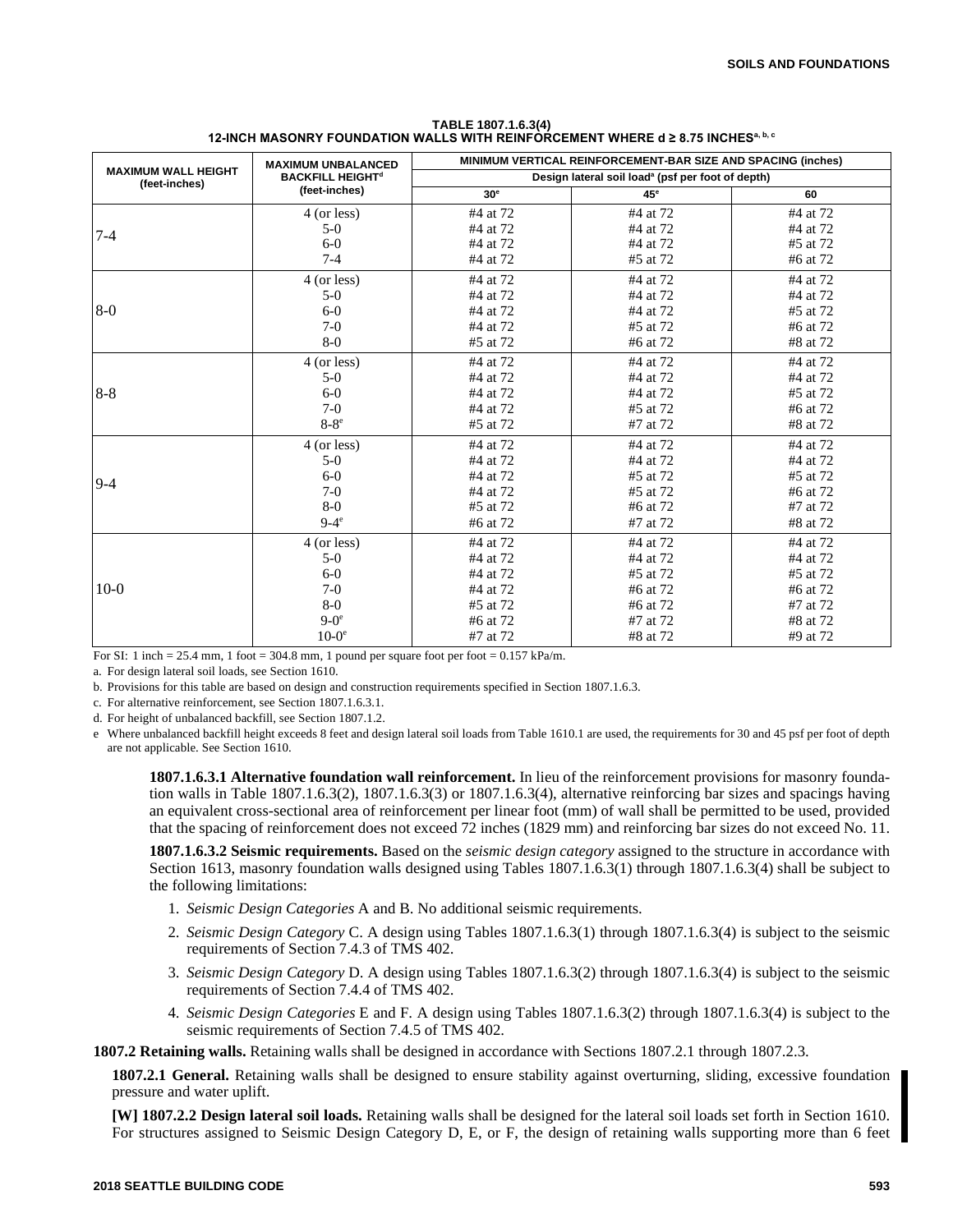(1829 mm) of backfill height measured to the bottom of the footing shall incorporate the additional seismic lateral earth pressure in accordance with the geotechnical investigation where required in Section 1803.2.

**1807.2.3 Safety factor.** Retaining walls shall be designed to resist the lateral action of soil to produce sliding and overturning with a minimum safety factor of 1.5 in each case. The load combinations of Section 1605 shall not apply to this requirement. Instead, design shall be based on 0.7 times nominal earthquake loads, 1.0 times other *nominal loads*, and investigation with one or more of the variable loads set to zero. The safety factor against lateral sliding shall be taken as the available soil resistance at the base of the retaining wall foundation divided by the net lateral force applied to the retaining wall.

**Exception:** Where earthquake loads are included, the minimum safety factor for retaining wall sliding and overturning shall be 1.1.

**1807.3 Embedded posts and poles.** Designs to resist both axial and lateral loads employing posts or poles as columns embedded in earth or in concrete footings in earth shall be in accordance with Sections 1807.3.1 through 1807.3.3.

**1807.3.1 Limitations.** The design procedures outlined in this section are subject to the following limitations:

- 1. The frictional resistance for structural walls and slabs on silts and clays shall be limited to one-half of the normal force imposed on the soil by the weight of the footing or slab.
- 2. Posts embedded in earth shall not be used to provide lateral support for structural or nonstructural materials such as plaster, masonry or concrete unless bracing is provided that develops the limited deflection required.

Wood poles shall be treated in accordance with AWPA U1 for sawn timber posts (Commodity Specification A, Use Category 4B) and for round timber posts (Commodity Specification B, Use Category 4B).

**1807.3.2 Design criteria.** The depth to resist lateral loads shall be determined using the design criteria established in Sections 1807.3.2.1 through 1807.3.2.3, or by other methods *approved* by the *building official*.

**1807.3.2.1 Nonconstrained.** The following formula shall be used in determining the depth of embedment required to resist lateral loads where lateral constraint is not provided at the ground surface, such as by a rigid floor or rigid ground surface pavement, and where lateral constraint is not provided above the ground surface, such as by a structural diaphragm.

*d* = 0.5*A*{1 + [1 + (4.36*h*/*A*)]1/2} **(Equation 18-1)**

where:

 $A = 2.34P/(S_1b)$ .

- $b =$  Diameter of round post or footing or diagonal dimension of square post or footing, feet (m).
- *d* = Depth of embedment in earth in feet (m) but not over 12 feet (3658 mm) for purpose of computing lateral pressure.
- *h* = Distance in feet (m) from ground surface to point of application of "*P*."
- $P =$  Applied lateral force in pounds (kN).
- $S_1$  = Allowable lateral soil-bearing pressure as set forth in Section 1806.2 based on a depth of one-third the depth of embedment in pounds per square foot (psf) (kPa).

**1807.3.2.2 Constrained.** The following formula shall be used to determine the depth of embedment required to resist lateral loads where lateral constraint is provided at the ground surface, such as by a rigid floor or pavement.

$$
d = \sqrt{\frac{4.25Ph}{S_3b}}
$$
 (Equation 18-2)

or alternatively

$$
d = \sqrt{\frac{4.25M_g}{S_3b}}
$$

where:

 $M<sub>g</sub>$  = Moment in the post at grade, in foot-pounds

(kN-m).

 $S_3$  = Allowable lateral soil-bearing pressure as set forth in Section 1806.2 based on a depth equal to the depth of embedment in pounds per square foot (kPa).

**(Equation 18-3)**

**1807.3.2.3 Vertical load.** The resistance to vertical loads shall be determined using the vertical foundation pressure set forth in Table 1806.2.

**1807.3.3 Backfill.** The backfill in the annular space around columns not embedded in poured footings shall be by one of the following methods: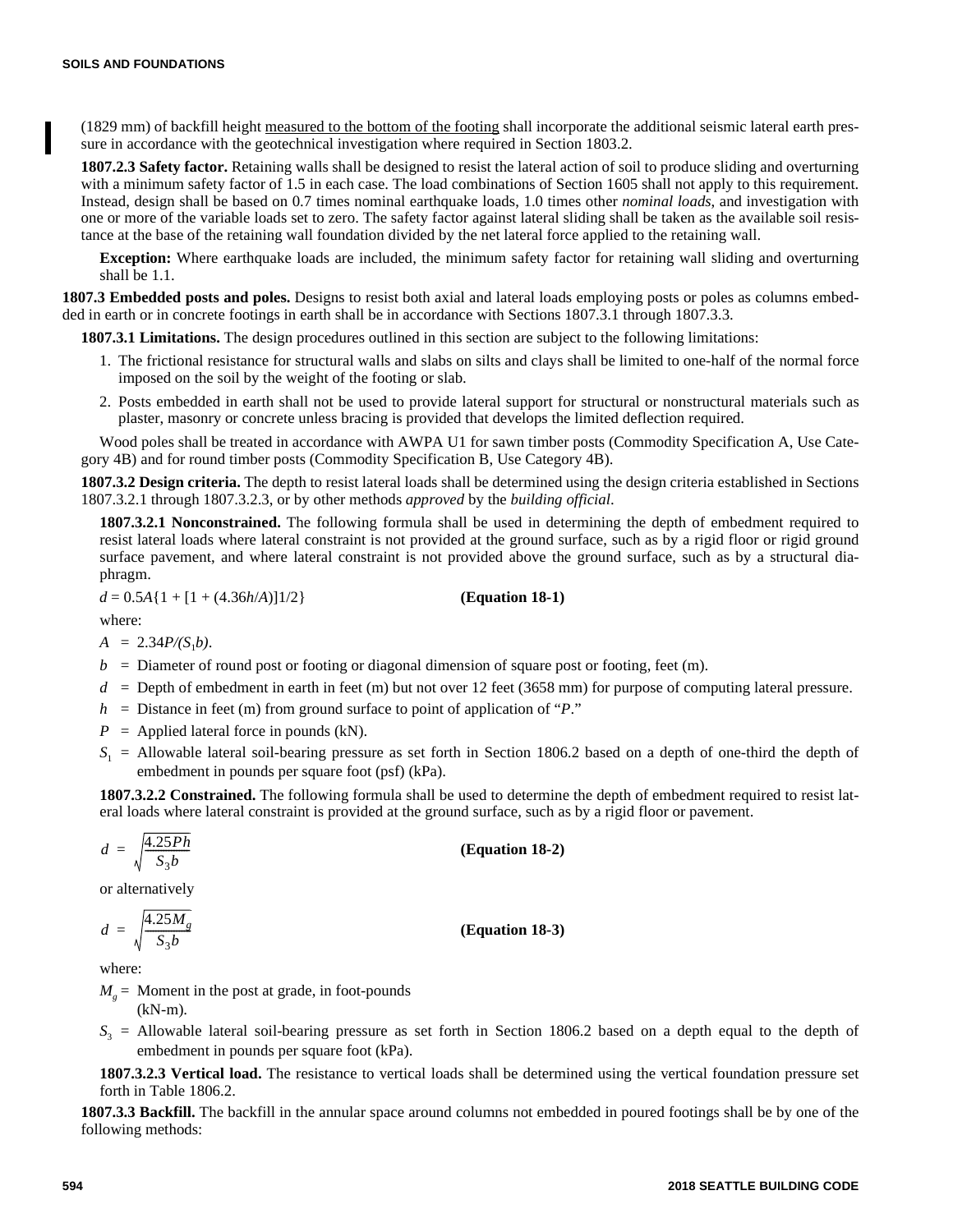- 1. Backfill shall be of concrete with a specified compressive strength of not less than 2,000 psi (13.8 MPa). The hole shall be not less than 4 inches (102 mm) larger than the diameter of the column at its bottom or 4 inches (102 mm) larger than the diagonal dimension of a square or rectangular column.
- 2. Backfill shall be of clean sand. The sand shall be thoroughly compacted by tamping in layers not more than 8 inches (203 mm) in depth.
- 3. Backfill shall be of controlled low-strength material (CLSM).

# **SECTION 1808 FOUNDATIONS**

**1808.1 General.** Foundations shall be designed and constructed in accordance with Sections 1808.2 through 1808.9. Shallow foundations shall satisfy the requirements of Section 1809. Deep foundations shall satisfy the requirements of Section 1810.

**1808.2 Design for capacity and settlement.** Foundations shall be so designed that the allowable bearing capacity of the soil is not exceeded, and that differential settlement is minimized. Foundations in areas with expansive soils shall be designed in accordance with the provisions of Section 1808.6.

**1808.3 Design loads.** Foundations shall be designed for the most unfavorable effects due to the combinations of loads specified in Section 1605.2 or 1605.3. The dead load is permitted to include the weight of foundations and overlying fill. Reduced live loads, as specified in Sections 1607.11 and 1607.13, shall be permitted to be used in the design of foundations.

**1808.3.1 Seismic overturning.** Where foundations are proportioned using the load combinations of Section 1605.2 or 1605.3.1, and the computation of seismic overturning effects is by equivalent lateral force analysis or modal analysis, the proportioning shall be in accordance with Section 12.13.4 of ASCE 7.

**1808.3.2 Surcharge.** Fill or other surcharge loads shall not be placed adjacent to any building or structure unless such building or structure is capable of withstanding the additional loads caused by the fill or the surcharge. Existing footings or foundations that will be affected by any excavation shall be underpinned or otherwise protected against settlement and shall be protected against detrimental lateral or vertical movement or both.

**Exception:** Minor grading for landscaping purposes shall be permitted where done with walk-behind equipment, where the grade is not increased more than 1 foot (305 mm) from original design grade or where *approved* by the *building official*.

**1808.4 Vibratory loads.** Where machinery operations or other vibrations are transmitted through the foundation, consideration shall be given in the foundation design to prevent detrimental disturbances of the soil.

**1808.5 Shifting or moving soils.** Where it is known that the shallow subsoils are of a shifting or moving character, foundations shall be carried to a sufficient depth to ensure stability.

**1808.6 Design for expansive soils.** Foundations for buildings and structures founded on expansive soils shall be designed in accordance with Section 1808.6.1 or 1808.6.2.

**Exception:** Foundation design need not comply with Section 1808.6.1 or 1808.6.2 where one of the following conditions is satisfied:

- 1. The soil is removed in accordance with Section 1808.6.3.
- 2. The *building official* approves stabilization of the soil in accordance with Section 1808.6.4.

**1808.6.1 Foundations.** Foundations placed on or within the active zone of expansive soils shall be designed to resist differential volume changes and to prevent structural damage to the supported structure. Deflection and racking of the supported structure shall be limited to that which will not interfere with the usability and serviceability of the structure.

Foundations placed below where volume change occurs or below expansive soil shall comply with the following provisions:

- 1. Foundations extending into or penetrating expansive soils shall be designed to prevent uplift of the supported structure.
- 2. Foundations penetrating expansive soils shall be designed to resist forces exerted on the foundation due to soil volume changes or shall be isolated from the expansive soil.

**1808.6.2 Slab-on-ground foundations.** Moments, shears and deflections for use in designing slab-on-ground, mat or raft foundations on expansive soils shall be determined in accordance with *WRI/CRSI Design of Slab-on-Ground Foundations* or *PTI DC 10.5.* Using the moments, shears and deflections determined above, nonprestressed slabs-on-ground, mat or raft foundations on expansive soils shall be designed in accordance with *WRI/CRSI Design of Slab-on-Ground Foundations* and post-tensioned slab-on-ground, mat or raft foundations on expansive soils shall be designed in accordance with *PTI DC 10.5*. It shall be permitted to analyze and design such slabs by other methods that account for soil-structure interaction, the deformed shape of the soil support, the plate or stiffened plate action of the slab as well as both center lift and edge lift condi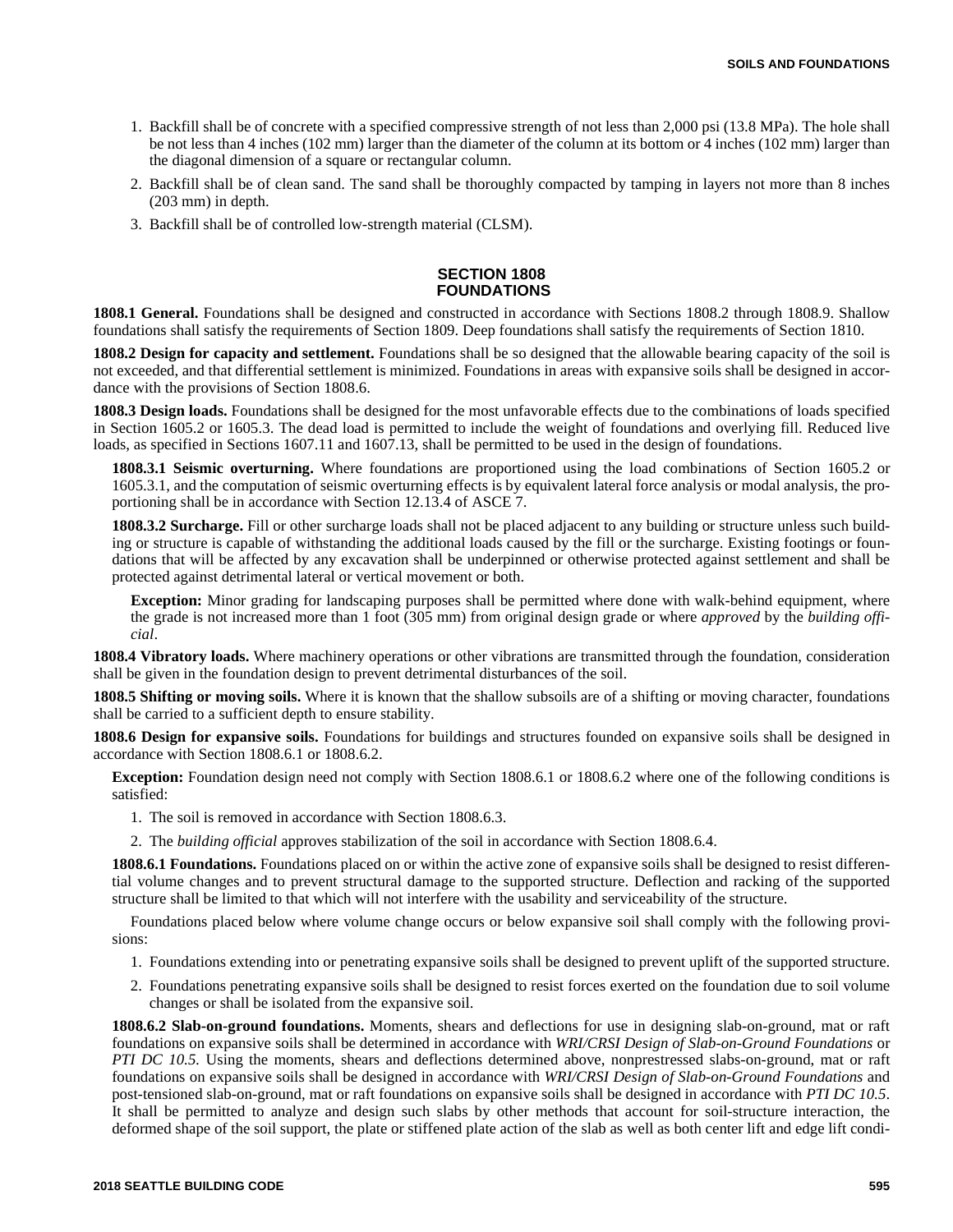tions. Such alternative methods shall be rational and the basis for all aspects and parameters of the method shall be available for peer review.

**1808.6.3 Removal of expansive soil.** Where expansive soil is removed in lieu of designing foundations in accordance with Section 1808.6.1 or 1808.6.2, the soil shall be removed to a depth sufficient to ensure a constant moisture content in the remaining soil. Fill material shall not contain expansive soils and shall comply with Section 1804.5 or 1804.6.

**Exception:** Expansive soil need not be removed to the depth of constant moisture, provided that the confining pressure in the expansive soil created by the fill and supported structure exceeds the swell pressure.

**1808.6.4 Stabilization.** Where the active zone of expansive soils is stabilized in lieu of designing foundations in accordance with Section 1808.6.1 or 1808.6.2, the soil shall be stabilized by chemical, dewatering, presaturation or equivalent techniques.

**[S] 1808.7 ((Foundations on or adjacent to slopes)) Reserved.** ((The placement of buildings and structures on or adjacent to slopes steeper than one unit vertical in three units horizontal (33.3-percent slope) shall comply with Sections 1808.7.1 through 1808.7.5.

**1808.7.1 Building clearance from ascending slopes.** In general, buildings below slopes shall be set a sufficient distance from the slope to provide protection from slope drainage, erosion and shallow failures. Except as provided in Section 1808.7.5 and Figure 1808.7.1, the following criteria will be assumed to provide this protection. Where the existing slope is steeper than one unit vertical in one unit horizontal (100-percent slope), the toe of the slope shall be assumed to be at the intersection of a horizontal plane drawn from the top of the foundation and a plane drawn tangent to the slope at an angle of 45 degrees (0.79 rad) to the horizontal. Where a retaining wall is constructed at the toe of the slope, the height of the slope shall be measured from the top of the wall to the top of the slope.



**1808.7.2 Foundation setback from descending slope surface.** Foundations on or adjacent to slope surfaces shall be founded in firm material with an embedment and set back from the slope surface sufficient to provide vertical and lateral support for the foundation without detrimental settlement. Except as provided for in Section 1808.7.5 and Figure 1808.7.1, the following setback is deemed adequate to meet the criteria. Where the slope is steeper than 1 unit vertical in 1 unit horizontal (100 percent slope), the required setback shall be measured from an imaginary plane 45 degrees (0.79 rad) to the horizontal, projected upward from the toe of the slope.

**1808.7.3 Pools.** The setback between pools regulated by this code and slopes shall be equal to one-half the building footing setback distance required by this section. That portion of the pool wall within a horizontal distance of 7 feet (2134 mm) from the top of the slope shall be capable of supporting the water in the pool without soil support.

**1808.7.4 Foundation elevation.** On graded sites, the top of any exterior foundation shall extend above the elevation of the street gutter at point of discharge or the inlet of an *approved* drainage device not less than 12 inches (305 mm) plus 2 percent. Alternate elevations are permitted subject to the approval of the *building official*, provided that it can be demonstrated that required drainage to the point of discharge and away from the structure is provided at all locations on the site.

**1808.7.5 Alternate setback and clearance.** Alternate setbacks and clearances are permitted, subject to the approval of the *building official*. The *building official* shall be permitted to require a geotechnical investigation as set forth in Section  $1803.5.10.$ )

**1808.8 Concrete foundations.** The design, materials and construction of concrete foundations shall comply with Sections 1808.8.1 through 1808.8.6 and the provisions of Chapter 19.

**Exception:** Where concrete footings supporting walls of light-frame construction are designed in accordance with Table 1809.7, a specific design in accordance with Chapter 19 is not required.

**1808.8.1 Concrete or grout strength and mix proportioning.** Concrete or grout in foundations shall have a specified compressive strength (*f'*<sub>c</sub>) not less than the largest applicable value indicated in Table 1808.8.1.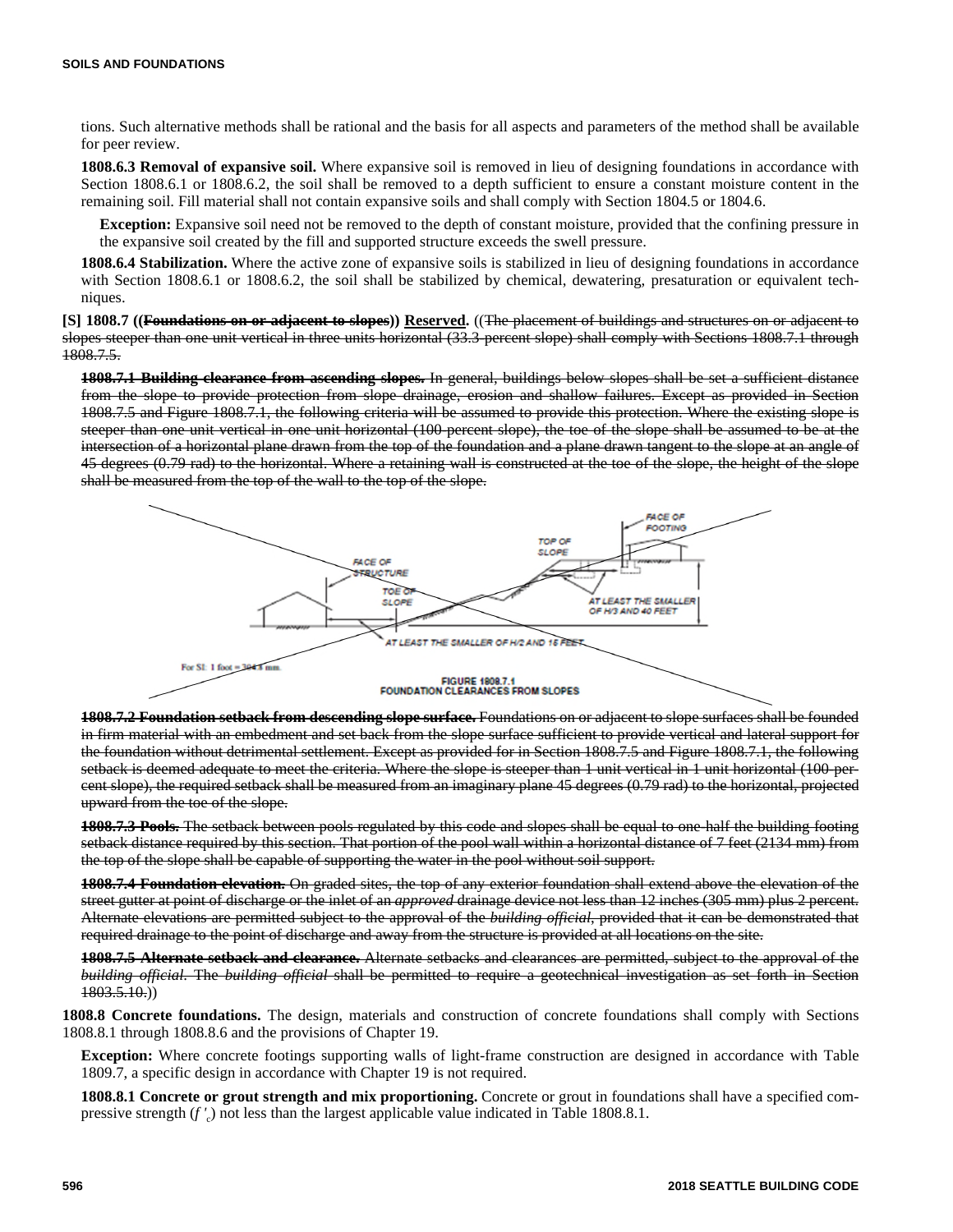Where concrete is placed through a funnel hopper at the top of a deep foundation element, the concrete mix shall be designed and proportioned so as to produce a cohesive workable mix having a slump of not less than 4 inches (102 mm) and not more than 8 inches (204 mm). Where concrete or grout is to be pumped, the mix design including slump shall be adjusted to produce a pumpable mixture.

| <b>FOUNDATION ELEMENT OR CONDITION</b>                                                                                                                    | SPECIFIED COMPRESSIVE STRENGTH, f' |
|-----------------------------------------------------------------------------------------------------------------------------------------------------------|------------------------------------|
| 1. Foundations for structures assigned to Seismic Design Category A, B or C                                                                               | $2,500$ psi                        |
| 2a. Foundations for Group R or U occupancies of light-frame construction, two stories or less in<br>height, assigned to Seismic Design Category D, E or F | $2,500$ psi                        |
| 2b. Foundations for other structures assigned to Seismic Design Category D, E or F                                                                        | $3,000$ psi                        |
| 3. Precast nonprestressed driven piles                                                                                                                    | $4,000$ psi                        |
| 4. Socketed drilled shafts                                                                                                                                | $4,000$ psi                        |
| 5. Micropiles                                                                                                                                             | $4,000$ psi                        |
| 6. Precast prestressed driven piles                                                                                                                       | 5,000 psi                          |

#### **TABLE 1808.8.1 MINIMUM SPECIFIED COMPRESSIVE STRENGTH** *f'<sup>C</sup>*  **OF CONCRETE OR GROUT**

For SI: 1 pound per square inch  $= 0.00689$  MPa.

**1808.8.2 Concrete cover.** The concrete cover provided for prestressed and nonprestressed reinforcement in foundations shall be not less than the largest applicable value specified in Table 1808.8.2. Longitudinal bars spaced less than 1-1/2 inches (38 mm) clear distance apart shall be considered to be bundled bars for which the concrete cover provided shall be not less than that required by Section 20.6.1.3.4 of ACI 318. Concrete cover shall be measured from the concrete surface to the outermost surface of the steel to which the cover requirement applies. Where concrete is placed in a temporary or permanent casing or a mandrel, the inside face of the casing or mandrel shall be considered to be the concrete surface.

| <b>FOUNDATION ELEMENT OR CONDITION</b>                                                                                                                              | <b>MINIMUM COVER</b>                                                               |
|---------------------------------------------------------------------------------------------------------------------------------------------------------------------|------------------------------------------------------------------------------------|
| 1. Shallow foundations                                                                                                                                              | In accordance with Section 20.6 of ACI<br>318                                      |
| 2. Precast nonprestressed deep foundation elements<br>Exposed to seawater<br>Not manufactured under plant conditions<br>Manufactured under plant control conditions | 3 inches<br>2 inches<br>In accordance with Section 20.6.1.3.3 of<br><b>ACI 318</b> |
| 3. Precast prestressed deep foundation elements<br>Exposed to seawater<br>Other                                                                                     | 2.5 inches<br>In accordance with Section 20.6.1.3.3 of<br><b>ACI 318</b>           |
| 4. Cast-in-place deep foundation elements not enclosed by a steel pipe, tube or permanent casing                                                                    | 2.5 inches                                                                         |
| 5. Cast-in-place deep foundation elements enclosed by a steel pipe, tube or permanent casing                                                                        | 1 inch                                                                             |
| 6. Structural steel core within a steel pipe, tube or permanent casing                                                                                              | 2 inches                                                                           |
| 7. Cast-in-place drilled shafts enclosed by a stable rock socket                                                                                                    | 1.5 inches                                                                         |

**TABLE 1808.8.2 MINIMUM CONCRETE COVER**

For SI: 1 inch  $= 25.4$  mm.

**1808.8.3 Placement of concrete.** Concrete shall be placed in such a manner as to ensure the exclusion of any foreign matter and to secure a full-size foundation. Concrete shall not be placed through water unless a tremie or other method *approved* by the *building official* is used. Where placed under or in the presence of water, the concrete shall be deposited by *approved* means to ensure minimum segregation of the mix and negligible turbulence of the water. Where depositing concrete from the top of a deep foundation element, the concrete shall be chuted directly into smooth-sided pipes or tubes or placed in a rapid and continuous operation through a funnel hopper centered at the top of the element.

**1808.8.4 Protection of concrete.** Concrete foundations shall be protected from freezing during depositing and for a period of not less than 5 days thereafter. Water shall not be allowed to flow through the deposited concrete.

**1808.8.5 Forming of concrete.** Concrete foundations are permitted to be cast against the earth where, in the opinion of the *building official*, soil conditions do not require formwork. Where formwork is required, it shall be in accordance with Section 26.11 of ACI 318.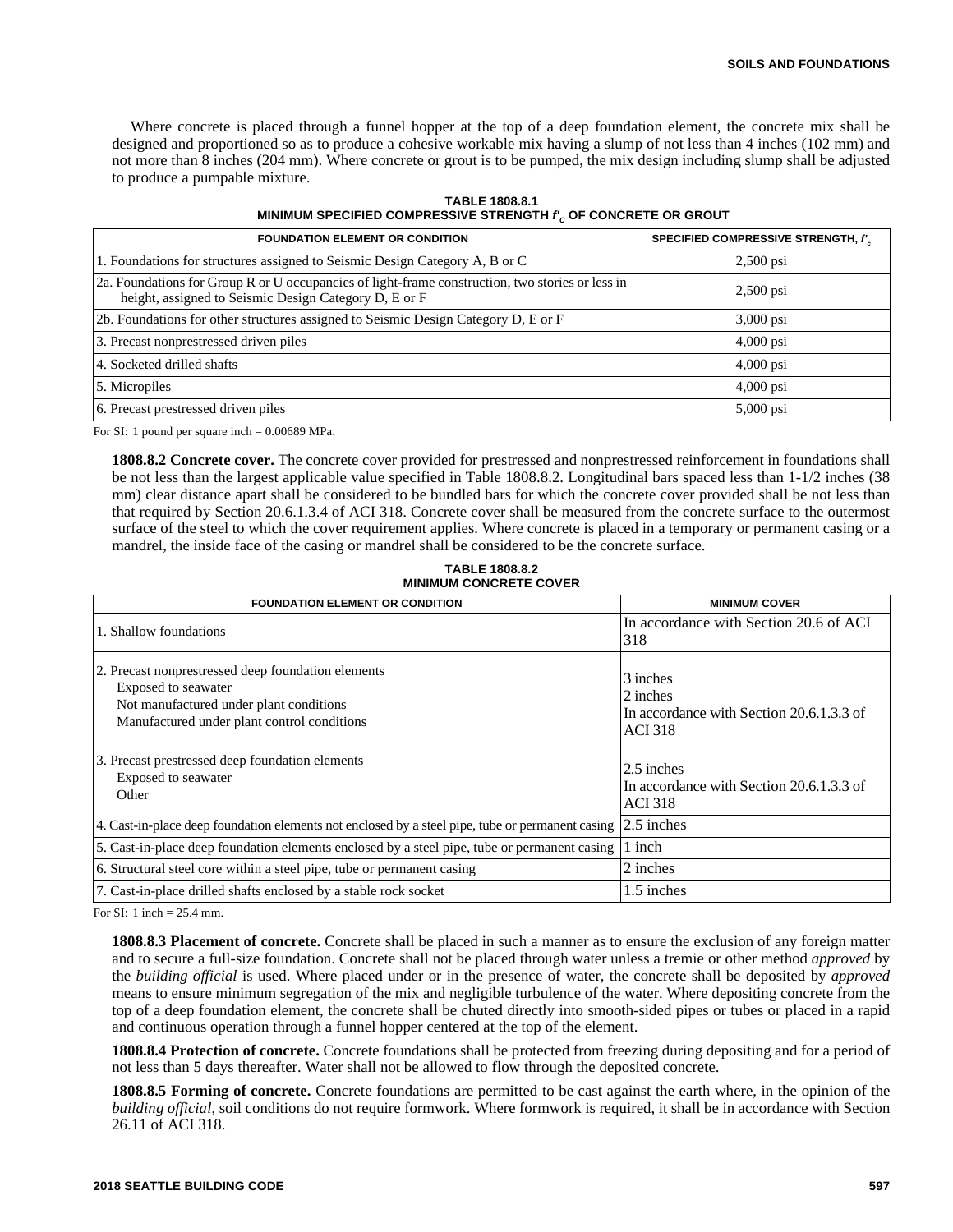**1808.8.6 Seismic requirements.** See Section 1905 for additional requirements for foundations of structures assigned to *Seismic Design Category* C, D, E or F.

For structures assigned to *Seismic Design Category* D, E or F, provisions of Section 18.13 of ACI 318 shall apply where not in conflict with the provisions of Sections 1808 through 1810.

#### **Exceptions:**

- 1. Detached one- and two-family dwellings of light-frame construction and two stories or less above *grade plane* are not required to comply with the provisions of Section 18.13 of ACI 318.
- 2. Section 18.13.4.3(a) of ACI 318 shall not apply.

**1808.9 Vertical masonry foundation elements.** Vertical masonry foundation elements that are not foundation piers as defined in Section 202 shall be designed as piers, walls or columns, as applicable, in accordance with TMS 402.

## **SECTION 1809 SHALLOW FOUNDATIONS**

**1809.1 General.** Shallow foundations shall be designed and constructed in accordance with Sections 1809.2 through 1809.13.

**1809.2 Supporting soils.** Shallow foundations shall be built on undisturbed soil, compacted fill material or controlled lowstrength material (CLSM). Compacted fill material shall be placed in accordance with Section 1804.5. CLSM shall be placed in accordance with Section 1804.6.

**1809.3 Stepped footings.** The top surface of footings shall be level. The bottom surface of footings shall be permitted to have a slope not exceeding one unit vertical in 10 units horizontal (10-percent slope). Footings shall be stepped where it is necessary to change the elevation of the top surface of the footing or where the surface of the ground slopes more than one unit vertical in 10 units horizontal (10-percent slope).

**1809.4 Depth and width of footings.** The minimum depth of footings below the undisturbed ground surface shall be 12 inches (305 mm). Where applicable, the requirements of Section 1809.5 shall be satisfied. The minimum width of footings shall be 12 inches (305 mm).

**1809.5 Frost protection.** Except where otherwise protected from frost, foundations and other permanent supports of buildings and structures shall be protected from frost by one or more of the following methods:

- 1. Extending below the frost line of the locality.
- 2. Constructing in accordance with ASCE 32.
- 3. Erecting on solid rock.

**Exception:** Free-standing buildings meeting all of the following conditions shall not be required to be protected:

- 1. Assigned to *Risk Category* I.
- 2. Area of 600 square feet (56 m<sup>2</sup>) or less for light-frame construction or 400 square feet (37 m<sup>2</sup>) or less for other than light-frame construction.
- 3. Eave height of 10 feet (3048 mm) or less.

Shallow foundations shall not bear on frozen soil unless such frozen condition is of a permanent character.

**1809.6 Location of footings.** Footings on granular soil shall be so located that the line drawn between the lower edges of adjoining footings shall not have a slope steeper than 30 degrees (0.52 rad) with the horizontal, unless the material supporting the higher footing is braced or retained or otherwise laterally supported in an *approved* manner or a greater slope has been properly established by engineering analysis.

**1809.7 Prescriptive footings for light-frame construction.** Where a specific design is not provided, concrete or masonry-unit footings supporting walls of light-frame construction shall be permitted to be designed in accordance with Table 1809.7.

| <u>IVE FUUTINGS SUFFURTING WALLS UF LIGHT-FRAME CUNSTRU</u>                                          |                 |                     |  |  |  |
|------------------------------------------------------------------------------------------------------|-----------------|---------------------|--|--|--|
| <b>NUMBER OF FLOORS</b><br>SUPPORTED BY THE FOOTING <sup>†</sup> FOOTING (inches)   FOOTING (inches) | <b>WIDTH OF</b> | <b>THICKNESS OF</b> |  |  |  |
|                                                                                                      |                 |                     |  |  |  |
|                                                                                                      |                 |                     |  |  |  |
|                                                                                                      |                 | gg                  |  |  |  |

**TABLE 1809.7 PRESCRIPTIVE FOOTINGS SUPPORTING WALLS OF LIGHT-FRAME CONSTRUCTIONa, b, c, d, e**

For SI: 1 inch = 25.4 mm, 1 foot = 304.8 mm.

a. Depth of footings shall be in accordance with Section 1809.4.

b. The ground under the floor shall be permitted to be excavated to the elevation of the top of the footing.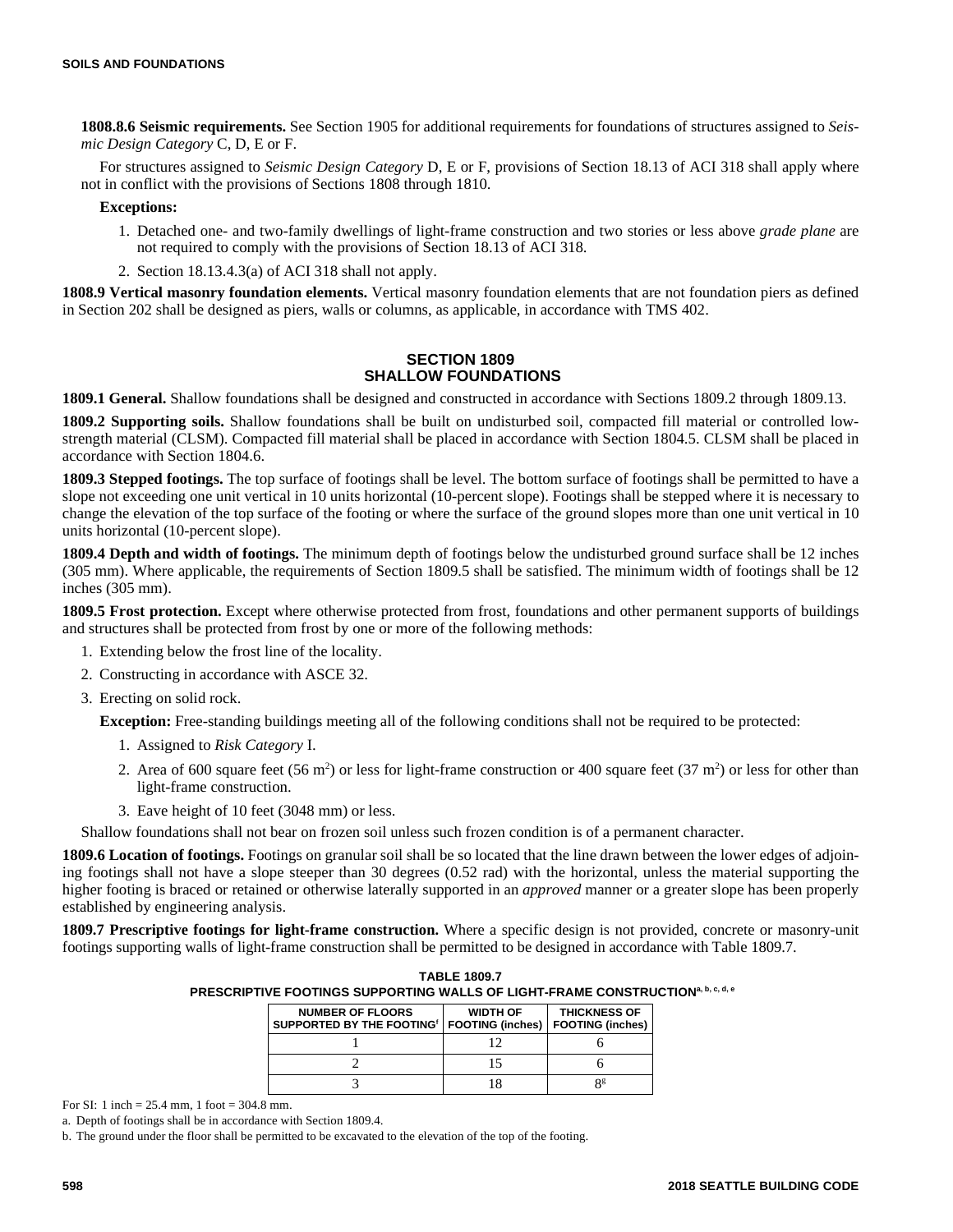- c. Interior stud-bearing walls shall be permitted to be supported by isolated footings. The footing width and length shall be twice the width shown in this table, and footings shall be spaced not more than 6 feet on center.
- d. See Section 1905 for additional requirements for concrete footings of structures assigned to Seismic Design Category C, D, E or F.
- e. For thickness of foundation walls, see Section 1807.1.6.
- f. Footings shall be permitted to support a roof in addition to the stipulated number of floors. Footings supporting roof only shall be as required for supporting one floor.
- g. Plain concrete footings for Group R-3 occupancies shall be permitted to be 6 inches thick.

**1809.8 Plain concrete footings.** The edge thickness of plain concrete footings supporting walls of other than light-frame construction shall be not less than 8 inches (203 mm) where placed on soil or rock.

**Exception:** For plain concrete footings supporting Group R-3 occupancies, the edge thickness is permitted to be 6 inches (152 mm), provided that the footing does not extend beyond a distance greater than the thickness of the footing on either side of the supported wall.

**1809.9 Masonry-unit footings.** The design, materials and construction of masonry-unit footings shall comply with Sections 1809.9.1 and 1809.9.2, and the provisions of Chapter 21.

**Exception:** Where a specific design is not provided, masonry-unit footings supporting walls of light-frame construction shall be permitted to be designed in accordance with Table 1809.7.

**1809.9.1 Dimensions.** Masonry-unit footings shall be laid in Type M or S mortar complying with Section 2103.2.1 and the depth shall be not less than twice the projection beyond the wall, pier or column. The width shall be not less than 8 inches (203 mm) wider than the wall supported thereon.

**1809.9.2 Offsets.** The maximum offset of each course in brick foundation walls stepped up from the footings shall be 1-1/2 inches (38 mm) where laid in single courses, and 3 inches (76 mm) where laid in double courses.

**1809.10 Pier and curtain wall foundations.** Except in *Seismic Design Categories* D, E and F, pier and curtain wall foundations shall be permitted to be used to support light-frame construction not more than two *stories above grade plane*, provided that the following requirements are met:

- 1. All load-bearing walls shall be placed on continuous concrete footings bonded integrally with the *exterior wall* footings.
- 2. The minimum actual thickness of a load-bearing masonry wall shall be not less than 4 inches (102 mm) nominal or 3-5/8 inches (92 mm) actual thickness, and shall be bonded integrally with piers spaced 6 feet (1829 mm) on center (o.c.).
- 3. Piers shall be constructed in accordance with Chapter 21 and the following:
	- 3.1. The unsupported height of the masonry piers shall not exceed 10 times their least dimension.
	- 3.2. Where structural clay tile or hollow concrete masonry units are used for piers supporting beams and girders, the cellular spaces shall be filled solidly with concrete or Type M or S mortar.

**Exception:** Unfilled hollow piers shall be permitted where the unsupported height of the pier is not more than four times its least dimension.

- 3.3. Hollow piers shall be capped with 4 inches (102 mm) of solid masonry or concrete or the cavities of the top course shall be filled with concrete or grout.
- 4. The maximum height of a 4-inch (102 mm) load-bearing masonry foundation wall supporting wood frame walls and floors shall not be more than 4 feet (1219 mm) in height.
- 5. The unbalanced fill for 4-inch (102 mm) foundation walls shall not exceed 24 inches (610 mm) for solid masonry, nor 12 inches (305 mm) for hollow masonry.

**1809.11 Steel grillage footings.** Grillage footings of *structural steel elements* shall be separated with *approved* steel spacers and be entirely encased in concrete with not less than 6 inches (152 mm) on the bottom and not less than 4 inches (102 mm) at all other points. The spaces between the shapes shall be completely filled with concrete or cement grout.

**1809.12 Timber footings.** Timber footings shall be permitted for buildings of Type V construction and as otherwise *approved* by the *building official*. Such footings shall be treated in accordance with AWPA U1 (Commodity Specification A, Use Category 4B). Treated timbers are not required where placed entirely below permanent water level, or where used as capping for wood piles that project above the water level over submerged or marsh lands. The compressive stresses perpendicular to grain in untreated timber footings supported on treated piles shall not exceed 70 percent of the allowable stresses for the species and grade of timber as specified in the ANSI/AWC NDS.

**1809.13 Footing seismic ties.** Where a structure is assigned to *Seismic Design Category* D, E or F, individual spread footings founded on soil defined in Chapter 20 of ASCE 7 as *Site Class* E or F shall be interconnected by ties. Unless it is demonstrated that equivalent restraint is provided by reinforced concrete beams within slabs on grade or reinforced concrete slabs on grade, ties shall be capable of carrying, in tension or compression, a force equal to the lesser of the product of the larger footing design gravity load times the seismic coefficient,  $S_{DS}$ , divided by 10 and 25 percent of the smaller footing design gravity load.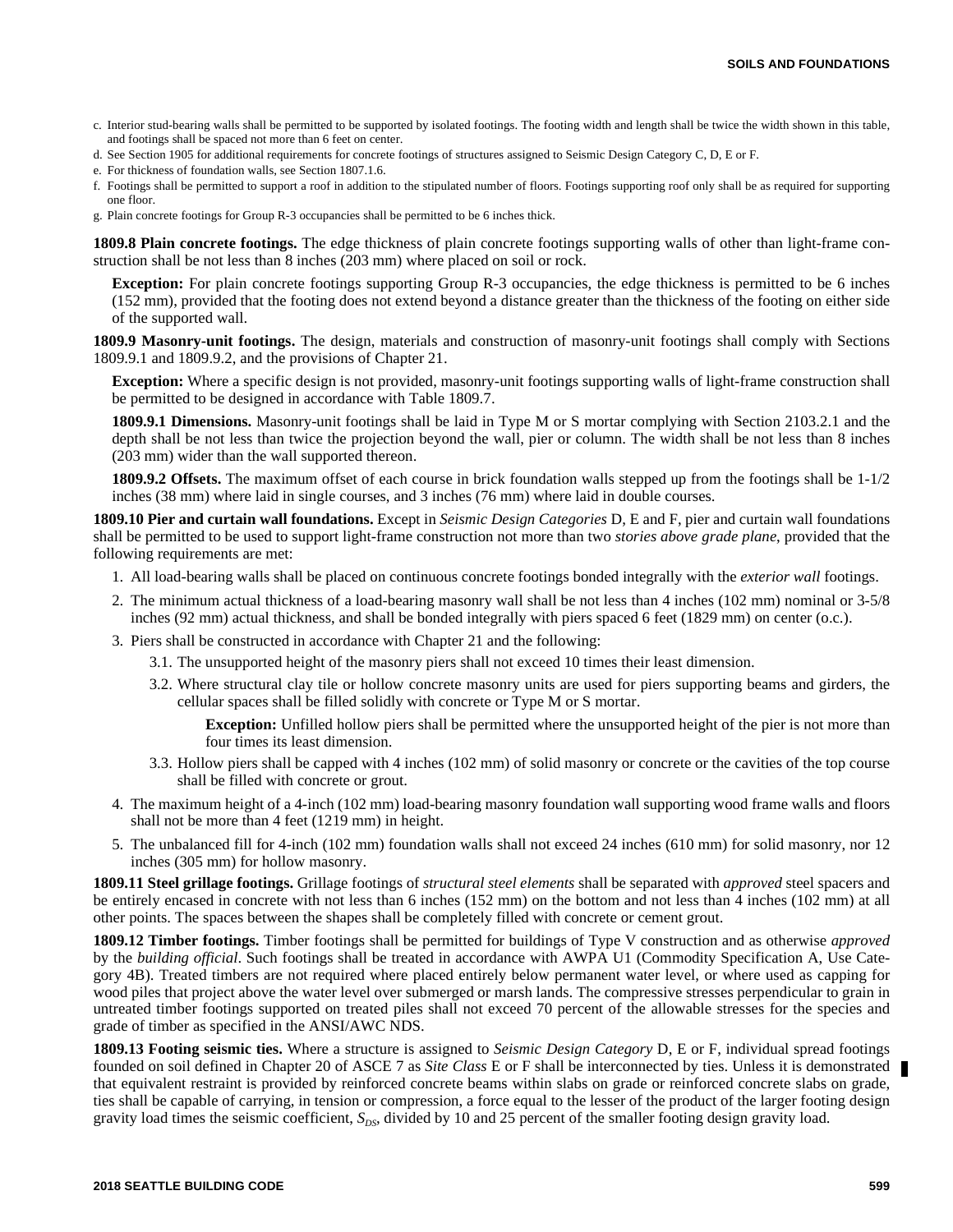# **SECTION 1810 DEEP FOUNDATIONS**

**1810.1 General.** Deep foundations shall be analyzed, designed, detailed and installed in accordance with Sections 1810.1 through 1810.4.

**1810.1.1 Geotechnical investigation.** Deep foundations shall be designed and installed on the basis of a geotechnical investigation as set forth in Section 1803.

**1810.1.2 Use of existing deep foundation elements.** Deep foundation elements left in place where a structure has been demolished shall not be used for the support of new construction unless satisfactory evidence is submitted to the *building official*, which indicates that the elements are sound and meet the requirements of this code. Such elements shall be load tested or redriven to verify their capacities. The design load applied to such elements shall be the lowest allowable load as determined by tests or redriving data.

**1810.1.3 Deep foundation elements classified as columns.** Deep foundation elements standing unbraced in air, water or fluid soils shall be classified as columns and designed as such in accordance with the provisions of this code from their top down to the point where adequate lateral support is provided in accordance with Section 1810.2.1.

**Exception:** Where the unsupported height to least horizontal dimension of a cast-in-place deep foundation element does not exceed three, it shall be permitted to design and construct such an element as a pedestal in accordance with ACI 318.

**1810.1.4 Special types of deep foundations.** The use of types of deep foundation elements not specifically mentioned herein is permitted, subject to the approval of the *building official*, upon the submission of acceptable test data, calculations and other information relating to the structural properties and load capacity of such elements. The allowable stresses for materials shall not in any case exceed the limitations specified herein.

**1810.2 Analysis.** The analysis of deep foundations for design shall be in accordance with Sections 1810.2.1 through 1810.2.5.

**1810.2.1 Lateral support.** Any soil other than fluid soil shall be deemed to afford sufficient lateral support to prevent buckling of deep foundation elements and to permit the design of the elements in accordance with accepted engineering practice and the applicable provisions of this code.

Where deep foundation elements stand unbraced in air, water or fluid soils, it shall be permitted to consider them laterally supported at a point 5 feet (1524 mm) into stiff soil or 10 feet (3048 mm) into soft soil unless otherwise *approved* by the *building official* on the basis of a geotechnical investigation by a *registered design professional*.

**1810.2.2 Stability.** Deep foundation elements shall be braced to provide lateral stability in all directions. Three or more elements connected by a rigid cap shall be considered to be braced, provided that the elements are located in radial directions from the centroid of the group not less than 60 degrees (1 rad) apart. A two-element group in a rigid cap shall be considered to be braced along the axis connecting the two elements. Methods used to brace deep foundation elements shall be subject to the approval of the *building official*.

Deep foundation elements supporting walls shall be placed alternately in lines spaced not less than 1 foot (305 mm) apart and located symmetrically under the center of gravity of the wall load carried, unless effective measures are taken to provide for eccentricity and lateral forces, or the foundation elements are adequately braced to provide for lateral stability.

## **Exceptions:**

- 1. Isolated cast-in-place deep foundation elements without lateral bracing shall be permitted where the least horizontal dimension is not less than 2 feet (610 mm), adequate lateral support in accordance with Section 1810.2.1 is provided for the entire height and the height does not exceed 12 times the least horizontal dimension.
- 2. A single row of deep foundation elements without lateral bracing is permitted for one- and two-family dwellings and lightweight construction not exceeding two *stories above grade plane* or 35 feet (10 668 mm) in *building height*, provided that the centers of the elements are located within the width of the supported wall.

**1810.2.3 Settlement.** The settlement of a single deep foundation element or group thereof shall be estimated based on *approved* methods of analysis. The predicted settlement shall cause neither harmful distortion of, nor instability in, the structure, nor cause any element to be loaded beyond its capacity.

**1810.2.4 Lateral loads.** The moments, shears and lateral deflections used for design of deep foundation elements shall be established considering the nonlinear interaction of the shaft and soil, as determined by a *registered design professional*. Where the ratio of the depth of embedment of the element to its least horizontal dimension is less than or equal to six, it shall be permitted to assume the element is rigid.

**1810.2.4.1 Seismic Design Categories D through F.** For structures assigned to *Seismic Design Category* D, E or F, deep foundation elements on *Site Class* E or F sites, as determined in Section 1613.2.2, shall be designed and constructed to withstand maximum imposed curvatures from earthquake ground motions and structure response. Curvatures shall include free-field soil strains modified for soil-foundation-structure interaction coupled with foundation element deformations associated with earthquake loads imparted to the foundation by the structure.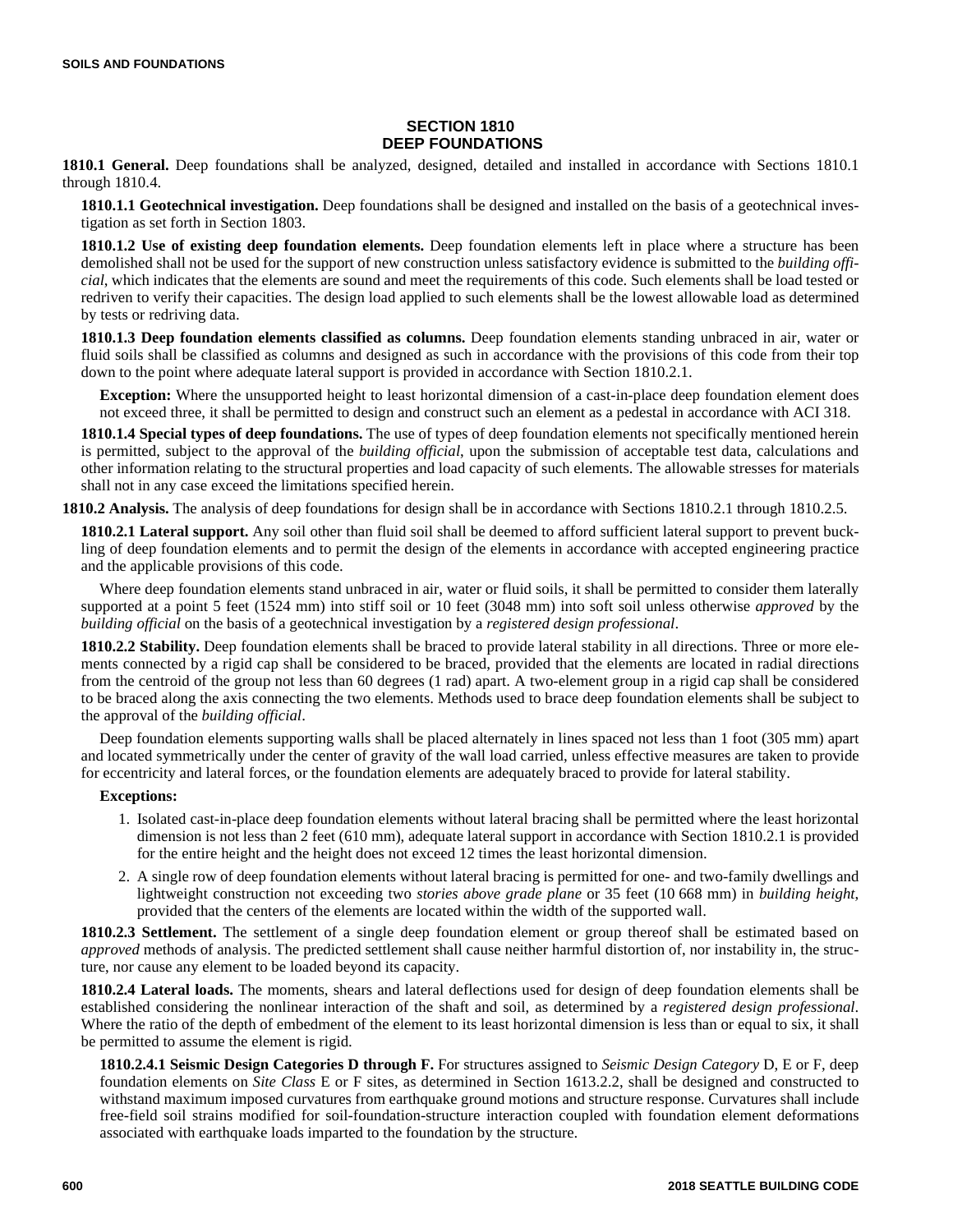**Exception:** Deep foundation elements that satisfy the following additional detailing requirements shall be deemed to comply with the curvature capacity requirements of this section.

- 1. Precast prestressed concrete piles detailed in accordance with Section 1810.3.8.3.3.
- 2. Cast-in-place deep foundation elements with a minimum longitudinal reinforcement ratio of 0.005 extending the full length of the element and detailed in accordance with Sections 18.7.5.2, 18.7.5.3 and 18.7.5.4 of ACI 318 as required by Section 1810.3.9.4.2.2.

**1810.2.5 Group effects.** The analysis shall include group effects on lateral behavior where the center-to-center spacing of deep foundation elements in the direction of lateral force is less than eight times the least horizontal dimension of an element. The analysis shall include group effects on axial behavior where the center-to-center spacing of deep foundation elements is less than three times the least horizontal dimension of an element. Group effects shall be evaluated using a generally accepted method of analysis; the analysis for uplift of grouped elements with center-to-center spacing less than three times the least horizontal dimension of an element shall be evaluated in accordance with Section 1810.3.3.1.6.

**1810.3 Design and detailing.** Deep foundations shall be designed and detailed in accordance with Sections 1810.3.1 through 1810.3.13.

**1810.3.1 Design conditions.** Design of deep foundations shall include the design conditions specified in Sections 1810.3.1.1 through 1810.3.1.6, as applicable.

**1810.3.1.1 Design methods for concrete elements.** Where concrete deep foundations are laterally supported in accordance with Section 1810.2.1 for the entire height and applied forces cause bending moments not greater than those resulting from accidental eccentricities, structural design of the element using the load combinations of Section 1605.3 and the allowable stresses specified in this chapter shall be permitted. Otherwise, the structural design of concrete deep foundation elements shall use the load combinations of Section 1605.2 and *approved* strength design methods.

**1810.3.1.2 Composite elements.** Where a single deep foundation element comprises two or more sections of different materials or different types spliced together, each section of the composite assembly shall satisfy the applicable requirements of this code, and the maximum allowable load in each section shall be limited by the structural capacity of that section.

**1810.3.1.3 Mislocation.** The foundation or superstructure shall be designed to resist the effects of the mislocation of any deep foundation element by not less than 3 inches (76 mm). To resist the effects of mislocation, compressive overload of deep foundation elements to 110 percent of the allowable design load shall be permitted.

**1810.3.1.4 Driven piles.** Driven piles shall be designed and manufactured in accordance with accepted engineering practice to resist all stresses induced by handling, driving and service loads.

**1810.3.1.5 Helical piles.** Helical piles shall be designed and manufactured in accordance with accepted engineering practice to resist all stresses induced by installation into the ground and service loads.

**1810.3.1.6 Casings.** Temporary and permanent casings shall be of steel and shall be sufficiently strong to resist collapse and sufficiently watertight to exclude any foreign materials during the placing of concrete. Where a permanent casing is considered reinforcing steel, the steel shall be protected under the conditions specified in Section 1810.3.2.5. Horizontal joints in the casing shall be spliced in accordance with Section 1810.3.6.

**1810.3.2 Materials.** The materials used in deep foundation elements shall satisfy the requirements of Sections 1810.3.2.1 through 1810.3.2.8, as applicable.

**1810.3.2.1 Concrete.** Where concrete is cast in a steel pipe or where an enlarged base is formed by compacting concrete, the maximum size for coarse aggregate shall be 3/4 inch (19.1 mm). Concrete to be compacted shall have a zero slump.

**1810.3.2.1.1 Seismic hooks.** For structures assigned to *Seismic Design Category* C, D, E or F, the ends of hoops, spirals and ties used in concrete deep foundation elements shall be terminated with seismic hooks, as defined in ACI 318, and shall be turned into the confined concrete core.

**1810.3.2.1.2 ACI 318 Equation (25.7.3.3).** Where this chapter requires detailing of concrete deep foundation elements in accordance with Section 18.7.5.4 of ACI 318, compliance with Equation (25.7.3.3) of ACI 318 shall not be required.

**1810.3.2.2 Prestressing steel.** Prestressing steel shall conform to ASTM A416.

**1810.3.2.3 Steel.** Structural steel H-piles and structural steel sheet piling shall conform to the material requirements in ASTM A6. Steel pipe piles shall conform to the material requirements in ASTM A252. Fully welded steel piles shall be fabricated from plates that conform to the material requirements in ASTM A36, ASTM A283, ASTM A572, ASTM A588 or ASTM A690.

**1810.3.2.4 Timber.** Timber deep foundation elements shall be designed as piles or poles in accordance with ANSI/AWC NDS. Round timber elements shall conform to ASTM D25. Sawn timber elements shall conform to DOC PS-20.

**1810.3.2.4.1 Preservative treatment.** Timber deep foundation elements used to support permanent structures shall be treated in accordance with this section unless it is established that the tops of the untreated timber elements will be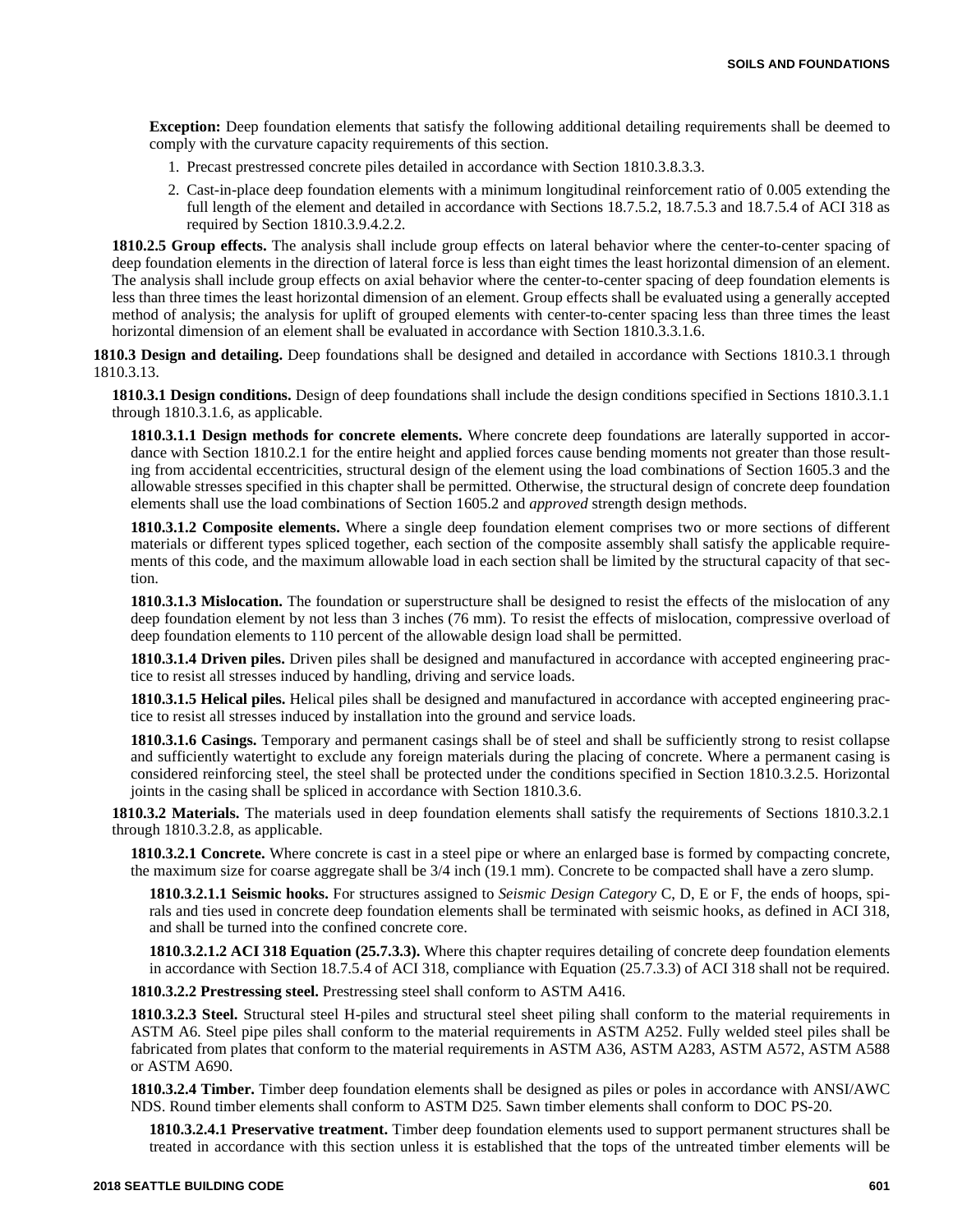below the lowest ground water level assumed to exist during the life of the structure. Preservative and minimum final retention shall be in accordance with AWPA U1 (Commodity Specification E, Use Category 4C) for round timber elements and AWPA U1 (Commodity Specification A, Use Category 4B) for sawn timber elements. Preservative-treated timber elements shall be subject to a quality control program administered by an *approved agency*. Element cutoffs shall be treated in accordance with AWPA M4.

**1810.3.2.5 Protection of materials.** Where boring records or site conditions indicate possible deleterious action on the materials used in deep foundation elements because of soil constituents, changing water levels or other factors, the elements shall be adequately protected by materials, methods or processes *approved* by the *building official*. Protective materials shall be applied to the elements so as not to be rendered ineffective by installation. The effectiveness of such protective measures for the particular purpose shall have been thoroughly established by satisfactory service records or other evidence.

**1810.3.2.6 Allowable stresses.** The allowable stresses for materials used in deep foundation elements shall not exceed those specified in Table 1810.3.2.6.

| ALLOWABLE STRESSES FOR MATERIALS USED IN DEEP FOUNDATION ELEMENTS                                                                                                                                                                                                      |                                                                                                                                                                         |  |  |
|------------------------------------------------------------------------------------------------------------------------------------------------------------------------------------------------------------------------------------------------------------------------|-------------------------------------------------------------------------------------------------------------------------------------------------------------------------|--|--|
| <b>MATERIAL TYPE AND CONDITION</b>                                                                                                                                                                                                                                     | MAXIMUM ALLOWABLE STRESS <sup>a</sup>                                                                                                                                   |  |  |
| 1. Concrete or grout in compression <sup>b</sup><br>Cast-in-place with a permanent casing in accordance with Section 1810.3.2.7<br>Cast-in-place in a pipe, tube, other permanent casing or rock<br>Cast-in-place without a permanent casing<br>Precast nonprestressed | 0.4 f'<br>0.33 f'<br>0.3 f'<br>$0.33 f'_{c}$<br>$0.33 f'_{c}$ - $0.27 f_{\text{pc}}$                                                                                    |  |  |
| Precast prestressed<br>2. Nonprestressed reinforcement in compression                                                                                                                                                                                                  | $0.4 f_v \leq 30,000 \text{ psi}$                                                                                                                                       |  |  |
| 3. Steel in compression<br>Cores within concrete-filled pipes or tubes<br>Pipes, tubes or H-piles, where justified in accordance with Section 1810.3.2.8<br>Pipes or tubes for micropiles<br>Other pipes, tubes or H-piles<br>Helical piles                            | $0.5 F_y \le 32,000 \text{ psi}$<br>$0.5 F_v \leq 32,000$ psi<br>$0.4 F_v \leq 32,000 \text{ psi}$<br>$0.35 \dot{F}_v \le 16,000 \text{ psi}$<br>$0.6 F_v \leq 0.5 F_u$ |  |  |
| 4. Nonprestressed reinforcement in tension<br>Within micropiles<br>Other conditions                                                                                                                                                                                    | $0.6 f_y$<br>$0.5 f_y \le 24,000$ psi                                                                                                                                   |  |  |
| 5. Steel in tension<br>Pipes, tubes or H-piles, where justified in accordance with Section 1810.3.2.8<br>Other pipes, tubes or H-piles<br>Helical piles                                                                                                                | $0.5 F_v \leq 32,000 \text{ psi}$<br>$0.35 \dot{F}_y \le 16,000 \text{ psi}$<br>$0.6 F_v \leq 0.5 F_u$                                                                  |  |  |
| 6. Timber                                                                                                                                                                                                                                                              | In accordance with the ANSI/AWC NDS                                                                                                                                     |  |  |

**TABLE 1810.3.2.6 ALLOWABLE STRESSES FOR MATERIALS USED IN DEEP FOUNDATION ELEMENTS**

a.  $f'_{c}$  is the specified compressive strength of the concrete or grout;  $f_{pc}$  is the compressive stress on the gross concrete section due to effective prestress forces only;  $f_y$  is the specified yield strength of reinforcement;  $F_y$  is the specified minimum yield stress of steel;  $F_u$  is the specified minimum tensile stress of structural steel.

b. The stresses specified apply to the gross cross-sectional area within the concrete surface. Where a temporary or permanent casing is used, the inside face of the casing shall be considered to be the concrete surface.

**1810.3.2.7 Increased allowable compressive stress for cased mandrell-driven cast-in-place elements.** The allowable compressive stress in the concrete shall be permitted to be increased as specified in Table 1810.3.2.6 for those portions of permanently cased cast-in-place elements that satisfy all of the following conditions:

- 1. The design shall not use the casing to resist any portion of the axial load imposed.
- 2. The casing shall have a sealed tip and be mandrel driven.
- 3. The thickness of the casing shall be not less than manufacturer's standard gage No.14 (0.068 inch) (1.75 mm).
- 4. The casing shall be seamless or provided with seams of strength equal to the basic material and be of a configuration that will provide confinement to the cast-in-place concrete.
- 5. The ratio of steel yield strength  $(F_y)$  to specified compressive strength  $(f'_c)$  shall be not less than six.
- 6. The nominal diameter of the element shall not be greater than 16 inches (406 mm).

**1810.3.2.8 Justification of higher allowable stresses.** Use of allowable stresses greater than those specified in Section 1810.3.2.6 shall be permitted where supporting data justifying such higher stresses is filed with the *building official*. Such substantiating data shall include the following:

п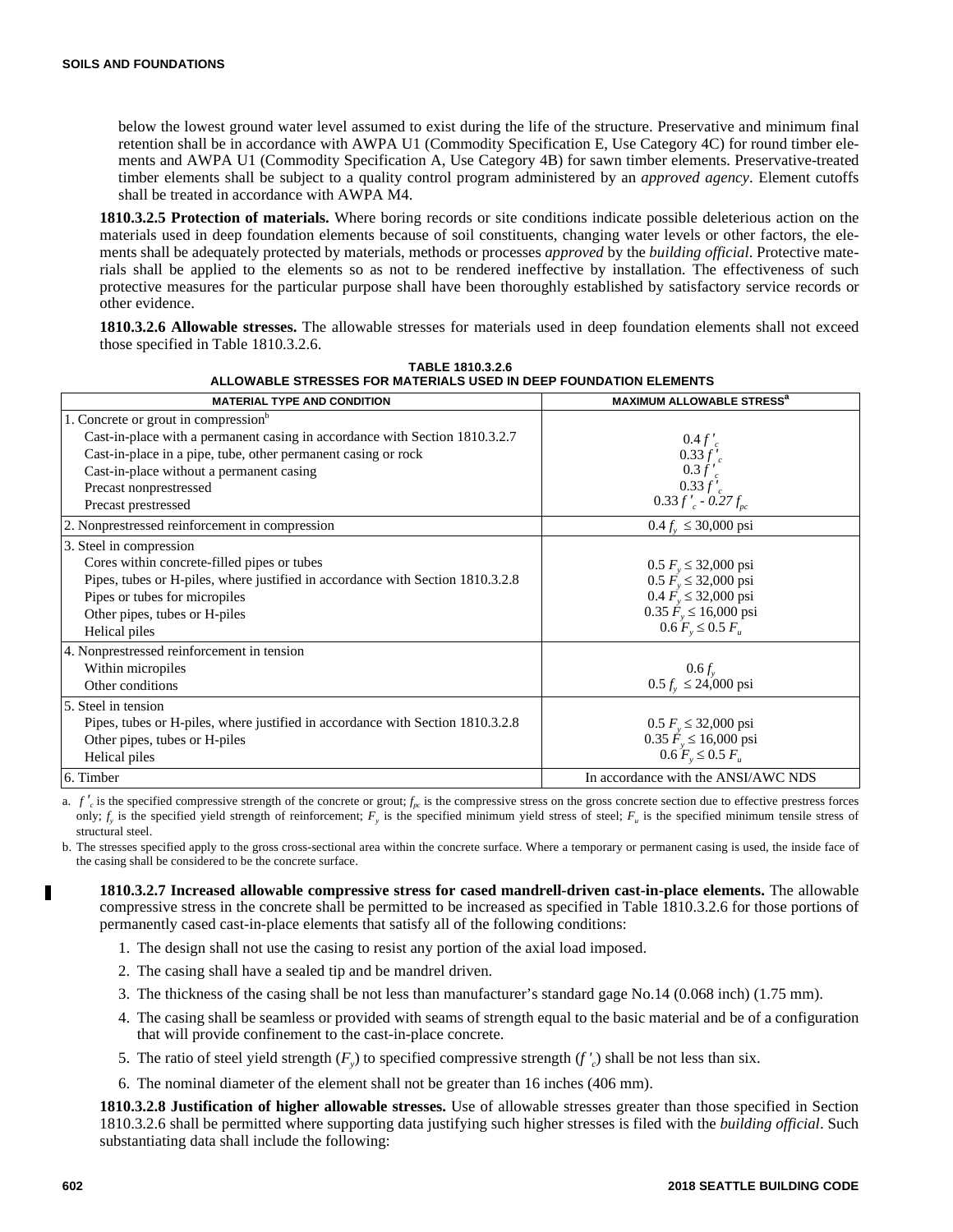1. A geotechnical investigation in accordance with Section 1803.

2. Load tests in accordance with Section 1810.3.3.1.2, regardless of the load supported by the element.

The design and installation of the deep foundation elements shall be under the direct supervision of a *registered design professional* knowledgeable in the field of soil mechanics and deep foundations who shall submit a report to the *building official* stating that the elements as installed satisfy the design criteria.

**1810.3.3 Determination of allowable loads.** The allowable axial and lateral loads on deep foundation elements shall be determined by an *approved* formula, load tests or method of analysis.

**1810.3.3.1 Allowable axial load.** The allowable axial load on a deep foundation element shall be determined in accordance with Sections 1810.3.3.1.1 through 1810.3.3.1.9.

**1810.3.3.1.1 Driving criteria.** The allowable compressive load on any driven deep foundation element where determined by the application of an *approved* driving formula shall not exceed 40 tons (356 kN). For allowable loads above 40 tons (356 kN), the wave equation method of analysis shall be used to estimate driveability for both driving stresses and net displacement per blow at the ultimate load. Allowable loads shall be verified by load tests in accordance with Section 1810.3.3.1.2. The formula or wave equation load shall be determined for gravity-drop or power-actuated hammers and the hammer energy used shall be the maximum consistent with the size, strength and weight of the driven elements. The use of a follower is permitted only with the approval of the *building official*. The introduction of fresh hammer cushion or pile cushion material just prior to final penetration is not permitted.

**1810.3.3.1.2 Load tests.** Where design compressive loads are greater than those determined using the allowable stresses specified in Section 1810.3.2.6, where the design load for any deep foundation element is in doubt, or where cast-in-place deep foundation elements have an enlarged base formed either by compacting concrete or by driving a precast base, control test elements shall be tested in accordance with ASTM D1143 or ASTM D4945. One element or more shall be load tested in each area of uniform subsoil conditions. Where required by the *building official*, additional elements shall be load tested where necessary to establish the safe design capacity. The resulting allowable loads shall not be more than one-half of the ultimate axial load capacity of the test element as assessed by one of the published methods listed in Section 1810.3.3.1.3 with consideration for the test type, duration and subsoil. The ultimate axial load capacity shall be determined by a *registered design professional* with consideration given to tolerable total and differential settlements at design load in accordance with Section 1810.2.3. In subsequent installation of the balance of deep foundation elements, all elements shall be deemed to have a supporting capacity equal to that of the control element where such elements are of the same type, size and relative length as the test element; are installed using the same or comparable methods and equipment as the test element; are installed in similar subsoil conditions as the test element; and, for driven elements, where the rate of penetration (for example, net displacement per blow) of such elements is equal to or less than that of the test element driven with the same hammer through a comparable driving distance.

**1810.3.3.1.3 Load test evaluation methods.** It shall be permitted to evaluate load tests of deep foundation elements using any of the following methods:

- 1. Davisson Offset Limit.
- 2. Brinch-Hansen 90-percent Criterion.
- 3. Butler-Hoy Criterion.
- 4. Other methods *approved* by the *building official*.

**1810.3.3.1.4 Allowable shaft resistance.** The assumed shaft resistance developed by any uncased cast-in-place deep foundation element shall not exceed one-sixth of the bearing value of the soil material at minimum depth as set forth in Table 1806.2, up to 500 psf (24 kPa), unless a greater value is allowed by the *building official* on the basis of a geotechnical investigation as specified in Section 1803 or a greater value is substantiated by a load test in accordance with Section 1810.3.3.1.2. Shaft resistance and end-bearing resistance shall not be assumed to act simultaneously unless determined by a geotechnical investigation in accordance with Section 1803.

**1810.3.3.1.5 Uplift capacity of a single deep foundation element.** Where required by the design, the uplift capacity of a single deep foundation element shall be determined by an *approved* method of analysis based on a minimum factor of safety of three or by load tests conducted in accordance with ASTM D3689. The maximum allowable uplift load shall not exceed the ultimate load capacity as determined in Section 1810.3.3.1.2, using the results of load tests conducted in accordance with ASTM D3689, divided by a factor of safety of two.

**Exception:** Where uplift is due to wind or seismic loading, the minimum factor of safety shall be two where capacity is determined by an analysis and one and one-half where capacity is determined by load tests.

**1810.3.3.1.6 Allowable uplift load of grouped deep foundation elements.** For grouped deep foundation elements subjected to uplift, the allowable uplift load for the group shall be calculated by a generally accepted method of analysis. Where the deep foundation elements in the group are placed at a center-to-center spacing less than three times the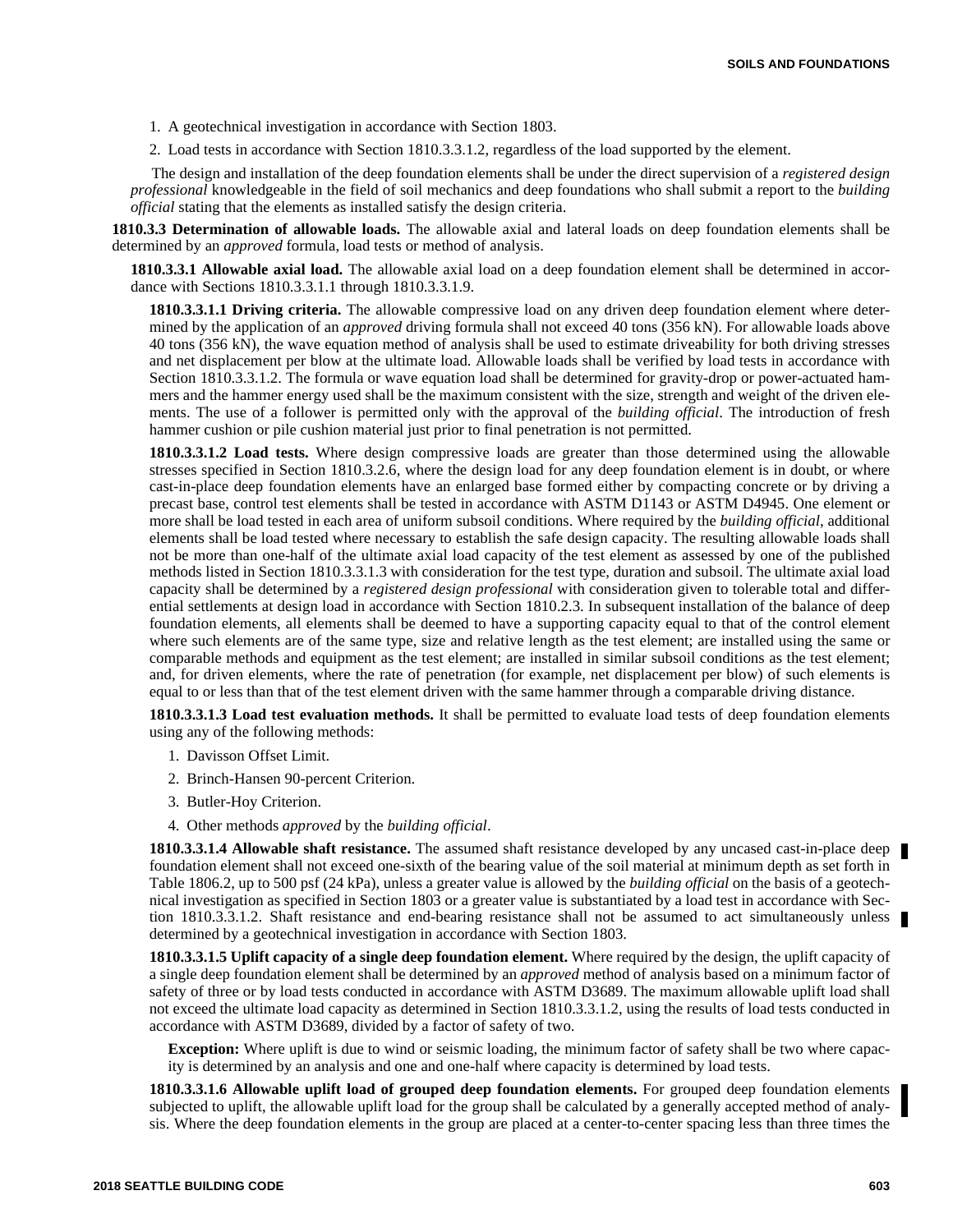least horizontal dimension of the largest single element, the allowable uplift load for the group is permitted to be calculated as the lesser of:

- 1. The proposed individual allowable uplift load times the number of elements in the group.
- 2. Two-thirds of the effective weight of the group and the soil contained within a block defined by the perimeter of the group and the length of the element, plus two-thirds of the ultimate shear resistance along the soil block.

**1810.3.3.1.7 Load-bearing capacity.** Deep foundation elements shall develop ultimate load capacities of not less than twice the design working loads in the designated load-bearing layers. Analysis shall show that soil layers underlying the designated load-bearing layers do not cause the load-bearing capacity safety factor to be less than two.

**1810.3.3.1.8 Bent deep foundation elements.** The load-bearing capacity of deep foundation elements discovered to have a sharp or sweeping bend shall be determined by an *approved* method of analysis or by load testing a representative element.

**1810.3.3.1.9 Helical piles.** The allowable axial design load,  $P_a$ , of helical piles shall be determined as follows:

 $P_a = 0.5 P_u$ **(Equation 18-4)**

where  $P_u$  is the least value of:

- 1. Sum of the areas of the helical bearing plates times the ultimate bearing capacity of the soil or rock comprising the bearing stratum.
- 2. Ultimate capacity determined from well-documented correlations with installation torque.
- 3. Ultimate capacity determined from load tests.
- 4. Ultimate axial capacity of pile shaft.
- 5. Ultimate axial capacity of pile shaft couplings.
- 6. Sum of the ultimate axial capacity of helical bearing plates affixed to pile.

**1810.3.3.2 Allowable lateral load.** Where required by the design, the lateral load capacity of a single deep foundation element or a group thereof shall be determined by an *approved* method of analysis or by lateral load tests to not less than twice the proposed design working load. The resulting allowable load shall not be more than one-half of the load that produces a gross lateral movement of 1 inch (25 mm) at the lower of the top of foundation element and the ground surface, unless it can be shown that the predicted lateral movement shall cause neither harmful distortion of, nor instability in, the structure, nor cause any element to be loaded beyond its capacity.

**1810.3.4 Subsiding soils.** Where deep foundation elements are installed through subsiding fills or other subsiding strata and derive support from underlying firmer materials, consideration shall be given to the downward frictional forces potentially imposed on the elements by the subsiding upper strata.

Where the influence of subsiding fills is considered as imposing loads on the element, the allowable stresses specified in this chapter shall be permitted to be increased where satisfactory substantiating data are submitted.

**1810.3.5 Dimensions of deep foundation elements.** The dimensions of deep foundation elements shall be in accordance with Sections 1810.3.5.1 through 1810.3.5.3, as applicable.

**1810.3.5.1 Precast.** The minimum lateral dimension of precast concrete deep foundation elements shall be 8 inches (203 mm). Corners of square elements shall be chamfered.

**1810.3.5.2 Cast-in-place or grouted-in-place.** Cast-in-place and grouted-in-place deep foundation elements shall satisfy the requirements of this section.

**1810.3.5.2.1 Cased.** Cast-in-place or grouted-in-place deep foundation elements with a permanent casing shall have a nominal outside diameter of not less than 8 inches (203 mm).

**1810.3.5.2.2 Uncased.** Cast-in-place or grouted-in-place deep foundation elements without a permanent casing shall have a specified diameter of not less than 12 inches (305 mm). The element length shall not exceed 30 times the specified diameter.

**Exception:** The length of the element is permitted to exceed 30 times the specified diameter, provided that the design and installation of the deep foundations are under the direct supervision of a *registered design professional* knowledgeable in the field of soil mechanics and deep foundations. The *registered design professional* shall submit a report to the *building official* stating that the elements were installed in compliance with the *approved construction documents*.

**1810.3.5.2.3 Micropiles.** Micropiles shall have a nominal diameter of 12 inches (305 mm) or less. The minimum diameter set forth elsewhere in Section 1810.3.5 shall not apply to micropiles.

П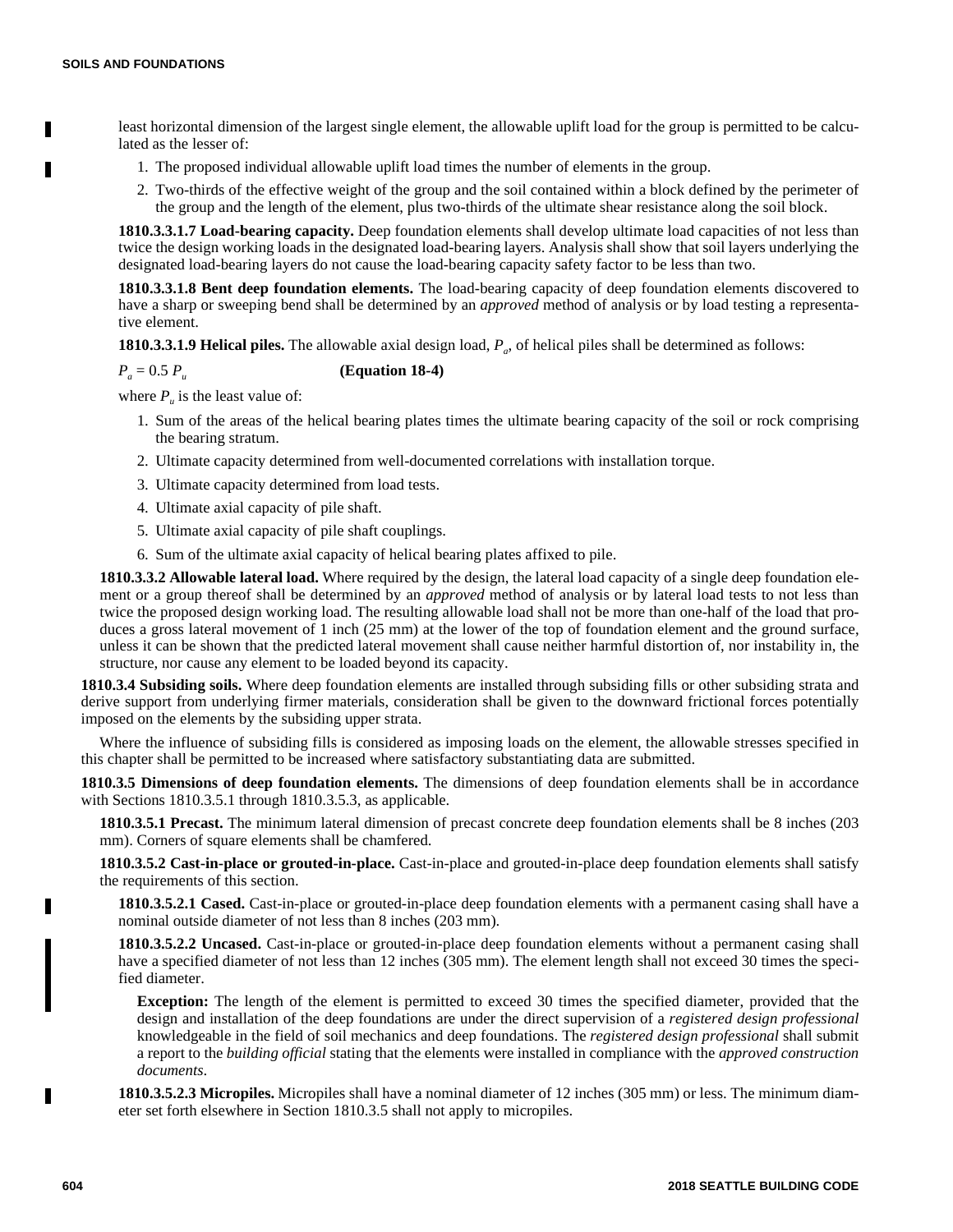**1810.3.5.3 Steel.** Steel deep foundation elements shall satisfy the requirements of this section.

**1810.3.5.3.1 Structural steel H-piles.** Sections of structural steel H-piles shall comply with the requirements for HP shapes in ASTM A6, or the following:

- 1. The flange projections shall not exceed 14 times the minimum thickness of metal in either the flange or the web and the flange widths shall be not less than 80 percent of the depth of the section.
- 2. The nominal depth in the direction of the web shall be not less than 8 inches (203 mm).
- 3. Flanges and web shall have a minimum nominal thickness of 3/8 inch (9.5 mm).

**1810.3.5.3.2 Fully welded steel piles fabricated from plates.** Sections of fully welded steel piles fabricated from plates shall comply with the following:

- 1. The flange projections shall not exceed 14 times the minimum thickness of metal in either the flange or the web and the flange widths shall be not less than 80 percent of the depth of the section.
- 2. The nominal depth in the direction of the web shall be not less than 8 inches (203 mm).
- 3. Flanges and web shall have a minimum nominal thickness of 3/8 inch (9.5 mm).

**1810.3.5.3.3 Structural steel sheet piling.** Individual sections of structural steel sheet piling shall conform to the profile indicated by the manufacturer, and shall conform to the general requirements specified by ASTM A6.

**1810.3.5.3.4 Steel pipes and tubes.** Steel pipes and tubes used as deep foundation elements shall have a nominal outside diameter of not less than 8 inches (203 mm). Where steel pipes or tubes are driven open ended, they shall have not less than 0.34 square inch  $(219 \text{ mm}^2)$  of steel in cross section to resist each 1,000 foot-pounds (1356 Nm) of pile hammer energy, or shall have the equivalent strength for steels having a yield strength greater than 35,000 psi (241 MPa) or the wave equation analysis shall be permitted to be used to assess compression stresses induced by driving to evaluate if the pile section is appropriate for the selected hammer. Where a pipe or tube with wall thickness less than 0.179 inch (4.6 mm) is driven open ended, a suitable cutting shoe shall be provided. Concrete-filled steel pipes or tubes in structures assigned to *Seismic Design Category* C, D, E or F shall have a wall thickness of not less than 3/16 inch (5 mm). The pipe or tube casing for socketed drilled shafts shall have a nominal outside diameter of not less than 18 inches (457 mm), a wall thickness of not less than  $3/8$  inch (9.5 mm) and a suitable steel driving shoe welded to the bottom; the diameter of the rock socket shall be approximately equal to the inside diameter of the casing.

### **Exceptions:**

- 1. There is no minimum diameter for steel pipes or tubes used in micropiles.
- 2. For mandrel-driven pipes or tubes, the minimum wall thickness shall be 1/10 inch (2.5 mm).

**1810.3.5.3.5 Helical piles.** Dimensions of the central shaft and the number, size and thickness of helical bearing plates shall be sufficient to support the design loads.

**1810.3.6 Splices.** Splices shall be constructed so as to provide and maintain true alignment and position of the component parts of the deep foundation element during installation and subsequent thereto and shall be designed to resist the axial and shear forces and moments occurring at the location of the splice during driving and for design load combinations. Where deep foundation elements of the same type are being spliced, splices shall develop not less than 50 percent of the bending strength of the weaker section. Where deep foundation elements of different materials or different types are being spliced, splices shall develop the full compressive strength and not less than 50 percent of the tension and bending strength of the weaker section. Where structural steel cores are to be spliced, the ends shall be milled or ground to provide full contact and shall be full-depth welded.

Splices occurring in the upper 10 feet (3048 mm) of the embedded portion of an element shall be designed to resist at allowable stresses the moment and shear that would result from an assumed eccentricity of the axial load of 3 inches (76 mm), or the element shall be braced in accordance with Section 1810.2.2 to other deep foundation elements that do not have splices in the upper 10 feet (3048 mm) of embedment.

**1810.3.6.1 Seismic Design Categories C through F.** For structures assigned to *Seismic Design Category* C, D, E or F splices of deep foundation elements shall develop the lesser of the following:

- 1. The nominal strength of the deep foundation element.
- 2. The axial and shear forces and moments from the seismic load effects including overstrength factor in accordance with Section 2.3.6 or 2.4.5 of ASCE 7.

**1810.3.7 Top of element detailing at cutoffs.** Where a minimum length for reinforcement or the extent of closely spaced confinement reinforcement is specified at the top of a deep foundation element, provisions shall be made so that those specified lengths or extents are maintained after cutoff.

**1810.3.8 Precast concrete piles.** Precast concrete piles shall be designed and detailed in accordance with Sections 1810.3.8.1 through 1810.3.8.3.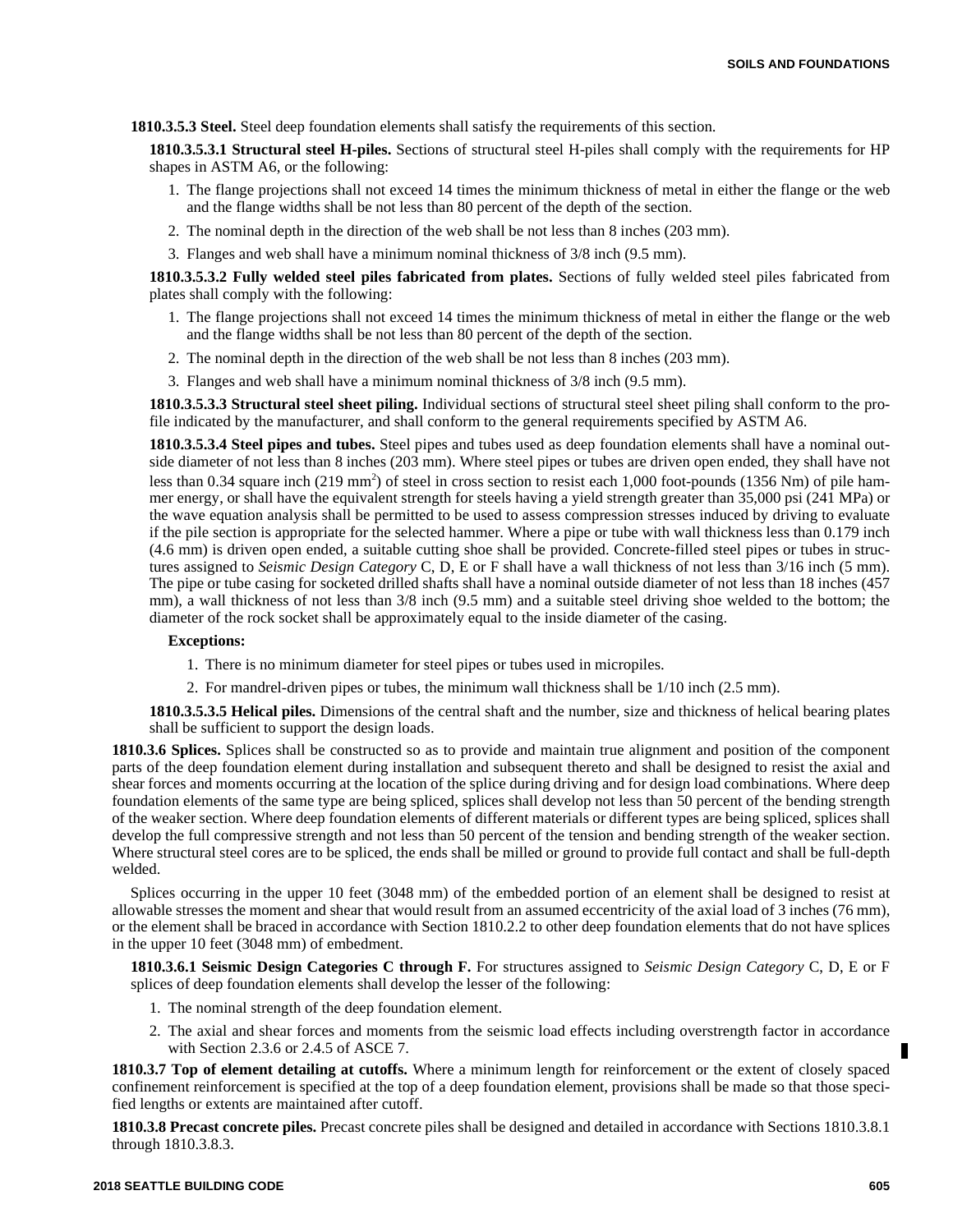**1810.3.8.1 Reinforcement.** Longitudinal steel shall be arranged in a symmetrical pattern and be laterally tied with steel ties or wire spiral spaced center to center as follows:

- 1. At not more than 1 inch (25 mm) for the first five ties or spirals at each end; then
- 2. At not more than 4 inches (102 mm), for the remainder of the first 2 feet (610 mm) from each end; and then
- 3. At not more than 6 inches (152 mm) elsewhere.

The size of ties and spirals shall be as follows:

- 1. For piles having a least horizontal dimension of 16 inches (406 mm) or less, wire shall not be smaller than 0.22 inch (5.6 mm) (No. 5 gage).
- 2. For piles having a least horizontal dimension of more than 16 inches (406 mm) and less than 20 inches (508 mm), wire shall not be smaller than 0.238 inch (6 mm) (No. 4 gage).
- 3. For piles having a least horizontal dimension of 20 inches (508 mm) and larger, wire shall not be smaller than 1/4 inch (6.4 mm) round or 0.259 inch (6.6 mm) (No. 3 gage).

**1810.3.8.2 Precast nonprestressed piles.** Precast nonprestressed concrete piles shall comply with the requirements of Sections 1810.3.8.2.1 through 1810.3.8.2.3.

**1810.3.8.2.1 Minimum reinforcement.** Longitudinal reinforcement shall consist of not fewer than four bars with a minimum longitudinal reinforcement ratio of 0.008.

**1810.3.8.2.2 Seismic reinforcement in Seismic Design Categories C through F.** For structures assigned to *Seismic Design Category* C, D, E or F, precast nonprestressed piles shall be reinforced as specified in this section. The minimum longitudinal reinforcement ratio shall be 0.01 throughout the length. Transverse reinforcement shall consist of closed ties or spirals with a minimum 3/8 inch (9.5 mm) diameter. Spacing of transverse reinforcement shall not exceed the smaller of eight times the diameter of the smallest longitudinal bar or 6 inches (152 mm) within a distance of three times the least pile dimension from the bottom of the pile cap. Spacing of transverse reinforcement shall not exceed 6 inches (152 mm) throughout the remainder of the pile.

**1810.3.8.2.3 Additional seismic reinforcement in Seismic Design Categories D through F.** For structures assigned to *Seismic Design Category* D, E or F, transverse reinforcement shall be in accordance with Section 1810.3.9.4.2.

**1810.3.8.3 Precast prestressed piles.** Precast prestressed concrete piles shall comply with the requirements of Sections 1810.3.8.3.1 through 1810.3.8.3.3.

**1810.3.8.3.1 Effective prestress.** The effective prestress in the pile shall be not less than 400 psi (2.76 MPa) for piles up to 30 feet (9144 mm) in length, 550 psi (3.79 MPa) for piles up to 50 feet (15 240 mm) in length and 700 psi (4.83 MPa) for piles greater than 50 feet (15 240 mm) in length.

Effective prestress shall be based on an assumed loss of 30,000 psi (207 MPa) in the prestressing steel. The tensile stress in the prestressing steel shall not exceed the values specified in ACI 318.

**1810.3.8.3.2 Seismic reinforcement in Seismic Design Category C.** For structures assigned to *Seismic Design Category* C, precast prestressed piles shall have transverse reinforcement in accordance with this section. The volumetric ratio of spiral reinforcement shall not be less than the amount required by the following formula for the upper 20 feet (6096 mm) of the pile.

 $\rho_s = 0.04(f'_{c}/f_{\nu h})[2.8 + 2.34P/f'_{c}A_g]$ )] **(Equation 18-5)**

where:

 $A_g$  = Pile cross-sectional area square inches (mm<sup>2</sup>).

 $f'_{c}$  = Specified compressive strength of concrete, psi (MPa).

 $f_{yh}$  = Yield strength of spiral reinforcement  $\leq$  85,000 psi (586 MPa).

- *P* = Axial load on pile, pounds (kN), as determined from Equations 16-5 and 16-7.
- $\rho_s$  = Spiral reinforcement index or volumetric ratio (vol. spiral/vol. core).

Not less than one-half the volumetric ratio required by Equation 18-5 shall be provided below the upper 20 feet (6096 mm) of the pile.

**Exception:** The minimum spiral reinforcement index required by Equation 18-5 shall not apply in cases where the design includes full consideration of load combinations specified in ASCE 7, Section 2.3.6 and the applicable overstrength factor,  $\Omega_0$ . In such cases, minimum spiral reinforcement index shall be as specified in Section 1810.3.8.1.

**1810.3.8.3.3 Seismic reinforcement in Seismic Design Categories D through F.** For structures assigned to *Seismic Design Category* D, E or F, precast prestressed piles shall have transverse reinforcement in accordance with the following: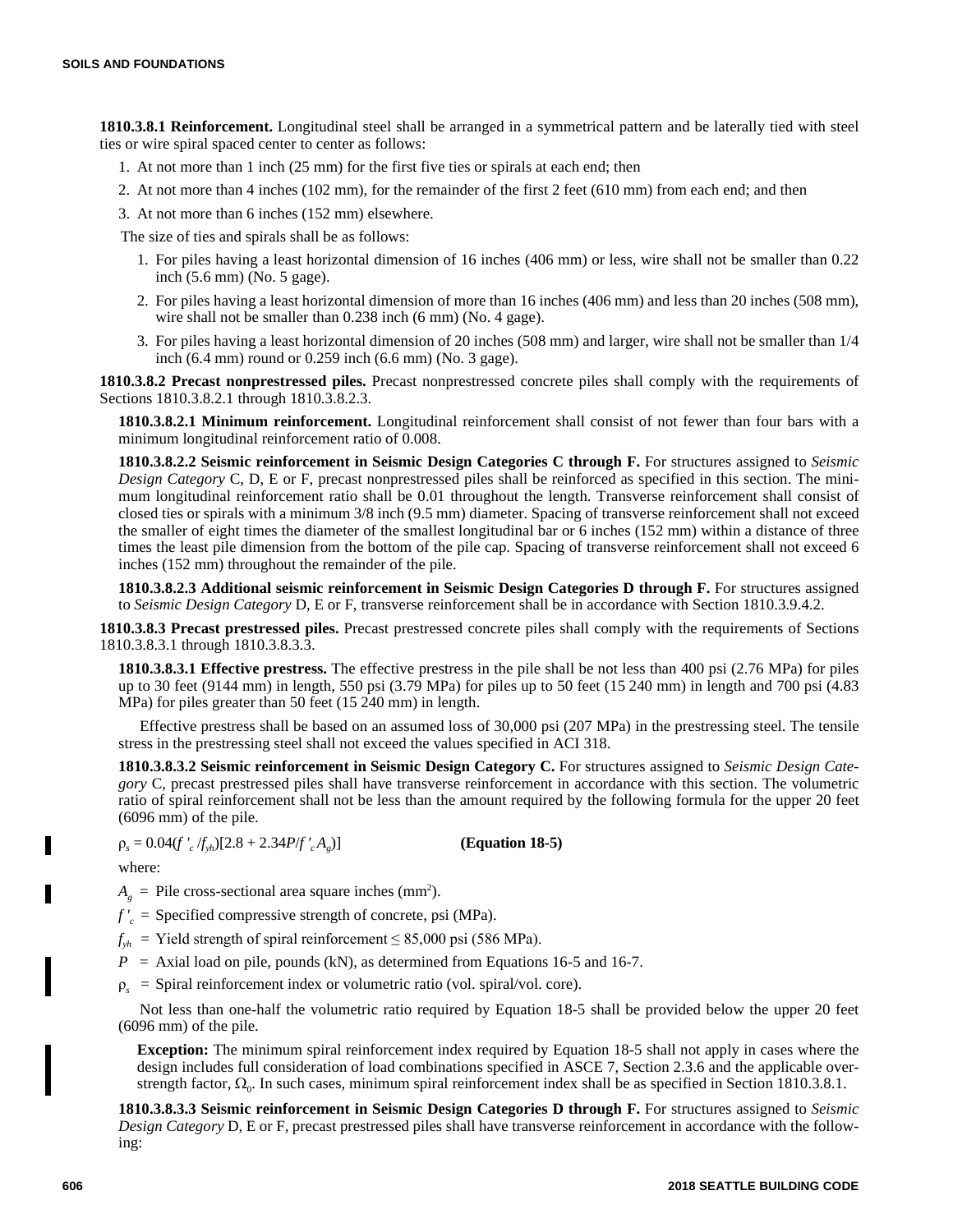- 1. Requirements in ACI 318, Chapter 18, need not apply, unless specifically referenced.
- 2. Where the total pile length in the soil is 35 feet (10 668 mm) or less, the lateral transverse reinforcement in the ductile region shall occur through the length of the pile. Where the pile length exceeds 35 feet (10 668 mm), the ductile pile region shall be taken as the greater of 35 feet (10 668 mm) or the distance from the underside of the pile cap to the point of zero curvature plus three times the least pile dimension.
- 3. In the ductile region, the center-to-center spacing of the spirals or hoop reinforcement shall not exceed one-fifth of the least pile dimension, six times the diameter of the longitudinal strand or 8 inches (203 mm), whichever is smallest.
- 4. Circular spiral reinforcement shall be spliced by lapping one full turn and bending the end of each spiral to a 90 degree hook or by use of a mechanical or welded splice complying with Section 25.5.7 of ACI 318.
- 5. Where the transverse reinforcement consists of circular spirals, the volumetric ratio of spiral transverse reinforcement in the ductile region shall comply with the following:

$$
\rho_s = 0.06(f'_c/f_{yh})[2.8 + 2.34P/f'_cA_g)]
$$
\n(Equation 18-6)

but not exceed:

 $\rho$ <sub>s</sub> = 0.021

where:

 $A_g$  = Pile cross-sectional area, square inches (mm<sup>2</sup>).

*f '<sup>c</sup>* = Specified compressive strength of concrete, psi (MPa).

- $f_{yh}$  = Yield strength of spiral reinforcement £ 85,000 psi (586 MPa).
- *P* = Axial load on pile, pounds (kN), as determined from Equations 16-5 and 16-7.
- ρ*<sup>s</sup>* = Volumetric ratio (vol. spiral/vol. core).

This required amount of spiral reinforcement is permitted to be obtained by providing an inner and outer spiral.

**Exception:** The minimum spiral reinforcement required by Equation 18-6 shall not apply in cases where the design includes full consideration of load combinations specified in ASCE 7, Section 2.3.6 and the applicable overstrength factor,  $\Omega_0$ . In such cases, minimum spiral reinforcement shall be as specified in Section 1810.3.8.1.

6. Where transverse reinforcement consists of rectangular hoops and cross ties, the total cross-sectional area of lateral transverse reinforcement in the ductile region with spacing, *s*, and perpendicular dimension, *h<sup>c</sup>* , shall conform to:

 $A_{sh} = 0.3s$   $h_c$  (*f '<sub>c</sub>* /*f<sub>yh</sub>*)( $A_g$  / $A_{ch}$  - 1.0) [0.5 + 1.4*P*/(*f'<sub>c</sub>*  $A_g$ ) )] **(Equation 18-8)**

but not less than:

 $A_{sh} = 0.12s$   $h_c$  (*f '<sub>c</sub>* /*f<sub>yh</sub>*) [0.5 + 1.4*P*/(*f '<sub>c</sub>*  $A_g$ )

)] **(Equation 18-9)**

= 0.021 **(Equation 18-7)**

where:

 $f_{yh}$  = yield strength of transverse

reinforcement £ 70,000 psi (483 MPa).

- *h<sub>c</sub>* = Cross-sectional dimension of pile core measured center to center of hoop reinforcement, inch (mm).
- *s* = Spacing of transverse reinforcement measured along length of pile, inch (mm).
- $A_{sh}$  = Cross-sectional area of transverse reinforcement, square inches (mm<sup>2</sup>).
- $f'_{c}$  = Specified compressive strength of concrete, psi (MPa).

The hoops and cross ties shall be equivalent to deformed bars not less than No. 3 in size. Rectangular hoop ends shall terminate at a corner with seismic hooks.

Outside of the length of the pile requiring transverse confinement reinforcing, the spiral or hoop reinforcing with a volumetric ratio not less than one-half of that required for transverse confinement reinforcing shall be provided.

**1810.3.8.3.4 Axial load limit in Seismic Design Categories C through F.** For structures assigned to Seismic Design Category C, D, E, or F, the maximum factored axial load on precast prestressed piles subjected to a combination of seismic lateral force and axial load shall not exceed the following values:

1.  $0.2f'_{c}A_{g}$  for square piles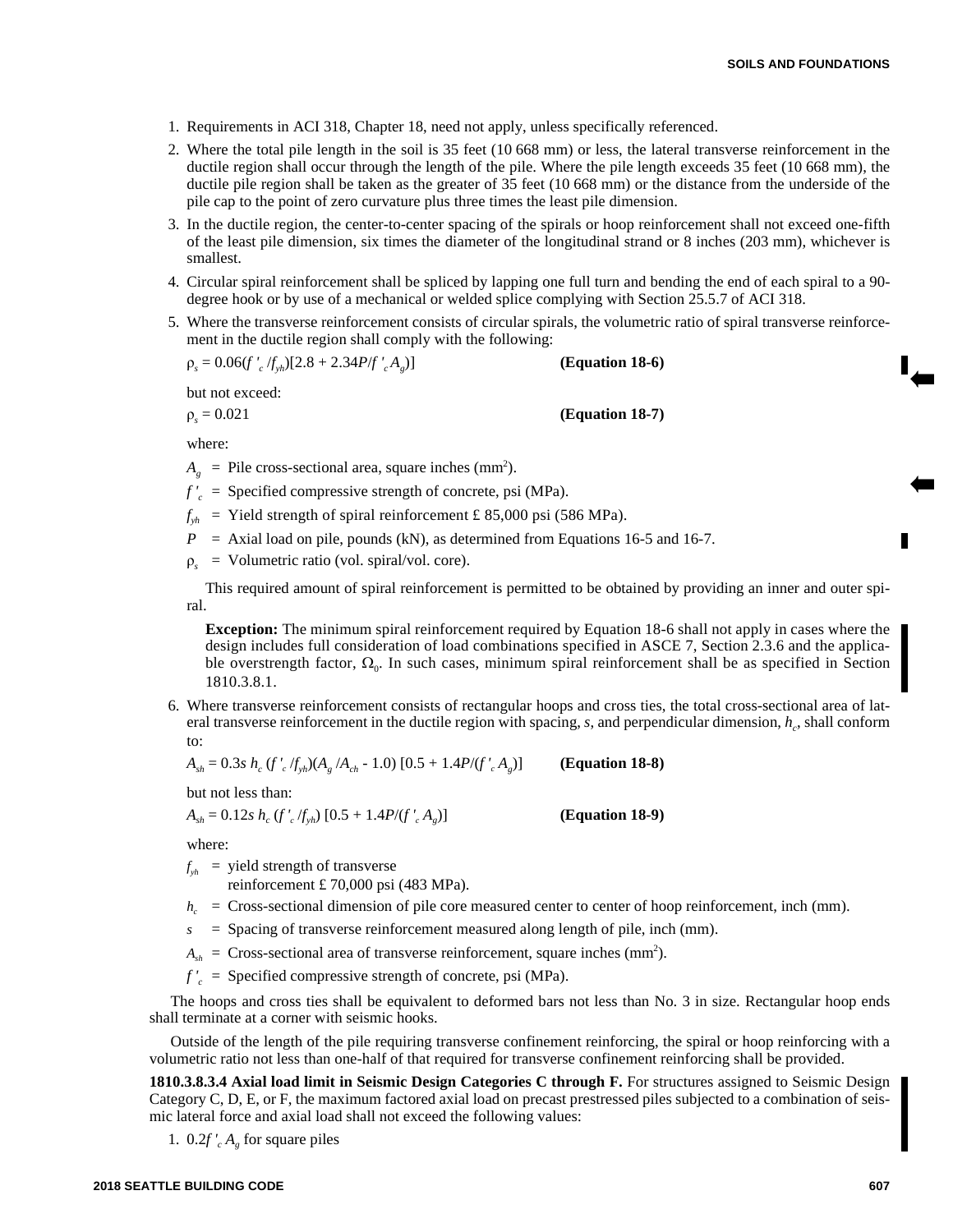# 2.  $0.4f'_{c}A_{g}$  for circular or octagonal piles

**1810.3.9 Cast-in-place deep foundations.** Cast-in-place deep foundation elements shall be designed and detailed in accordance with Sections 1810.3.9.1 through 1810.3.9.6.

**1810.3.9.1 Design cracking moment.** The design cracking moment (Φ*M<sup>n</sup>* ) for a cast-in-place deep foundation element not enclosed by a structural steel pipe or tube shall be determined using the following equation:

 $\Phi M_n = 3 \sqrt{f'_c} S_m$ 

**(Equation 18-10)**

For SI:  $\Phi M_n = 0.25 \sqrt{f'_c} S_m$ 

where:

Г

*f '<sup>c</sup>* = Specified compressive strength of concrete or grout, psi (MPa).

 $S_m$  = Elastic section modulus, neglecting reinforcement and casing, cubic inches (mm<sup>3</sup>).

**1810.3.9.2 Required reinforcement.** Where subject to uplift or where the required moment strength determined using the load combinations of Section 1605.2 exceeds the design cracking moment determined in accordance with Section 1810.3.9.1, cast-in-place deep foundations not enclosed by a structural steel pipe or tube shall be reinforced.

**1810.3.9.3 Placement of reinforcement.** Reinforcement where required shall be assembled and tied together and shall be placed in the deep foundation element as a unit before the reinforced portion of the element is filled with concrete.

## **Exceptions:**

- 1. Steel dowels embedded 5 feet (1524 mm) or less shall be permitted to be placed after concreting, while the concrete is still in a semifluid state.
- 2. For deep foundation elements installed with a hollow-stem auger, tied reinforcement shall be placed after elements are concreted, while the concrete is still in a semifluid state. Longitudinal reinforcement without lateral ties shall be placed either through the hollow stem of the auger prior to concreting or after concreting, while the concrete is still in a semifluid state.
- 3. For Group R-3 and U occupancies not exceeding two stories of light-frame construction, reinforcement is permitted to be placed after concreting, while the concrete is still in a semifluid state, and the concrete cover requirement is permitted to be reduced to 2 inches (51 mm), provided that the construction method can be demonstrated to the satisfaction of the *building official*.

**1810.3.9.4 Seismic reinforcement.** Where a structure is assigned to *Seismic Design Category* C, reinforcement shall be provided in accordance with Section 1810.3.9.4.1. Where a structure is assigned to *Seismic Design Category* D, E or F, reinforcement shall be provided in accordance with Section 1810.3.9.4.2.

## **Exceptions:**

- 1. Isolated deep foundation elements supporting posts of Group R-3 and U occupancies not exceeding two stories of light-frame construction shall be permitted to be reinforced as required by rational analysis but with not less than one No. 4 bar, without ties or spirals, where detailed so the element is not subject to lateral loads and the soil provides adequate lateral support in accordance with Section 1810.2.1.
- 2. Isolated deep foundation elements supporting posts and bracing from decks and patios appurtenant to Group R-3 and U occupancies not exceeding two stories of light-frame construction shall be permitted to be reinforced as required by rational analysis but with not less than one No. 4 bar, without ties or spirals, where the lateral load, *E*, to the top of the element does not exceed 200 pounds (890 N) and the soil provides adequate lateral support in accordance with Section 1810.2.1.
- 3. Deep foundation elements supporting the concrete foundation wall of Group R-3 and U occupancies not exceeding two stories of light-frame construction shall be permitted to be reinforced as required by rational analysis but with not less than two No. 4 bars, without ties or spirals, where the design cracking moment determined in accordance with Section 1810.3.9.1 exceeds the required moment strength determined using the load combinations with overstrength factor in Section 2.3.6 or 2.4.5 of ASCE 7 and the soil provides adequate lateral support in accordance with Section 1810.2.1.
- 4. Closed ties or spirals where required by Section 1810.3.9.4.2 shall be permitted to be limited to the top 3 feet (914 mm) of deep foundation elements 10 feet (3048 mm) or less in depth supporting Group R-3 and U occupancies of *Seismic Design Category* D, not exceeding two stories of light-frame construction.

Г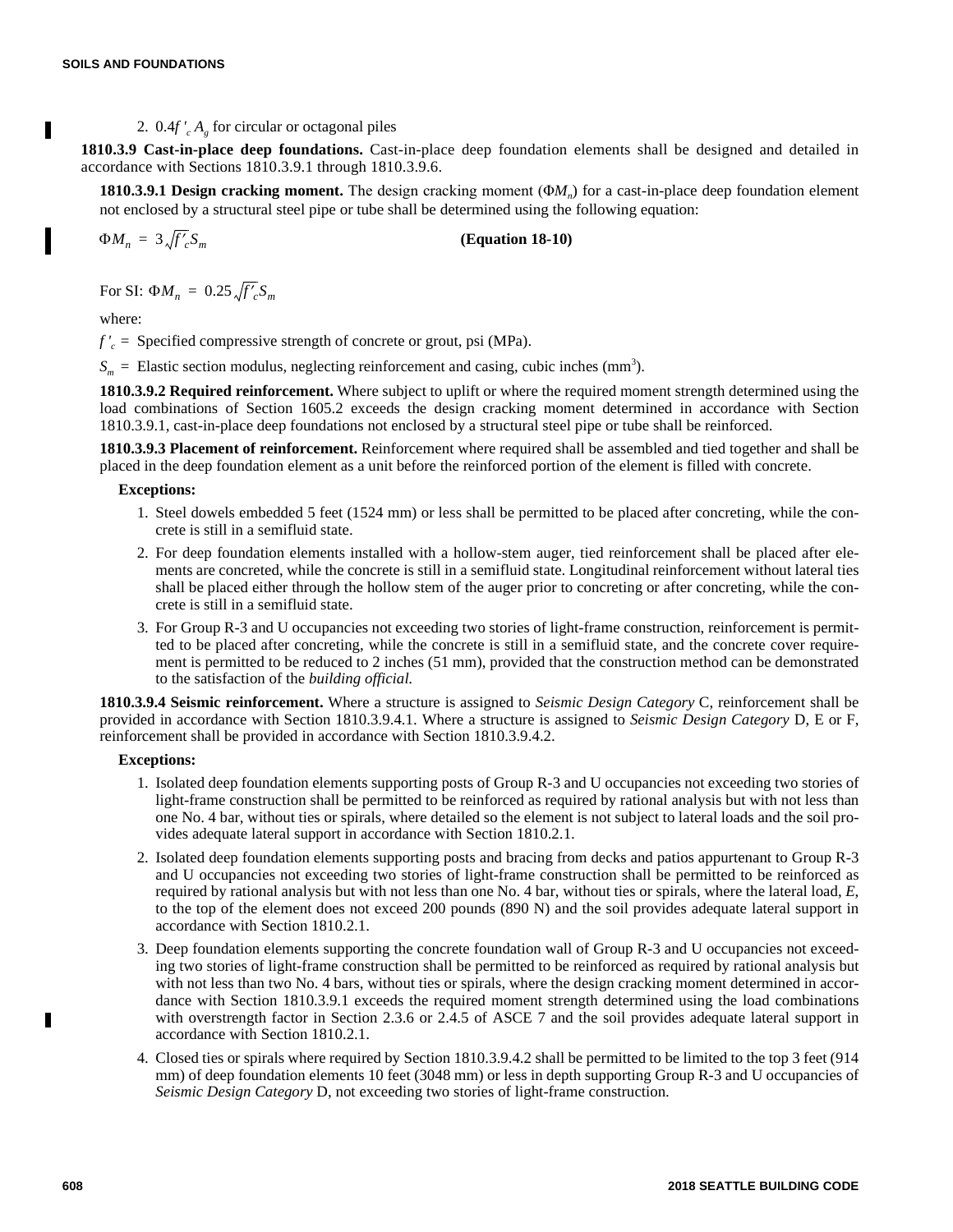**1810.3.9.4.1 Seismic reinforcement in Seismic Design Category C.** For structures assigned to *Seismic Design Category* C, cast-in-place deep foundation elements shall be reinforced as specified in this section. Reinforcement shall be provided where required by analysis.

Not fewer than four longitudinal bars, with a minimum longitudinal reinforcement ratio of 0.0025, shall be provided throughout the minimum reinforced length of the element as defined in this section starting at the top of the element. The minimum reinforced length of the element shall be taken as the greatest of the following:

- 1. One-third of the element length.
- 2. A distance of 10 feet (3048 mm).
- 3. Three times the least element dimension.
- 4. The distance from the top of the element to the point where the design cracking moment determined in accordance with Section 1810.3.9.1 exceeds the required moment strength determined using the load combinations of Section 1605.2.

Transverse reinforcement shall consist of closed ties or spirals with a minimum 3/8 inch (9.5 mm) diameter. Spacing of transverse reinforcement shall not exceed the smaller of 6 inches (152 mm) or 8-longitudinal-bar diameters, within a distance of three times the least element dimension from the bottom of the pile cap. Spacing of transverse reinforcement shall not exceed 16 longitudinal bar diameters throughout the remainder of the reinforced length.

#### **Exceptions:**

- 1. The requirements of this section shall not apply to concrete cast in structural steel pipes or tubes.
- 2. A spiral-welded metal casing of a thickness not less than the manufacturer's standard No. 14 gage (0.068 inch) is permitted to provide concrete confinement in lieu of the closed ties or spirals. Where used as such, the metal casing shall be protected against possible deleterious action due to soil constituents, changing water levels or other factors indicated by boring records of site conditions.

**1810.3.9.4.2 Seismic reinforcement in Seismic Design Categories D through F.** For structures assigned to *Seismic Design Category* D, E or F, cast-in-place deep foundation elements shall be reinforced as specified in this section. Reinforcement shall be provided where required by analysis.

Not fewer than four longitudinal bars, with a minimum longitudinal reinforcement ratio of 0.005, shall be provided throughout the minimum reinforced length of the element as defined in this section starting at the top of the element. The minimum reinforced length of the element shall be taken as the greatest of the following:

- 1. One-half of the element length.
- 2. A distance of 10 feet (3048 mm).
- 3. Three times the least element dimension.
- 4. The distance from the top of the element to the point where the design cracking moment determined in accordance with Section 1810.3.9.1 exceeds the required moment strength determined using the load combinations of Section 1605.2.

Transverse reinforcement shall consist of closed ties or spirals not smaller than No. 3 bars for elements with a least dimension up to 20 inches (508 mm), and No. 4 bars for larger elements. Throughout the remainder of the reinforced length outside the regions with transverse confinement reinforcement, as specified in Section 1810.3.9.4.2.1 or 1810.3.9.4.2.2, the spacing of transverse reinforcement shall not exceed the least of the following:

- 1. 12 longitudinal bar diameters.
- 2. One-half the least dimension of the element.
- 3. 12 inches (305 mm).

#### **Exceptions:**

- 1. The requirements of this section shall not apply to concrete cast in structural steel pipes or tubes.
- 2. A spiral-welded metal casing of a thickness not less than manufacturer's standard No. 14 gage (0.068 inch) is permitted to provide concrete confinement in lieu of the closed ties or spirals. Where used as such, the metal casing shall be protected against possible deleterious action due to soil constituents, changing water levels or other factors indicated by boring records of site conditions.

**1810.3.9.4.2.1 Site Classes A through D.** For *Site Class* A, B, C or D sites, transverse confinement reinforcement shall be provided in the element in accordance with Sections 18.7.5.2, 18.7.5.3 and 18.7.5.4 of ACI 318 within three times the least element dimension of the bottom of the pile cap. A transverse spiral reinforcement ratio of not less than one-half of that required in Table 18.10.6.4(f) of ACI 318 shall be permitted.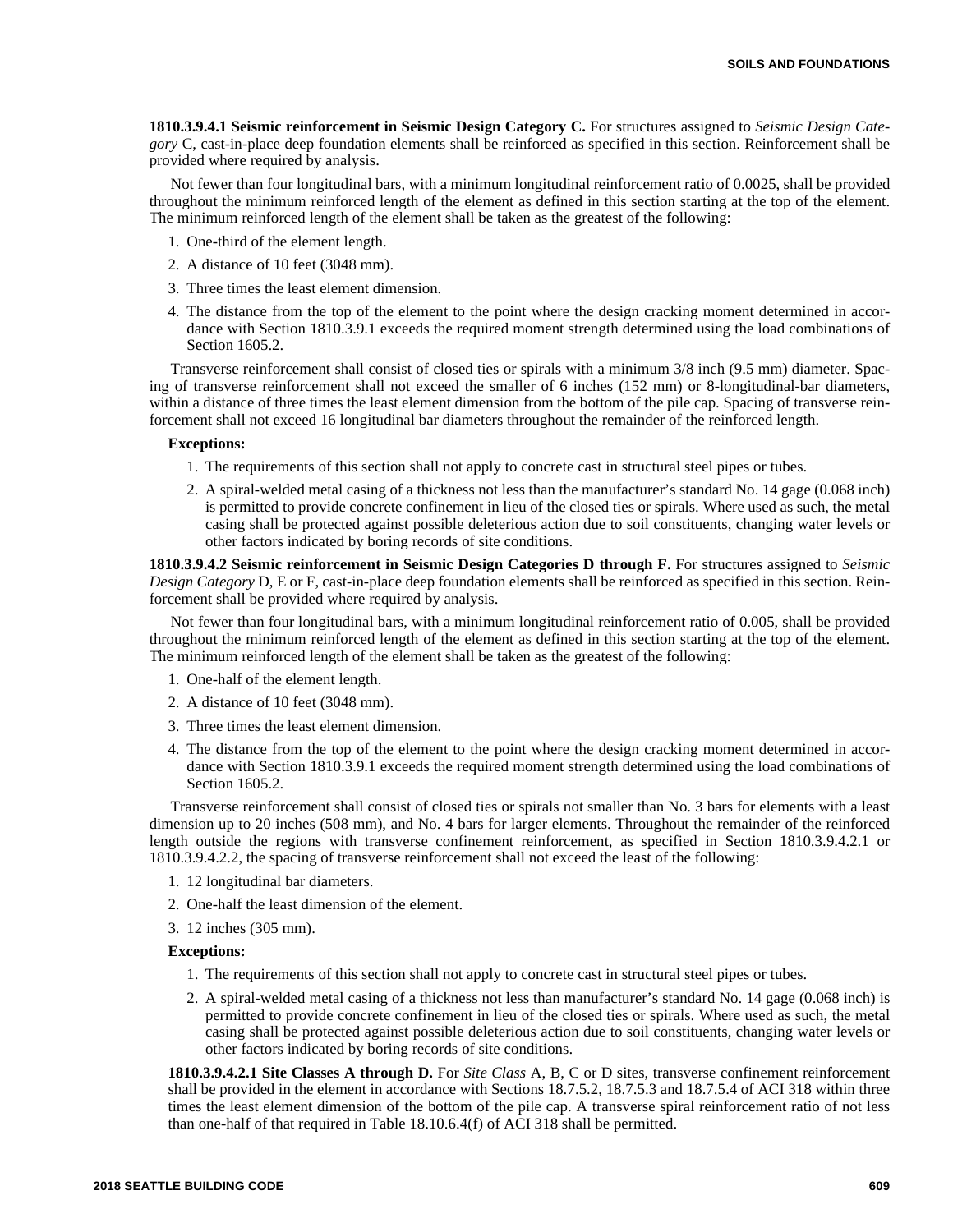**1810.3.9.4.2.2 Site Classes E and F.** For *Site Class* E or F sites, transverse confinement reinforcement shall be provided in the element in accordance with Sections 18.7.5.2, 18.7.5.3 and 18.7.5.4 of ACI 318 within seven times the least element dimension of the pile cap and within seven times the least element dimension of the interfaces of strata that are hard or stiff and strata that are liquefiable or are composed of soft- to medium-stiff clay.

**1810.3.9.5 Belled drilled shafts.** Where drilled shafts are belled at the bottom, the edge thickness of the bell shall be not less than that required for the edge of footings. Where the sides of the bell slope at an angle less than 60 degrees (1 rad) from the horizontal, the effects of vertical shear shall be considered.

**1810.3.9.6 Socketed drilled shafts.** Socketed drilled shafts shall have a permanent pipe or tube casing that extends down to bedrock and an uncased socket drilled into the bedrock, both filled with concrete. Socketed drilled shafts shall have reinforcement or a structural steel core for the length as indicated by an *approved* method of analysis.

The depth of the rock socket shall be sufficient to develop the full load-bearing capacity of the element with a minimum safety factor of two, but the depth shall be not less than the outside diameter of the pipe or tube casing. The design of the rock socket is permitted to be predicated on the sum of the allowable load-bearing pressure on the bottom of the socket plus bond along the sides of the socket.

Where a structural steel core is used, the gross cross-sectional area of the core shall not exceed 25 percent of the gross area of the drilled shaft.

**1810.3.10 Micropiles.** Micropiles shall be designed and detailed in accordance with Sections 1810.3.10.1 through 1810.3.10.4.

**1810.3.10.1 Construction.** Micropiles shall develop their load-carrying capacity by means of a bond zone in soil, bedrock or a combination of soil and bedrock. Micropiles shall be grouted and have either a steel pipe or tube or steel reinforcement at every section along the length. It shall be permitted to transition from deformed reinforcing bars to steel pipe or tube reinforcement by extending the bars into the pipe or tube section by not less than their development length in tension in accordance with ACI 318.

**1810.3.10.2 Materials.** Reinforcement shall consist of deformed reinforcing bars in accordance with ASTM A615 Grade 60 or 75 or ASTM A722 Grade 150.

The steel pipe or tube shall have a minimum wall thickness of 3/16 inch (4.8 mm). Splices shall comply with Section 1810.3.6. The steel pipe or tube shall have a minimum yield strength of 45,000 psi (310 MPa) and a minimum elongation of 15 percent as shown by mill certifications or two coupon test samples per 40,000 pounds (18 160 kg) of pipe or tube.

**1810.3.10.3 Reinforcement.** For micropiles or portions thereof grouted inside a temporary or permanent casing or inside a hole drilled into bedrock or a hole drilled with grout, the steel pipe or tube or steel reinforcement shall be designed to carry not less than 40 percent of the design compression load. Micropiles or portions thereof grouted in an open hole in soil without temporary or permanent casing and without suitable means of verifying the hole diameter during grouting shall be designed to carry the entire compression load in the reinforcing steel. Where a steel pipe or tube is used for reinforcement, the portion of the grout enclosed within the pipe is permitted to be included in the determination of the allowable stress in the grout.

**[S] 1810.3.10.4 Seismic reinforcement.** For structures assigned to *Seismic Design Category* C, a permanent steel casing shall be provided from the top of the micropile down to the point of zero curvature. For structures assigned to *Seismic Design Category* D, E or F, the micropile shall be considered as an alternative system in accordance with Section ((104.11)) 104.5. The alternative system design, supporting documentation and test data shall be submitted to the *building official* for review and approval.

**1810.3.11 Pile caps.** Pile caps shall be of reinforced concrete, and shall include all elements to which vertical deep foundation elements are connected, including grade beams and mats. The soil immediately below the pile cap shall not be considered as carrying any vertical load, with the exception of a combined pile raft. The tops of vertical deep foundation elements shall be embedded not less than 3 inches (76 mm) into pile caps and the caps shall extend not less than 4 inches (102 mm) beyond the edges of the elements. The tops of elements shall be cut or chipped back to sound material before capping.

**1810.3.11.1 Seismic Design Categories C through F.** For structures assigned to *Seismic Design Category* C, D, E or F, concrete deep foundation elements shall be connected to the pile cap by embedding the element reinforcement or fieldplaced dowels anchored in the element into the pile cap for a distance equal to their development length in accordance with ACI 318. It shall be permitted to connect precast prestressed piles to the pile cap by developing the element prestressing strands into the pile cap provided that the connection is ductile. For deformed bars, the development length is the full development length for compression, or tension in the case of uplift, without reduction for excess reinforcement in accordance with Section 25.4.10 of ACI 318. Alternative measures for laterally confining concrete and maintaining toughness and ductile-like behavior at the top of the element shall be permitted provided that the design is such that any hinging occurs in the confined region.

The minimum transverse steel ratio for confinement shall be not less than one-half of that required for columns.

П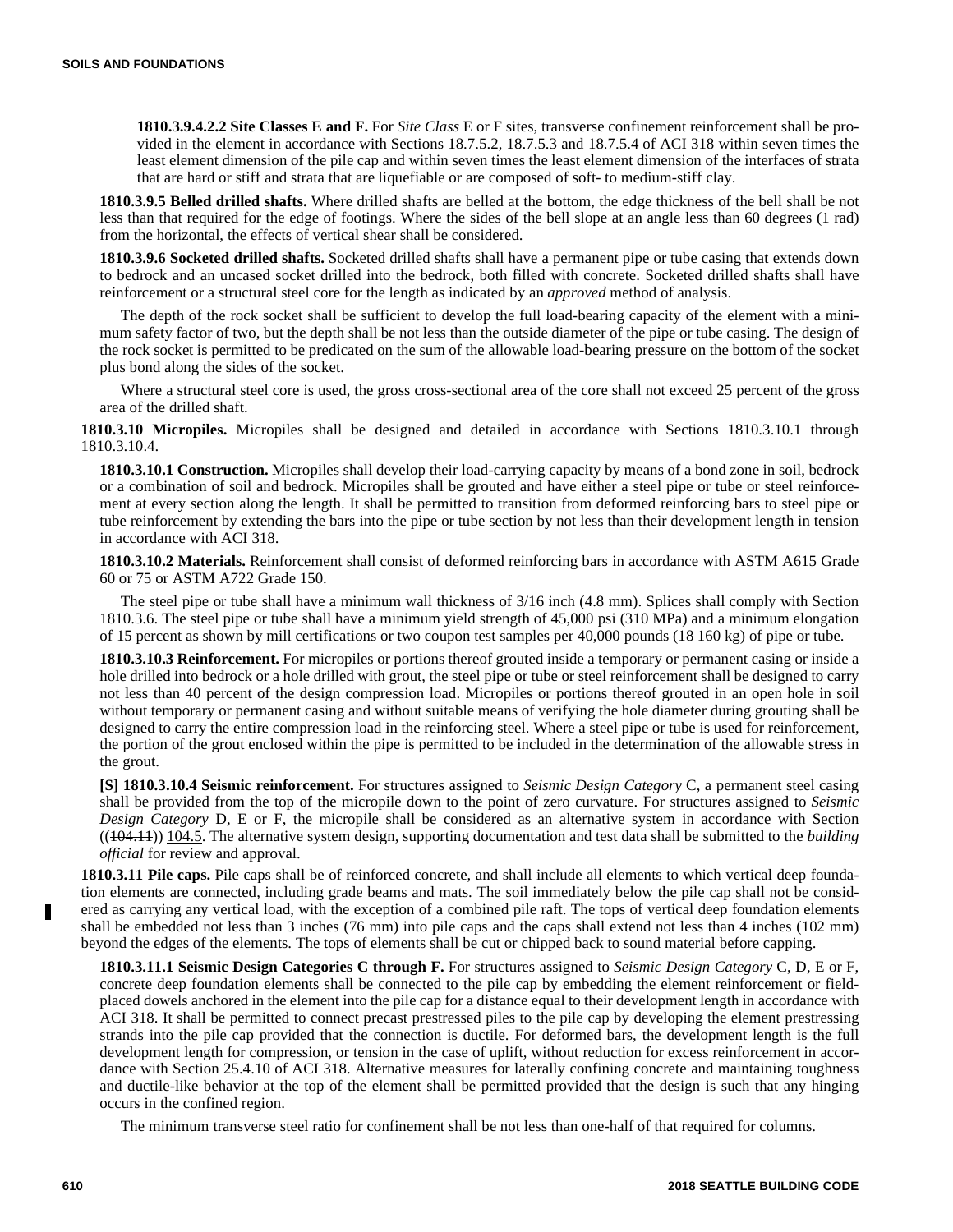For resistance to uplift forces, anchorage of steel pipes, tubes or H-piles to the pile cap shall be made by means other than concrete bond to the bare steel section. Concrete-filled steel pipes or tubes shall have reinforcement of not less than 0.01 times the cross-sectional area of the concrete fill developed into the cap and extending into the fill a length equal to two times the required cap embedment, but not less than the development length in tension of the reinforcement.

**1810.3.11.2 Seismic Design Categories D through F.** For structures assigned to *Seismic Design Category* D, E or F, deep foundation element resistance to uplift forces or rotational restraint shall be provided by anchorage into the pile cap, designed considering the combined effect of axial forces due to uplift and bending moments due to fixity to the pile cap. Anchorage shall develop not less than 25 percent of the strength of the element in tension. Anchorage into the pile cap shall comply with the following:

- 1. In the case of uplift, the anchorage shall be capable of developing the least of the following:
	- 1.1. The nominal tensile strength of the longitudinal reinforcement in a concrete element.
	- 1.2. The nominal tensile strength of a steel element.
	- 1.3. The frictional force developed between the element and the soil multiplied by 1.3.

**Exception:** The anchorage is permitted to be designed to resist the axial tension force resulting from the seismic load effects including overstrength factor in accordance with Section 2.3.6 or 2.4.5 of ASCE 7.

2. In the case of rotational restraint, the anchorage shall be designed to resist the axial and shear forces, and moments resulting from the seismic load effects including overstrength factor in accordance with Section 2.3.6 or 2.4.5 of ASCE 7 or the anchorage shall be capable of developing the full axial, bending and shear nominal strength of the element.

Where the vertical lateral-force-resisting elements are columns, the pile cap flexural strengths shall exceed the column flexural strength. The connection between batter piles and pile caps shall be designed to resist the nominal strength of the pile acting as a short column. Batter piles and their connection shall be designed to resist forces and moments that result from the application of seismic load effects including overstrength factor in accordance with Section 2.3.6 or 2.4.5 of ASCE 7.

**1810.3.12 Grade beams.** For structures assigned to *Seismic Design Category* D, E or F, grade beams shall comply with the provisions in Section 18.13.3 of ACI 318 for grade beams, except where they are designed to resist the seismic load effects including overstrength factor in accordance with Section 2.3.6 or 2.4.5 of ASCE 7.

**1810.3.13 Seismic ties.** For structures assigned to *Seismic Design Category* C, D, E or F, individual deep foundations shall be interconnected by ties. Unless it can be demonstrated that equivalent restraint is provided by reinforced concrete beams within slabs on grade or reinforced concrete slabs on grade or confinement by competent rock, hard cohesive soils or very dense granular soils, ties shall be capable of carrying, in tension or compression, a force equal to the lesser of the product of the larger pile cap or column design gravity load times the seismic coefficient,  $S_{DS}$ , divided by 10, and 25 percent of the smaller pile or column design gravity load.

**Exception:** In Group R-3 and U occupancies of light-frame construction, deep foundation elements supporting foundation walls, isolated interior posts detailed so the element is not subject to lateral loads or exterior decks and patios are not subject to interconnection where the soils are of adequate stiffness, subject to the approval of the *building official*.

**1810.4 Installation.** Deep foundations shall be installed in accordance with Section 1810.4. Where a single deep foundation element comprises two or more sections of different materials or different types spliced together, each section shall satisfy the applicable conditions of installation.

**1810.4.1 Structural integrity.** Deep foundation elements shall be installed in such a manner and sequence as to prevent distortion or damage that would adversely affect the structural integrity of adjacent structures or of foundation elements being installed or already in place and as to avoid compacting the surrounding soil to the extent that other foundation elements cannot be installed properly.

**1810.4.1.1 Compressive strength of precast concrete piles.** A precast concrete pile shall not be driven before the concrete has attained a compressive strength of not less than 75 percent of the specified compressive strength (*f '<sup>c</sup>* ), but not less than the strength sufficient to withstand handling and driving forces.

**1810.4.1.2 Casing.** Where cast-in-place deep foundation elements are formed through unstable soils and concrete is placed in an open-drilled hole, a casing shall be inserted in the hole prior to placing the concrete. Where the casing is withdrawn during concreting, the level of concrete shall be maintained above the bottom of the casing at a sufficient height to offset any hydrostatic or lateral soil pressure. Driven casings shall be mandrel driven their full length in contact with the surrounding soil.

**1810.4.1.3 Driving near uncased concrete.** Deep foundation elements shall not be driven within six element diameters center to center in granular soils or within one-half the element length in cohesive soils of an uncased element filled with concrete less than 48 hours old unless *approved* by the *building official*. If the concrete surface in any completed element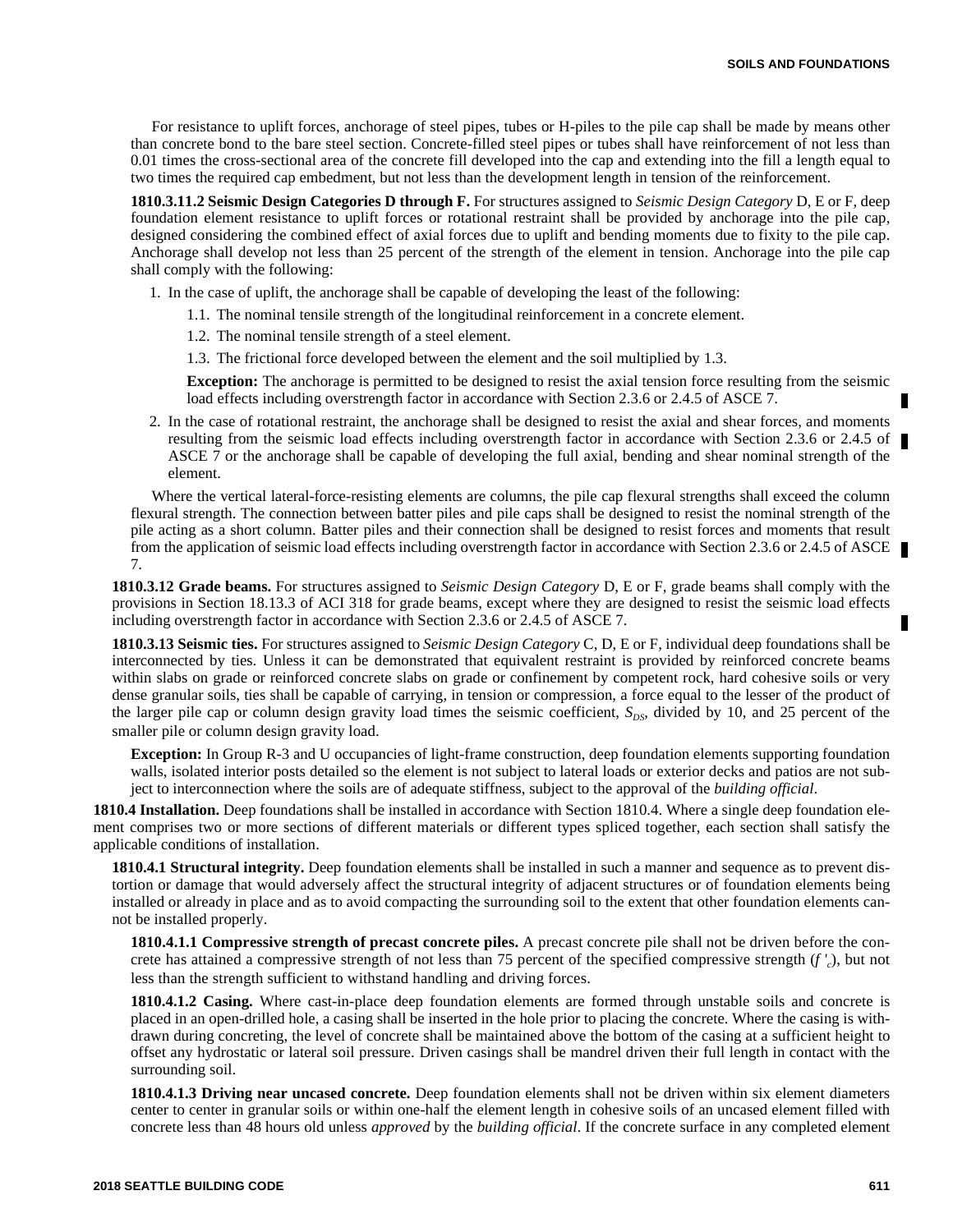rises or drops, the element shall be replaced. Driven uncased deep foundation elements shall not be installed in soils that could cause heave.

**1810.4.1.4 Driving near cased concrete.** Deep foundation elements shall not be driven within four and one-half average diameters of a cased element filled with concrete less than 24 hours old unless *approved* by the *building official*. Concrete shall not be placed in casings within heave range of driving.

**1810.4.1.5 Defective timber piles.** Any substantial sudden change in rate of penetration of a timber pile shall be investigated for possible damage. If the sudden change in rate of penetration cannot be correlated to soil strata, the pile shall be removed for inspection or rejected.

**1810.4.2 Identification.** Deep foundation materials shall be identified for conformity to the specified grade with this identity maintained continuously from the point of manufacture to the point of installation or shall be tested by an *approved agency* to determine conformity to the specified grade. The *approved agency* shall furnish an affidavit of compliance to the *building official*.

**1810.4.3 Location plan.** A plan showing the location and designation of deep foundation elements by an identification system shall be filed with the *building official* prior to installation of such elements. Detailed records for elements shall bear an identification corresponding to that shown on the plan.

**1810.4.4 Preexcavation.** The use of jetting, augering or other methods of preexcavation shall be subject to the approval of the *building official*. Where permitted, preexcavation shall be carried out in the same manner as used for deep foundation elements subject to load tests and in such a manner that will not impair the carrying capacity of the elements already in place or damage adjacent structures. Element tips shall be advanced below the preexcavated depth until the required resistance or penetration is obtained.

**1810.4.5 Vibratory driving.** Vibratory drivers shall only be used to install deep foundation elements where the element load capacity is verified by load tests in accordance with Section 1810.3.3.1.2. The installation of production elements shall be controlled according to power consumption, rate of penetration or other *approved* means that ensure element capacities equal or exceed those of the test elements.

**1810.4.6 Heaved elements.** Deep foundation elements that have heaved during the driving of adjacent elements shall be redriven as necessary to develop the required capacity and penetration, or the capacity of the element shall be verified by load tests in accordance with Section 1810.3.3.1.2.

**1810.4.7 Enlarged base cast-in-place elements.** Enlarged bases for cast-in-place deep foundation elements formed by compacting concrete or by driving a precast base shall be formed in or driven into granular soils. Such elements shall be constructed in the same manner as successful prototype test elements driven for the project. Shafts extending through peat or other organic soil shall be encased in a permanent steel casing. Where a cased shaft is used, the shaft shall be adequately reinforced to resist column action or the annular space around the shaft shall be filled sufficiently to reestablish lateral support by the soil. Where heave occurs, the element shall be replaced unless it is demonstrated that the element is undamaged and capable of carrying twice its design load.

**1810.4.8 Hollow-stem augered, cast-in-place elements.** Where concrete or grout is placed by pumping through a hollowstem auger, the auger shall be permitted to rotate in a clockwise direction during withdrawal. As the auger is withdrawn at a steady rate or in increments not to exceed 1 foot (305 mm), concreting or grouting pumping pressures shall be measured and maintained high enough at all times to offset hydrostatic and lateral earth pressures. Concrete or grout volumes shall be measured to ensure that the volume of concrete or grout placed in each element is equal to or greater than the theoretical volume of the hole created by the auger. Where the installation process of any element is interrupted or a loss of concreting or grouting pressure occurs, the element shall be redrilled to 5 feet (1524 mm) below the elevation of the tip of the auger when the installation was interrupted or concrete or grout pressure was lost and reformed. Augered cast-in-place elements shall not be installed within six diameters center to center of an element filled with concrete or grout less than 12 hours old, unless *approved* by the *building official*. If the concrete or grout level in any completed element drops due to installation of an adjacent element, the element shall be replaced.

**1810.4.9 Socketed drilled shafts.** The rock socket and pipe or tube casing of socketed drilled shafts shall be thoroughly cleaned of foreign materials before filling with concrete. Steel cores shall be bedded in cement grout at the base of the rock socket.

**1810.4.10 Micropiles.** Micropile deep foundation elements shall be permitted to be formed in holes advanced by rotary or percussive drilling methods, with or without casing. The elements shall be grouted with a fluid cement grout. The grout shall be pumped through a tremie pipe extending to the bottom of the element until grout of suitable quality returns at the top of the element. The following requirements apply to specific installation methods:

1. For micropiles grouted inside a temporary casing, the reinforcing bars shall be inserted prior to withdrawal of the casing.The casing shall be withdrawn in a controlled manner with the grout level maintained at the top of the element to ensure that the grout completely fills the drill hole. During withdrawal of the casing, the grout level inside the casing shall be monitored to verify that the flow of grout inside the casing is not obstructed.